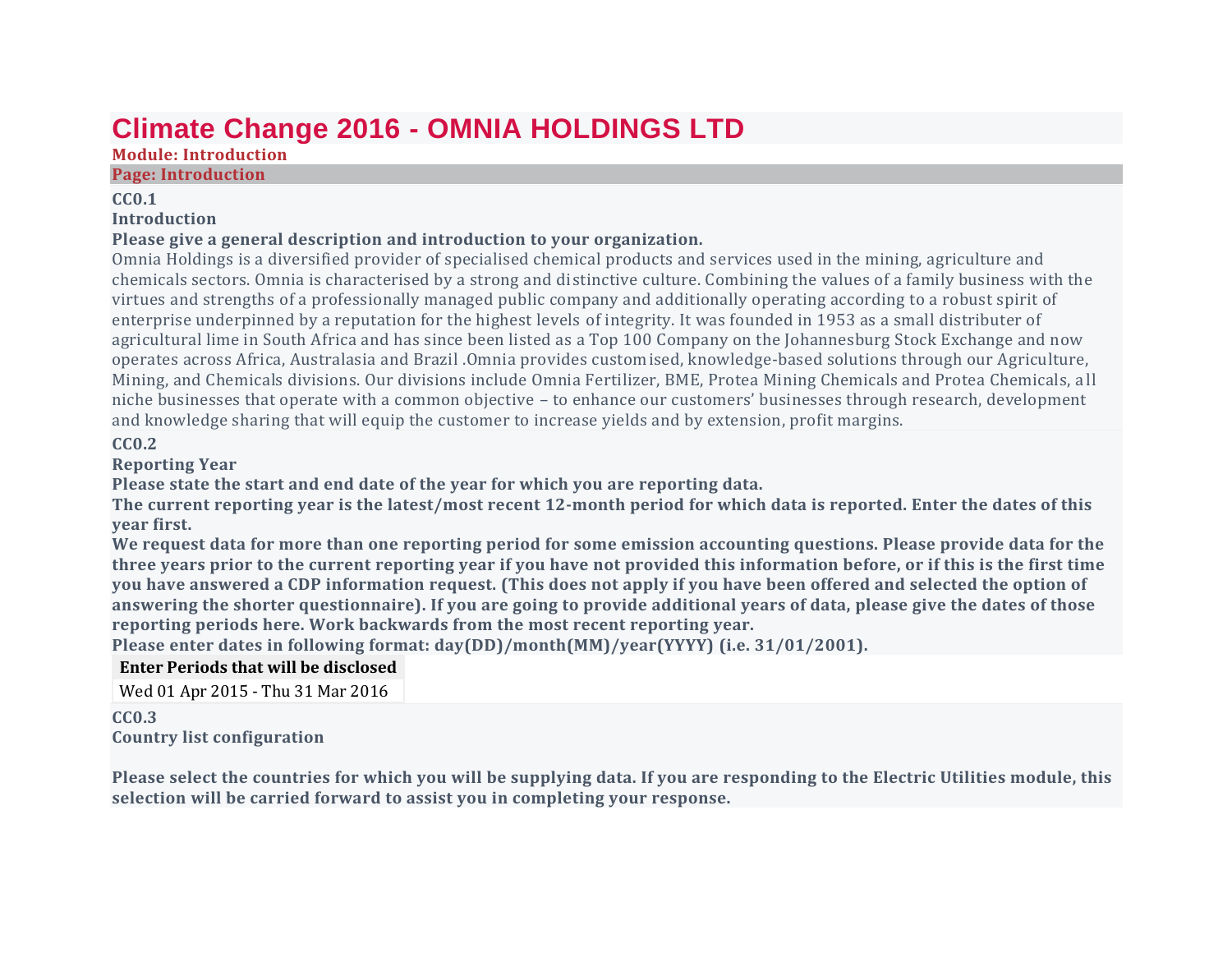# **Select country**

South Africa Rest of world

**CC0.4 Currency selection**

Please select the currency in which you would like to submit your response. All financial information contained in the **response should be in this currency.**

ZAR (R)

**CC0.6**

**Modules**

As part of the request for information on behalf of investors, electric utilities, companies with electric utility activities or assets, companies in the automobile or auto component manufacture sub-industries, companies in the oil and gas sub**industries, companies in the information technology and telecommunications sectors and companies in the food, beverage and tobacco industry group should complete supplementary questions in addition to the main questionnaire.** If you are in these sector groupings (according to the Global Industry Classification Standard (GICS)), the corresponding sector modules will not appear below but will automatically appear in the navigation bar when you save this page. If you **want to query your classification, please email [respond@cdp.net.](mailto:respond@cdp.net)**

If you have not been presented with a sector module that you consider would be appropriate for your company to answer. **please select the module below. If you wish to view the questions first, please see [https://www.cdp.net/en-](https://www.cdp.net/en-US/Programmes/Pages/More-questionnaires.aspx)[US/Programmes/Pages/More-questionnaires.aspx.](https://www.cdp.net/en-US/Programmes/Pages/More-questionnaires.aspx)**

**Further Information**

### **Module: Management**

**Page: CC1. Governance**

# **CC1.1**

**Where is the highest level of direct responsibility for climate change within your organization?**

Board or individual/sub-set of the Board or other committee appointed by the Board

# **CC1.1a**

# **Please identify the position of the individual or name of the committee with this responsibility**

The Social, Ethics and Risk Committee, a committee of the Board, has the highest level of direct responsibility for climate c hange at Omnia. Omnia's Board is ultimately responsible for the key governance processes and sustainabl e growth, performance and affairs of the Group. The Board delegates to the Social, Ethics and Risk committee its responsibility for monitoring and managing the Group's social and economic development, good corporate citizenship (including the promotion of equality and environmental,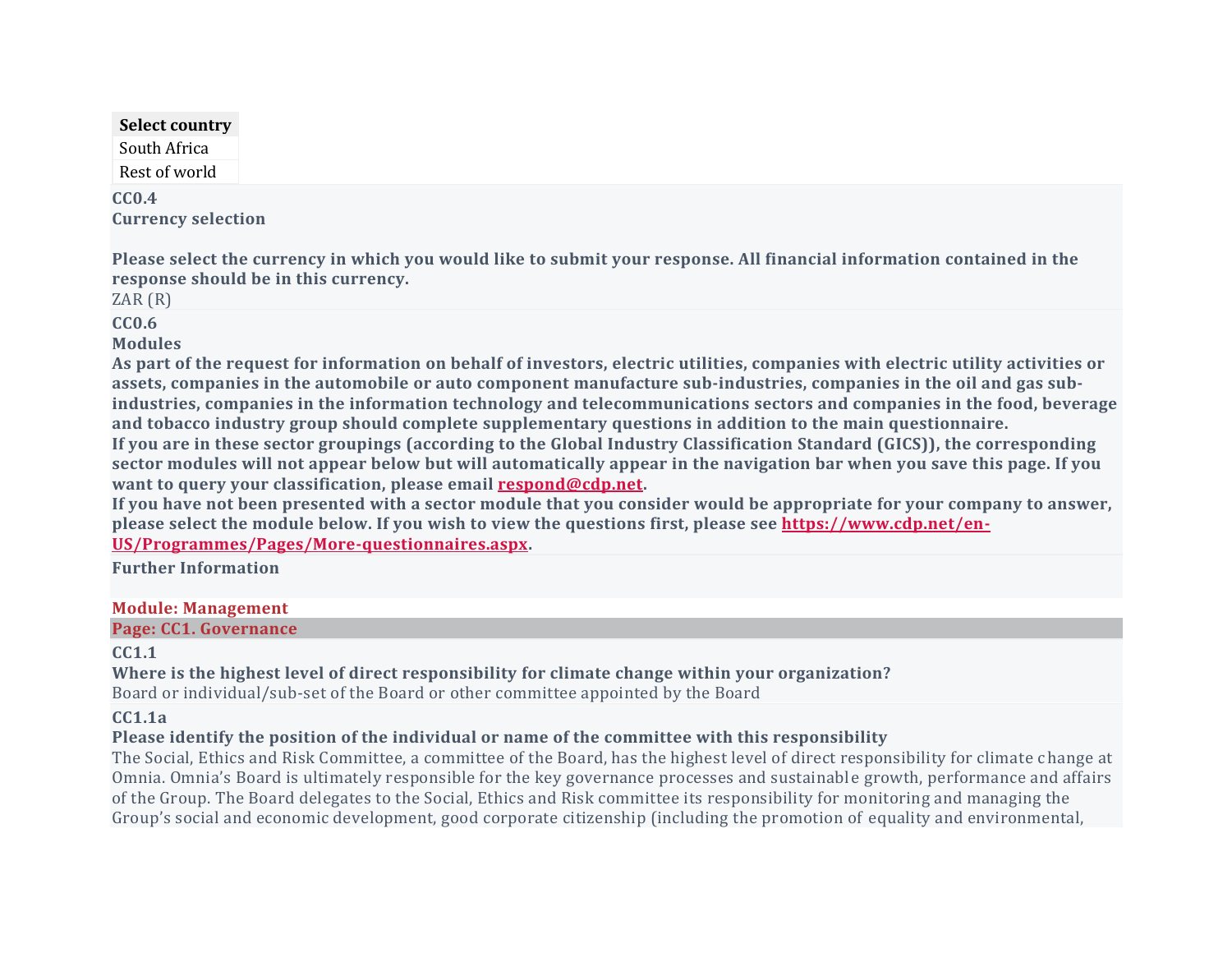health and public safety), good labour conditions and good business ethics. The committee's responsibilities include:

• Monitoring the Group's activities and policies to ensure compliance with the provisions of section 72(4) to (10), as read with Regulation 43 of the Companies Act, and to ensure that employees comply with these policies

- Drawing matters within its mandate to the attention of the Board as occasion requires
- Reporting to the shareholders at the company's annual general meetings on matters within its mandate, including climate change
- Reviewing the regular reports provided by the risk management committee
- Reviewing and debating the risk register of strategic and major risks in these reports
- Reviewing any major incidents
- Debating specific risk areas of concern, including climate change
- Applying a risk-based approach to the analysis of strategic risk issues within the Group and its wider environment
- Identifying risk-retention capacity and values at risk
- Recommending risk tolerance levels
- Ensuring that the Group risk management process is being adequately controlled and continuously assessed
- Undertaking an annual internal combined assurance review
- Reviewing the material findings of any examinations by regulatory agencies on risk-related issues
- Reviewing the process for communicating King III to Group employees and for monitoring their risk-related compliance
- Obtaining bi-annual updates from management and Group legal counsel regarding compliance and other legal matters
- Reporting to the Board on how it has discharged the duties and activities assigned to it by the charter and Board
- Reviewing any other reports the Group issues that relate to risk, including climate change risks

• Assuring the audit committee that it has monitored the risk management processes within the Group and that it is satisfied that current processes are appropriate and effective

• Reviewing the Group's combined assurance process and reporting to the audit committee and Board that it is satisfied that this process is adequately implemented throughout the Group and effectively monitors key identified areas of risk

This committee comprises members of the Board and executive management, and is chaired by an independent non-executive director. It is the Board's view that management has the requisite experience and knowledge to identify and appropriately man age the business risks of the Group.

In addition to the committee, Omnia has a General Manager (Group SHERQ), Kavita Pema, who has operational responsibility related to climate change. Kavita reports directly to the CEO on climate change-related matters who reports directly to the Board.

# **CC1.2**

**Do you provide incentives for the management of climate change issues, including the attainment of targets?** Yes

**CC1.2a**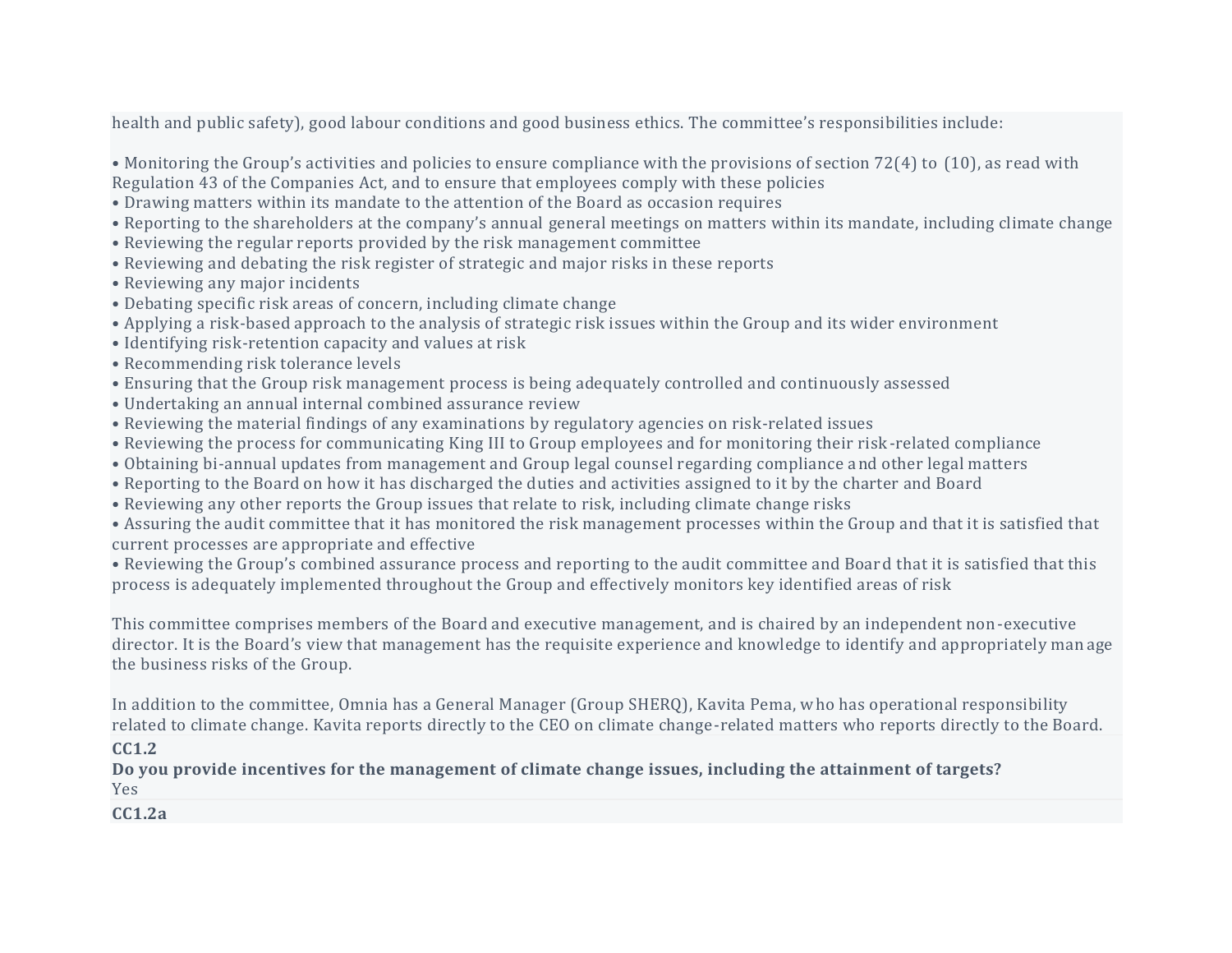### **Please provide further details on the incentives provided for the management of climate change issues**

| Who is entitled to<br>benefit from these<br>incentives? | The type of<br>incentives     | Incentivized<br>performance<br>indicator | Comment                                                                                                                                                                           |
|---------------------------------------------------------|-------------------------------|------------------------------------------|-----------------------------------------------------------------------------------------------------------------------------------------------------------------------------------|
| Other: Plant and<br><b>Production Personnel</b>         | Recognition<br>(non-monetary) | Efficiency project<br>Efficiency target  | Plant and Production personnel are recognised for identifying<br>and implementing resource efficiency projects but this has not<br>yet been formalised into a monetary incentive. |

### **Further Information**

### **Page: CC2. Strategy**

# **CC2.1**

Please select the option that best describes your risk management procedures with regard to climate change risks and **opportunities**

Integrated into multi-disciplinary company wide risk management processes

# **CC2.1a**

Please provide further details on your risk management procedures with regard to climate change risks and opportunities

| <b>Frequency of</b><br>monitoring | To whom are results<br>reported?                                                   | Geographical<br>areas<br>considered | How far into the<br>future are risks<br>considered? | <b>Comment</b>                                                                                                                                                    |
|-----------------------------------|------------------------------------------------------------------------------------|-------------------------------------|-----------------------------------------------------|-------------------------------------------------------------------------------------------------------------------------------------------------------------------|
| Six-monthly or<br>more frequently | Board or individual/sub-set<br>of the Board or committee<br>appointed by the Board | South Africa                        | > 6 years                                           | Risks are formally identified through<br>quarterly risk management workshops at<br>group level as well as on an ad hoc basis.<br>More details are included below. |

### **CC2.1b**

Please describe how your risk and opportunity identification processes are applied at both company and asset level

# Company level

The Social, Ethics and Risk (SER) committee of the board is responsible for ensuring compliance to risk management processes. A separate senior management risk committee further manages risk and reports to the SER committee. This committee is supported by executive management, including divisional managing directors and technical directors. Material risks are reported to the board.

The senior risk management committee holds three annual risk management meetings, the second being a workshop to assess the company's risk register. Risks like the carbon tax are discussed during these meetings. The bulk of our carbon footprint is a r esult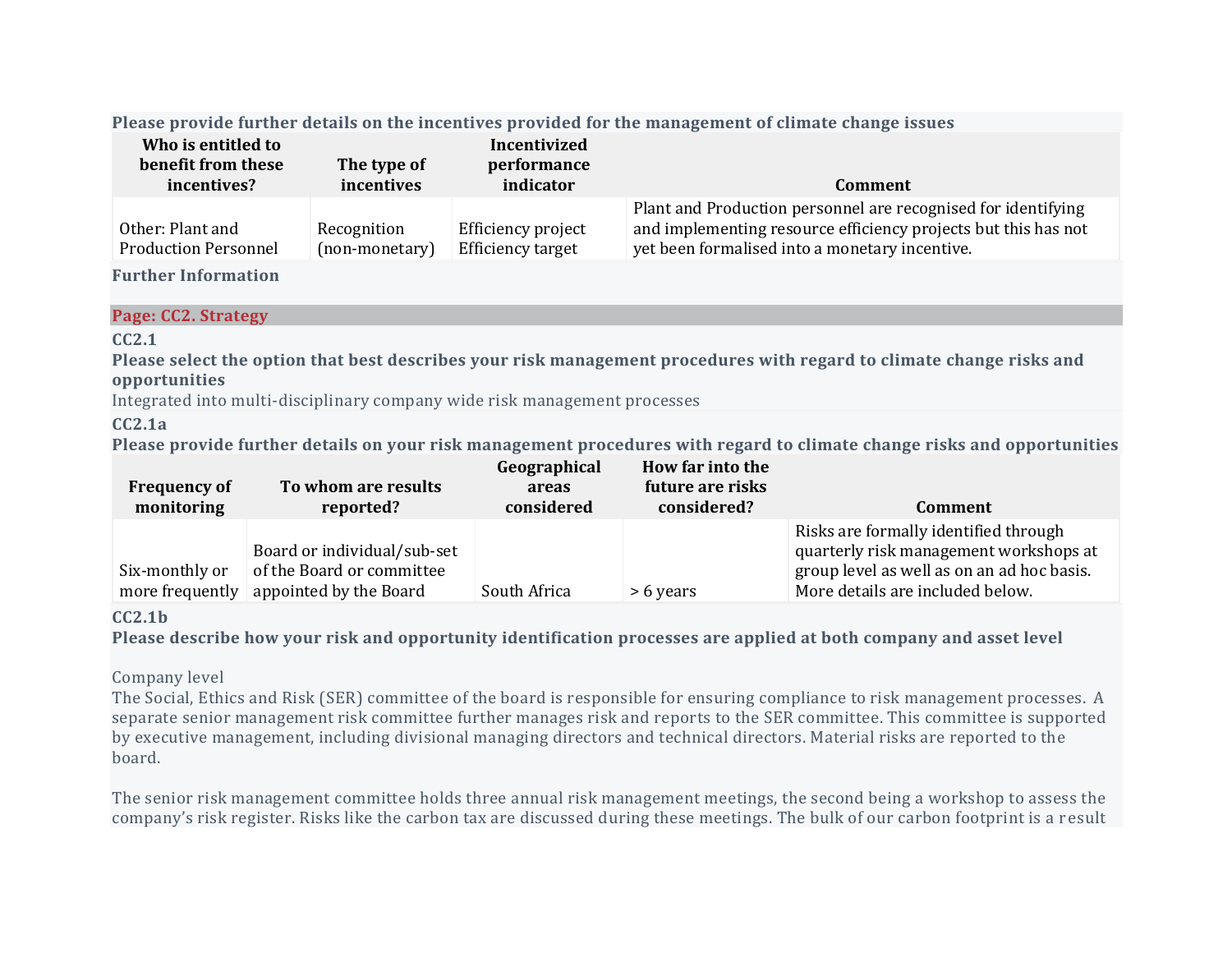of our operations in South Africa thus the carbon risk is largely specific to South Africa.

Omnia has an internal legal compliance function to ensure that the company is complying with the necessary legislative, regulatory and policy requirements.

### Division level

This approach towards risk is present throughout our business – our plants and divisions maintain regular risk registers, which are monitored and reviewed monthly. Because ours is an integrated business, we consider the interdependence of risks in the diffe rent divisions to understand the impact a change in a risk for one division could have on the Group as a whole. Thi s divisional information feeds into our process for developing our Group risk register, which ranks our top 50 risks, and the correspondin g mitigation measures for them. At site, all environmental risks (including climate change) are monitored using Impact and Aspect Assessments. At the operational level, senior management identifies major risks, introduces an applicable control environment and procedures, and applies risk monitoring.

As part of the process of annual monitoring, Omnia has adopted a centralised reporting approach. Our three divisions collect relevant environmental data, including information related to our carbon footprint, and report these to the Group office.

# **CC2.1c**

# **How do you prioritize the risks and opportunities identified?**

Risk management is integral to the way we conduct business at Omnia. Following our growth in the last few years we have become increasingly aware of the importance of identifying, evaluating, monitoring, prioritising and mitigating our risks to ensure that we can sustain this growth, and our business.

This approach towards risk is present throughout our business – our plants and divisions maintain regular risk registers, which are monitored and reviewed monthly. Because Omnia is an integrated business, we consider the interdependence of risks in the different divisions to understand the impact a change in a risk for one division could have on the Group as a whole. In addition, as a company, we monitor our top safety, health and environment risks. This divisional information feeds into our process for developing our Group risk register, which ranks our top 50 risks and their corresponding mitigation measures.

Risks and opportunities are prioritised using Omnia's risk matrix, a 7 x 10 matrix that prioritises risks base d on likelihood and impact.

**CC2.2 Is climate change integrated into your business strategy?** Yes **CC2.2a**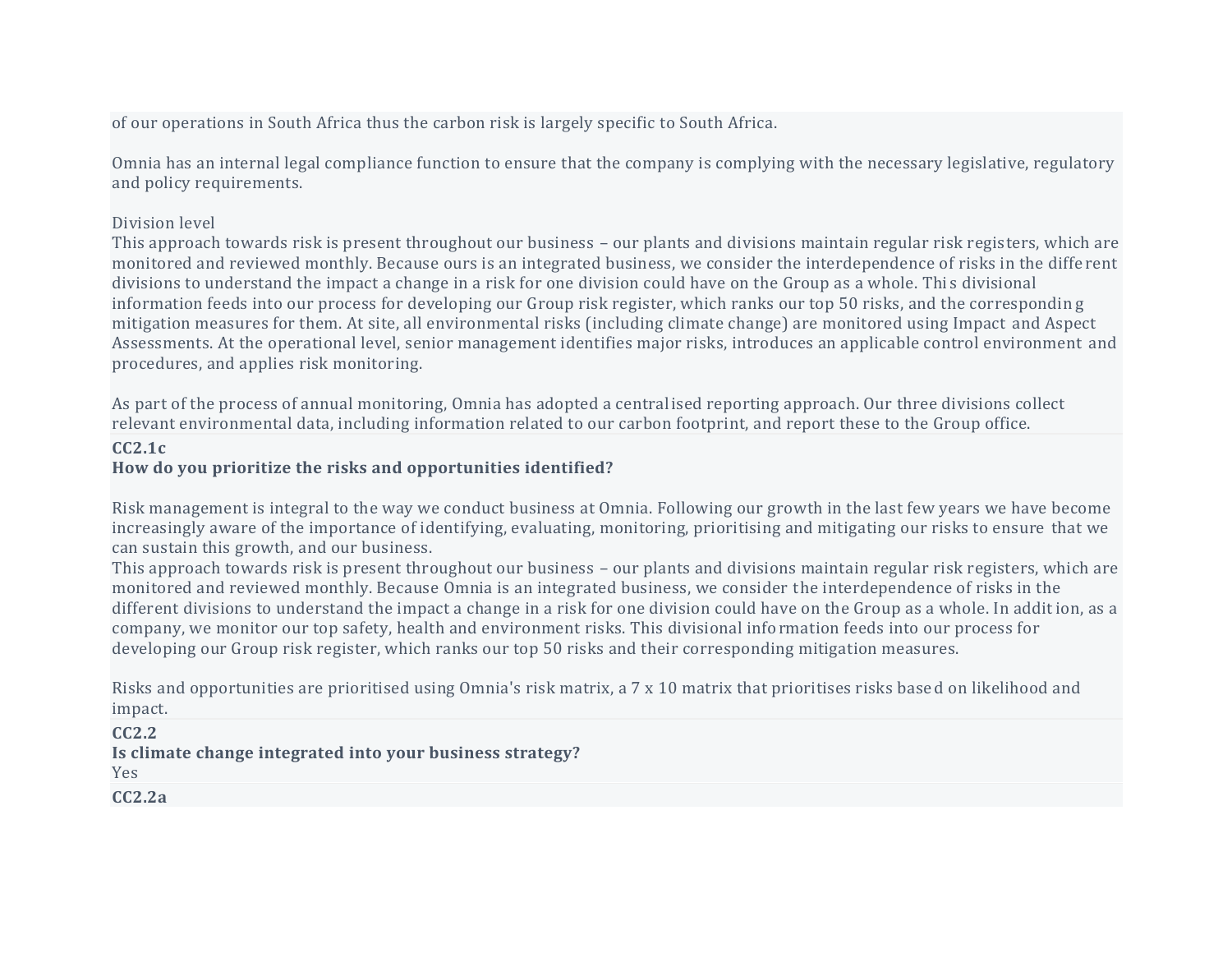### Please describe the process of how climate change is integrated into your business strategy and any outcomes of this **process**

a)The process by which the strategy is influenced

Omnia has developed a high-level action plan and roadmap to drive a process of resource efficiency (including carbon) and associated cost savings. Specifically the action plan defined draft energy and GHG targets; the most appropriate structure fo r reporting and governance; and a draft reporting framework for the assessment of savings. Detailed resource efficiency audits were conducted at three of our main sites to identify energy and emission reduction opportunities. Significant energy and emission s savings were identified and a Group climate change policy was developed as part of this process. The results of the process were presented to the CEO and Senior Management (MDs of the divisions). This has influenced our strategy by placing more emphasis on energy and carbon reduction throughout the business. The energy and emissions-reduction targets are now in place for the next five years. These will be core to our business strategy, and will be reviewed and revised every five years.

An internal process is in place to collect and report environmental data. At present, our divisions report their environmental data on a monthly basis using our OSIS online system in line with the SHE Reporting Guideline.

In addition, a resource efficiency guideline has been developed to assist our sites to identify and implement further energy and emissions reduction initiatives. A key driver behind this process has been the pending carbon tax and changing regulatory environment.

b) Aspects of climate change that have influenced the strategy

Omnia recognises the risk posed by climate change and has taken significant action to reduce our GHG emissions. The specific climate change aspects influencing Omnia's strategy include:

- Increasing legislative developments that will result in a future price on carbon driving the need for a reduction in emissi ons; and
- Increased legislative developments mandating accurate reporting of GHG emissions.

As a result of these aspects, during the reporting period, Omnia embarked on the journey to formalise its climate change poli cy and commence with implementation, with specific attention on the following aspects:

- Continued efforts to voluntarily reduce GHG emissions
- Formulate realistic reduction targets based on actual interventions identified and implemented
- Formulate suitable partnerships to achieve reduction targets
- Cooperate with policymakers to ensure an effective and supportive regulatory regime
- Continually engage with stakeholders to manage risks and identify opportunities.
- c) Short term strategy changes

In addition to efforts to determine a true and fair representation of the company's GHG emissions, Omnia embarked on a resource efficiency management process to identify key intervention areas during the reporting period at three of our main sites. This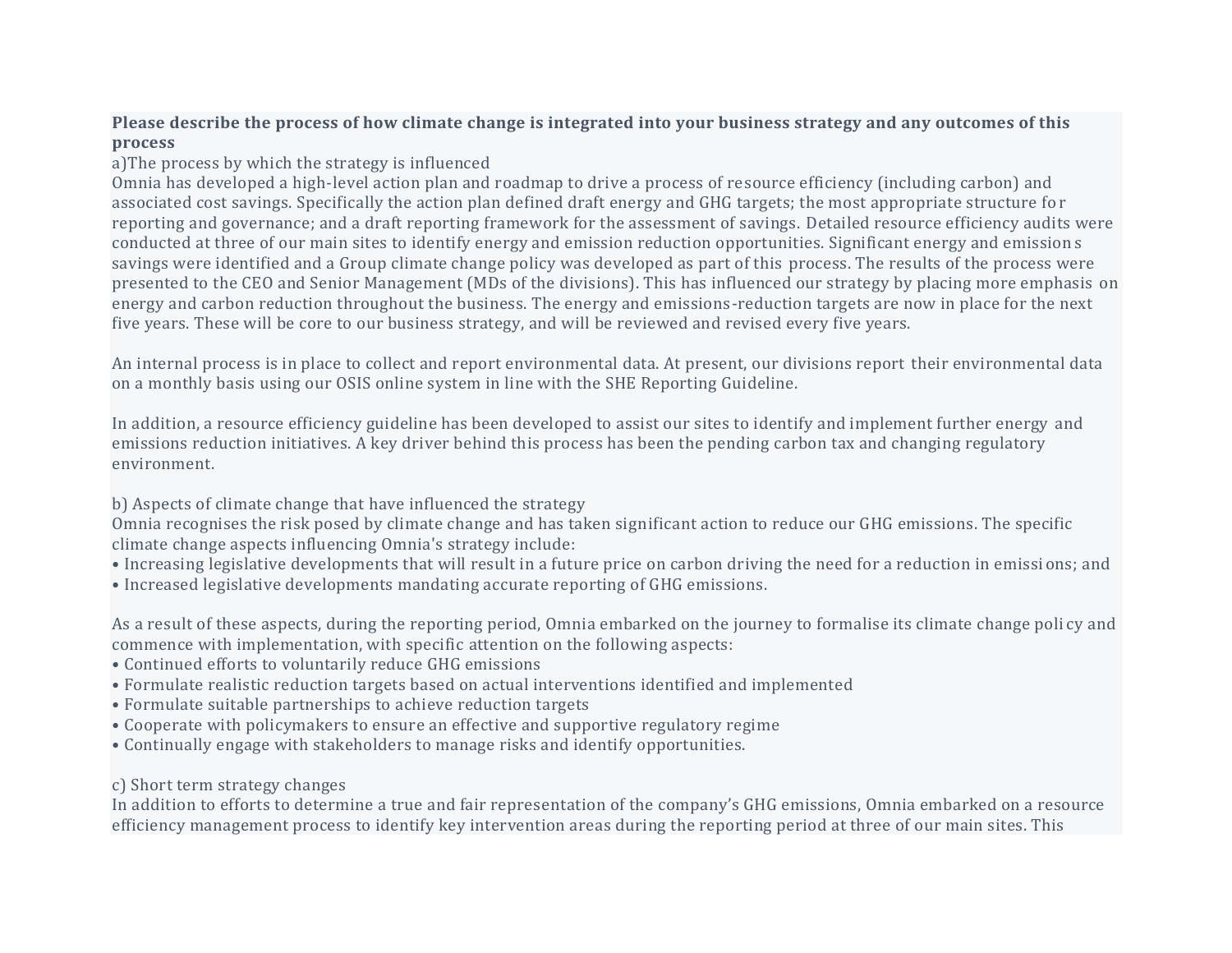process identified areas where significant energy and carbon reductions could be achieved. Opportunities were identified and defined in terms of input cost, payback periods, savings (financial, resource quantity and carbon emissions), and priority le vel for three sites. This project formed part of the Private Sector Energy Efficiency (PSEE) Programme, funded in part by the NBI and in part by Omnia. Energy savings amounting to more than 360 million kWh were identified.

Linked to this process, Omnia devised a Resource Efficiency Plan (focused on energy, water and was te) which sets out objectives, goals, targets, and roles and responsibilities. The implementation of this Plan is underway and will see significant changes in the way the business is run and in turn affect the short-term strategy. Progress against this plan is being monitored, and the savings opportunities are being implemented and further investigated. Furthermore, based on the PSEE assessment a Resource Efficiency guideline has been compiled to ensure that the lessons learnt during the assessment are rolled at all the sites in the Group.

### d) Long term strategy changes

Omnia has made significant investments into reducing our carbon footprint with a long-term view. These include: Nitrous oxide (N2O) destruction facility within the agricultural division, outsourcing transportation to reduce Scope 1 emissions within the mining division, and the development of Clean Development Mechanism (CDM) projects (Omnia Fertilizer N2O Reduction project and the Omnia N2O Abatement Project) to subsequently receive Certified Emission Reductions (CERs) (4.1 million CER credits have been generated in the last five years, making the Group the leading performer in South Africa). It is important to note that with the implementation if the two CDM projects, Omnia has reduced its N2O emissions by 99%. Omnia has continued with these CDM projects despite the fact that the price and market for CERs has reduced significantly making the business case for the projects very unattractive. However, Omnia recognises that the projects reduce its Scope 1 emissions and hence the potential carbon tax liability the company may face.

# e) Strategic advantage

By continuing with our CDM projects we have significantly reduced our carbon tax liability. Based on our emissions in the reporting period, our current carbon tax liability (based on our Scope 1 emissions) is estimated at approximately R1million. However, if we had not continued with our CDM projects this year, our liability would have been as high as R31 million.

# f) Substantial business decisions

One substantial business decision that was influenced by climate change was the decision to go ahead with our EnviNOx project at our Nitric Acid plants in the absence of regulation mandating us to do so. This is the first project of its kind at Nitric Ac id plants in South Africa and on the African Continent. This project uses world-class technology to reduce emissions from our plants. The EnviNOx project has been registered as a CDM project and has, to date, generated 4.1 million carbon credits. This invest ment and resultant successful project has made the Group the undisputed African leader in reducing greenhouse gases. During the reporting period, this project reduced our carbon emissions by approximately 470 000 tonnes of CO2e. Within the South African industrial context, Omnia is regarded as having set the benchmark for N2O abatement.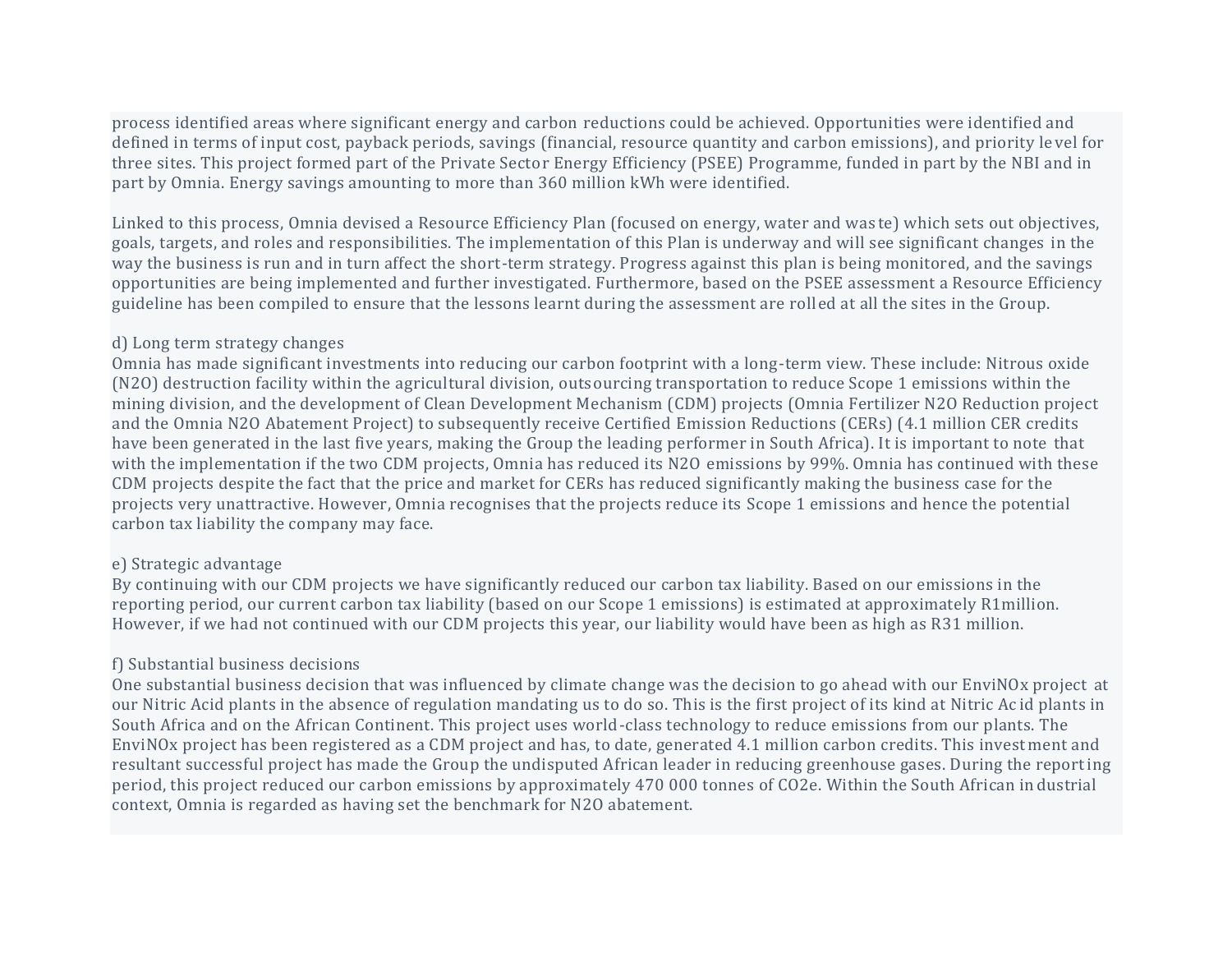### **CC2.2c Does your company use an internal price of carbon?** No, and we currently don't anticipate doing so in the next 2 years

# **CC2.3**

Do you engage in activities that could either directly or indirectly influence public policy on climate change through any of **the following? (tick all that apply)**

Direct engagement with policy makers Trade associations

# **CC2.3a**

**On what issues have you been engaging directly with policy makers?**

| <b>Focus of</b><br>legislation | Corporate<br><b>Position</b> | Details of engagement                                                                                                                                                                                                                                                                                                                                                                                                                                                                                                                                                                                                                                                       | <b>Proposed legislative solution</b>                                                                                                                                                                                                                                                                                                                                                                                                                                                                                                                                                                                                                                                                                                                                                                                                                                                                                                                                      |
|--------------------------------|------------------------------|-----------------------------------------------------------------------------------------------------------------------------------------------------------------------------------------------------------------------------------------------------------------------------------------------------------------------------------------------------------------------------------------------------------------------------------------------------------------------------------------------------------------------------------------------------------------------------------------------------------------------------------------------------------------------------|---------------------------------------------------------------------------------------------------------------------------------------------------------------------------------------------------------------------------------------------------------------------------------------------------------------------------------------------------------------------------------------------------------------------------------------------------------------------------------------------------------------------------------------------------------------------------------------------------------------------------------------------------------------------------------------------------------------------------------------------------------------------------------------------------------------------------------------------------------------------------------------------------------------------------------------------------------------------------|
|                                | Support with<br>major        | Omnia works continually in close cooperation with<br>CAIA and Business Unity South Africa (BUSA), on<br>initiatives to assist in the formulation of numerous<br>new laws and regulations, including the pending<br>carbon tax. Omnia engages directly through focus<br>groups, stakeholder workshops and networking<br>sessions, and indirectly through CAIA. For<br>example, Omnia engaged directly on the South<br>African carbon tax through the Davis Tax<br>Commission and the National Treasury. The nature<br>of the engagement is tailored to the specific needs<br>of the policy debate at a specific time. Omnia<br>provides comment directly on draft policy and | Omnia is committed to transitioning to a lower<br>carbon, more climate resilient economy and has<br>made efforts within our own business to reduce our<br>contribution to global climate change. Omnia believes<br>that the success of regulatory instruments is based<br>on effective coordination between Government<br>Departments and the assurance that the initiatives<br>create a balanced business environment for both<br>local and international organisations. Omnia will<br>continue to lobby for a regulatory regime that is<br>aimed at curbing greenhouse gas emissions within a<br>constructive business environment. A critical factor<br>that needs to be considered is whether the carbon<br>tax and carbon budget can co-exist within the same<br>regime. The current tax or budget design also does<br>not make provision for recognition of early<br>implementation of mitigation measures which were<br>undertaken in the absence of any statutory |
| Carbon tax                     | exceptions                   | regulations, for example.                                                                                                                                                                                                                                                                                                                                                                                                                                                                                                                                                                                                                                                   | requirements.                                                                                                                                                                                                                                                                                                                                                                                                                                                                                                                                                                                                                                                                                                                                                                                                                                                                                                                                                             |

**CC2.3b**

**Are you on the Board of any trade associations or provide funding beyond membership?** Yes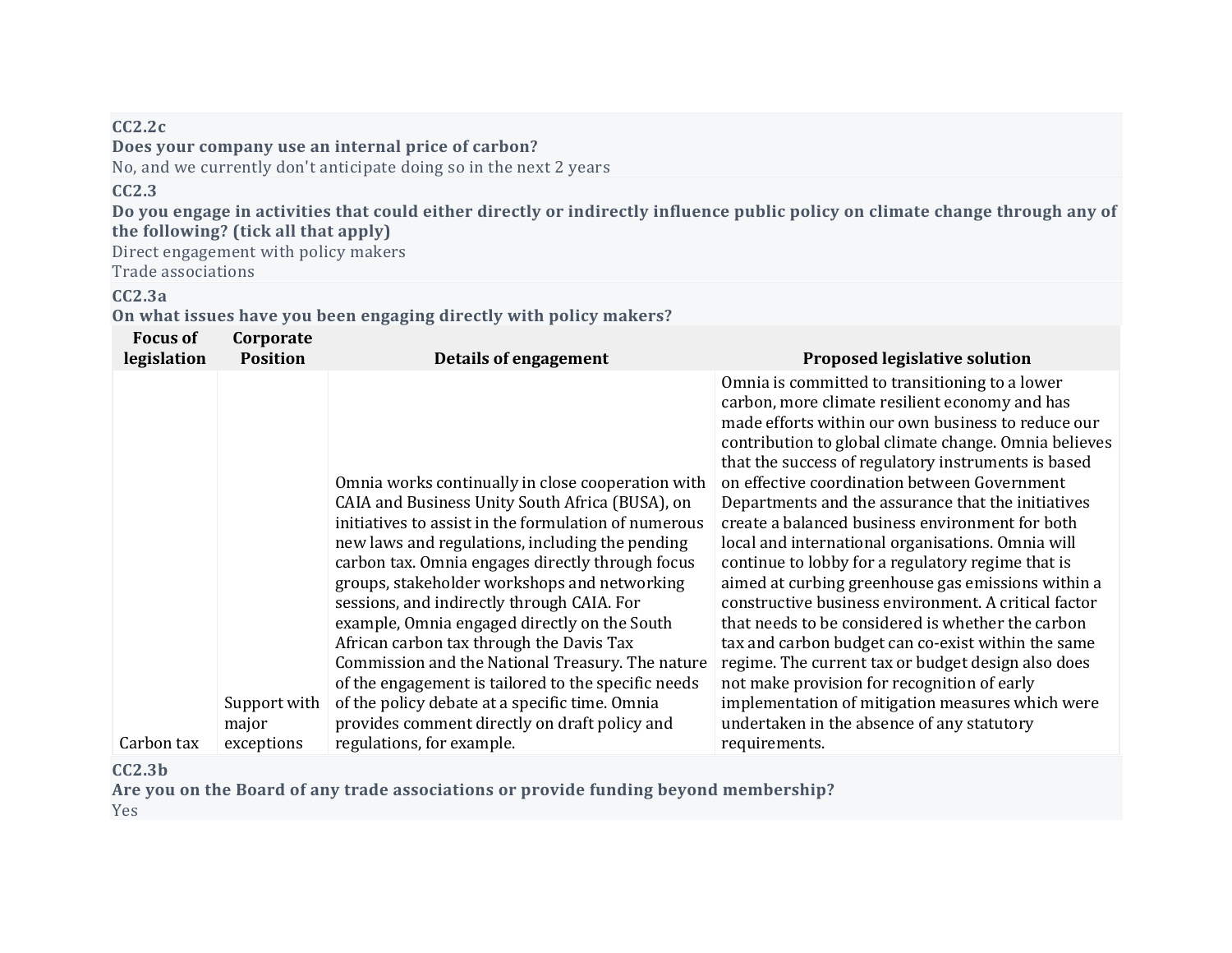# **CC2.3c**

Please enter the details of those trade associations that are likely to take a position on climate change legislation

| <b>Trade</b><br>association | Is your<br>position on<br>climate change<br>consistent with<br>theirs? | Please explain the trade association's<br>position                                                                                          | How have you, or are you attempting to,<br>influence the position?                                                                                                                                                                               |
|-----------------------------|------------------------------------------------------------------------|---------------------------------------------------------------------------------------------------------------------------------------------|--------------------------------------------------------------------------------------------------------------------------------------------------------------------------------------------------------------------------------------------------|
|                             |                                                                        | CAIA is opposed to the imposition of a carbon<br>tax in South Africa. They are of the view that<br>'significant mitigation has already been | Omnia plays an active role in developing and<br>implementing the global chemical industry's<br>Responsible Care® initiatives. We participate in<br>working groups of the European Chemical<br>Industries' Council (CEFIC), and CAIA. Omnia is of |
| Chemical and                |                                                                        | achieved at significant investment without                                                                                                  | the view that there are still many aspects that                                                                                                                                                                                                  |
| Allied                      |                                                                        | economic and/or regulatory instruments being                                                                                                | require clarification before the full impact can be                                                                                                                                                                                              |
| Industries'                 |                                                                        | applied' and that taxing the industry is not                                                                                                | understood (see response to 'proposed                                                                                                                                                                                                            |
| Association                 |                                                                        | necessary and needs to be more carefully                                                                                                    | legislative solution' above). Omnia puts forward                                                                                                                                                                                                 |
| (CAIA)                      | Consistent                                                             | considered.                                                                                                                                 | their view through engagement with CAIA.                                                                                                                                                                                                         |

# **CC2.3f**

What processes do you have in place to ensure that all of your direct and indirect activities that influence policy are **consistent with your overall climate change strategy?**

Omnia's strategy is set at a Group level. As a result, all individual climate change initiatives are channelled through Group to ensure that there is consistency. Everything that Omnia sends to CAIA first goes through the Group CEO so that he has oversight. Our General Manager (Group SHERQ) coordinates and manages our climate change strategy, and everything is also channelled through our risk management committee, comprising Managing Directors of our three divisions.

# **Further Information**

### **Page: CC3. Targets and Initiatives**

**CC3.1**

Did you have an emissions reduction or renewable energy consumption or production target that was active (ongoing or **reached completion) in the reporting year?**

Absolute target

# **CC3.1a**

**Please provide details of your absolute target**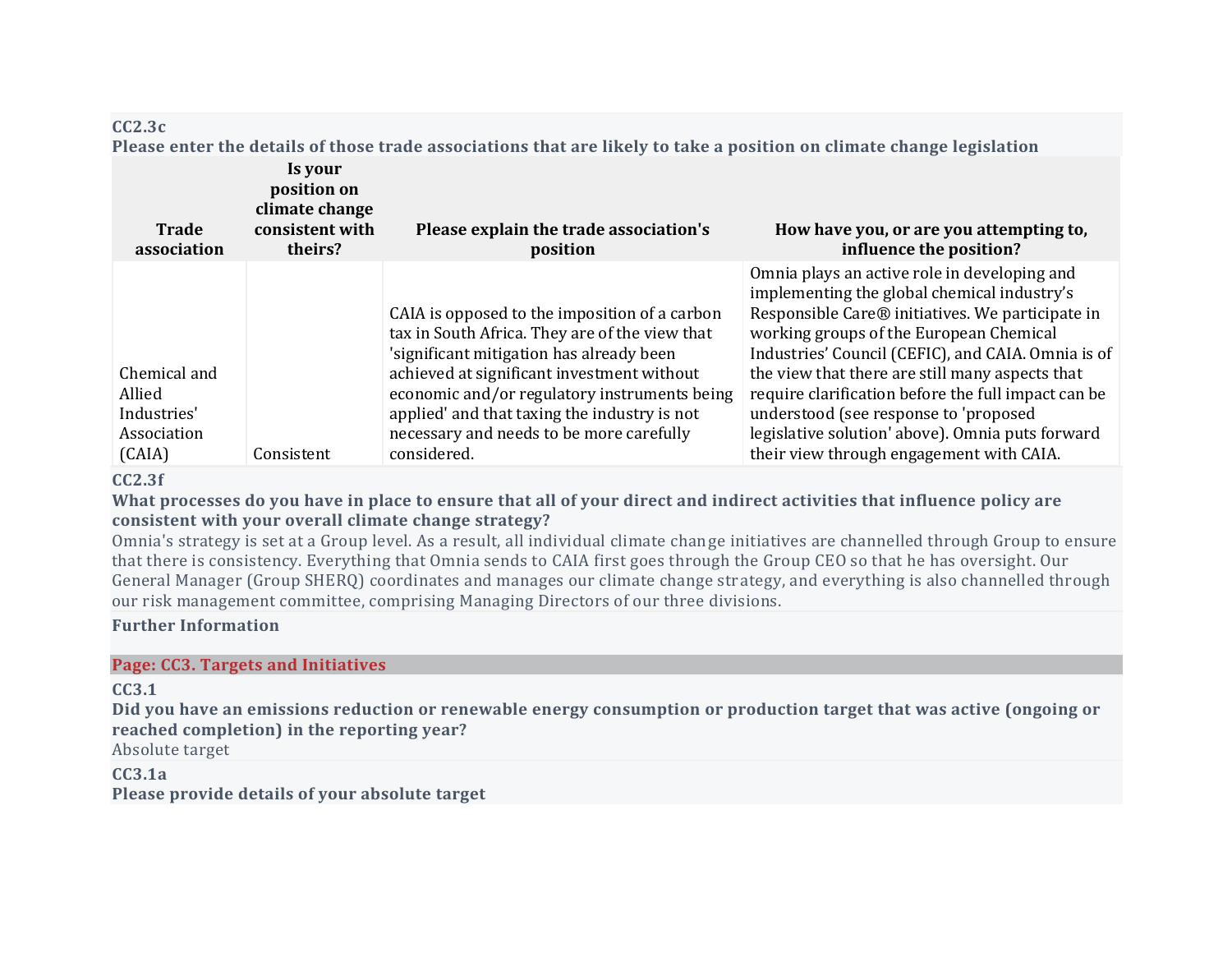| ID   | <b>Scope</b>                        | $%$ of<br>emissions in<br>scope | % reduction<br>from base<br>year | <b>Base</b><br>year | <b>Base year emissions</b><br>covered by<br>target (metric tonnes<br>CO2e | <b>Target</b><br>year | Is this a science-<br>based target?                            | <b>Comment</b> |
|------|-------------------------------------|---------------------------------|----------------------------------|---------------------|---------------------------------------------------------------------------|-----------------------|----------------------------------------------------------------|----------------|
| Abs1 | Scope $1+2$<br>(location-<br>based) | 100%                            | 15%                              | 2014                | 100511                                                                    | 2019                  | No, but we<br>anticipate setting<br>one in the next 2<br>years |                |

# **CC3.1e**

**For all of your targets, please provide details on the progress made in the reporting year**

| ID | % complete<br>(time) | % complete (emissions<br>or renewable energy) | Comment                                                                                                                                                                         |
|----|----------------------|-----------------------------------------------|---------------------------------------------------------------------------------------------------------------------------------------------------------------------------------|
|    | Abs $1 \mid 40\%$    | $0\%$                                         | Our carbon footprint has reduced slightly (by 3.0%) compared to the previous<br>period and the Group anticipates making more progress towards the achievement<br>of the target. |

# **CC3.2**

Do you classify any of your existing goods and/or services as low carbon products or do they enable a third party to avoid **GHG emissions?**

Yes

# **CC3.2a**

Please provide details of your products and/or services that you classify as low carbon products or that enable a third **party to avoid GHG emissions**

| Level of<br>aggregation | <b>Description of product/Group of</b><br>products                                                                                           | Are you<br>reporting low<br>carbon<br>product/s or<br>avoided<br>emissions? | Taxonomy, project<br>or methodology<br>used to classify<br>product/s as low<br>carbon or to<br>calculate avoided<br>emissions | % revenue<br>from low<br>carbon<br>product/s in<br>the<br>reporting<br>year | % R&D in<br>low carbon<br>product/s in<br>the<br>reporting<br>year | <b>Comment</b> |
|-------------------------|----------------------------------------------------------------------------------------------------------------------------------------------|-----------------------------------------------------------------------------|-------------------------------------------------------------------------------------------------------------------------------|-----------------------------------------------------------------------------|--------------------------------------------------------------------|----------------|
| Company-<br>wide        | Our 'precision farming' service<br>offering, where Omnia agronomists<br>work with farmers to maximise<br>yield under water-scarce conditions | Avoided<br>emissions                                                        | Other: GHG Protocol<br>and IPCC used to<br>calculate avoided<br>emissions                                                     | $0\%$                                                                       |                                                                    |                |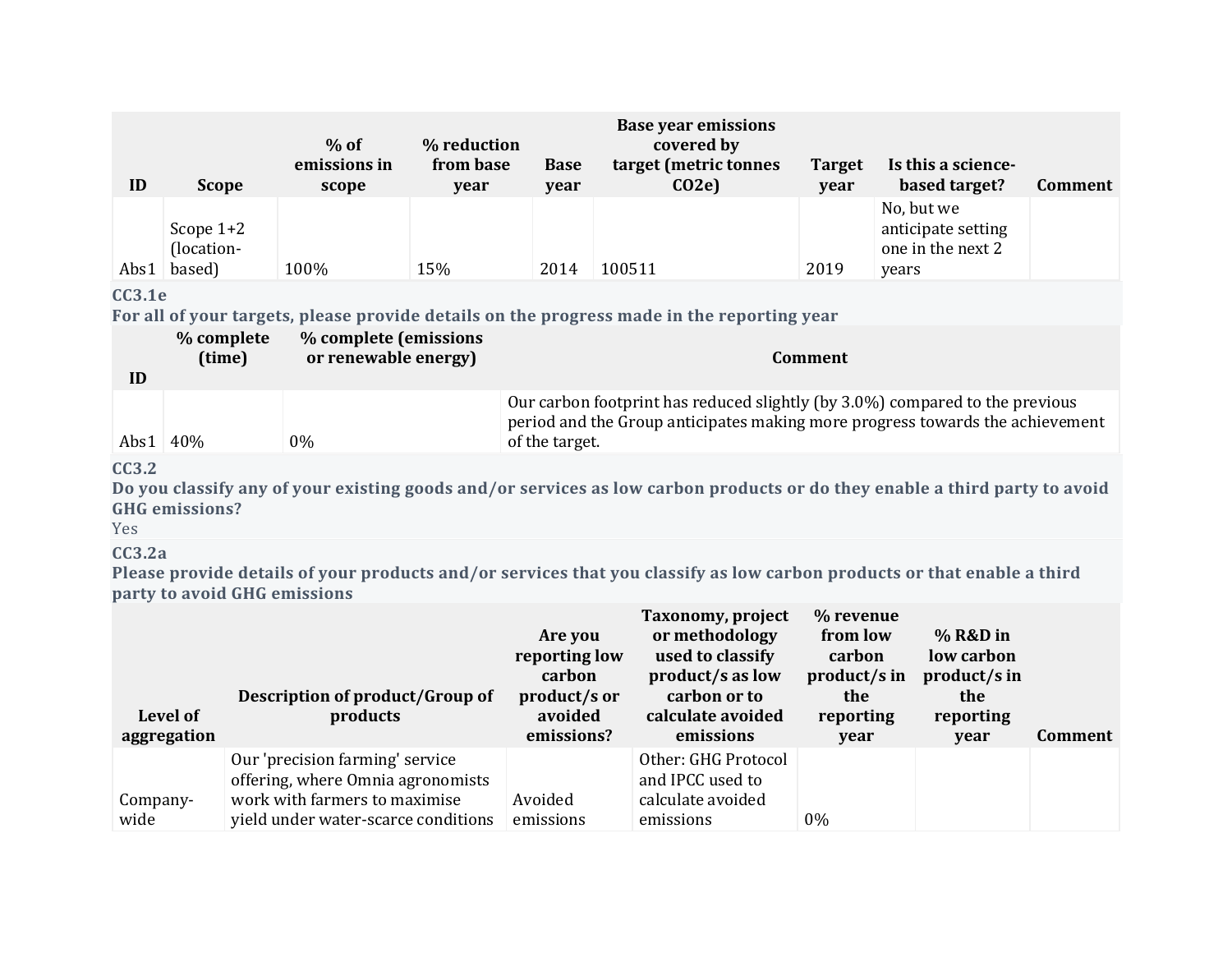| Level of<br>aggregation | Description of product/Group of<br>products                                                                                                                                                                                                                                                                                                                                                                                                                                                                                                                                                                                                                                                                                                                                                                                                                                                                                                                                                                                                | Are you<br>reporting low<br>carbon<br>product/s or<br>avoided<br>emissions? | Taxonomy, project<br>or methodology<br>used to classify<br>product/s as low<br>carbon or to<br>calculate avoided<br>emissions | % revenue<br>from low<br>carbon<br>product/s in<br>the<br>reporting<br>year | % R&D in<br>low carbon<br>product/s in<br>the<br>reporting<br>year | <b>Comment</b> |
|-------------------------|--------------------------------------------------------------------------------------------------------------------------------------------------------------------------------------------------------------------------------------------------------------------------------------------------------------------------------------------------------------------------------------------------------------------------------------------------------------------------------------------------------------------------------------------------------------------------------------------------------------------------------------------------------------------------------------------------------------------------------------------------------------------------------------------------------------------------------------------------------------------------------------------------------------------------------------------------------------------------------------------------------------------------------------------|-----------------------------------------------------------------------------|-------------------------------------------------------------------------------------------------------------------------------|-----------------------------------------------------------------------------|--------------------------------------------------------------------|----------------|
|                         | and by reducing the amount of<br>fertilizer applied per hectare,<br>reduces the Scope 3 carbon<br>footprint of our clients through the<br>efficient application of fertilizer.<br>Precision farming is a resource<br>management concept and a service<br>provided by Omnia to farmers. The<br>resource management would<br>include soil, water and nutrients.<br>Omnia helps a farmer to determine<br>a certain soil's yield potential or<br>potential nutrient deficiencies,<br>where agronomists would then<br>recommend a certain amount of a<br>certain fertilizer/lime to correct<br>any deficiencies in the soil and also<br>to fertilize the crop to achieve a<br>certain yield. This concept assures<br>that growers don't over fertilize<br>(over fertilization can lead to<br>leaching of nutrients into under-<br>ground water or above-ground<br>water resources which has an<br>negative impact on the farmers<br>financial resources as well as<br>environmental resources) or under<br>fertilize for a certain target yield |                                                                             |                                                                                                                               |                                                                             |                                                                    |                |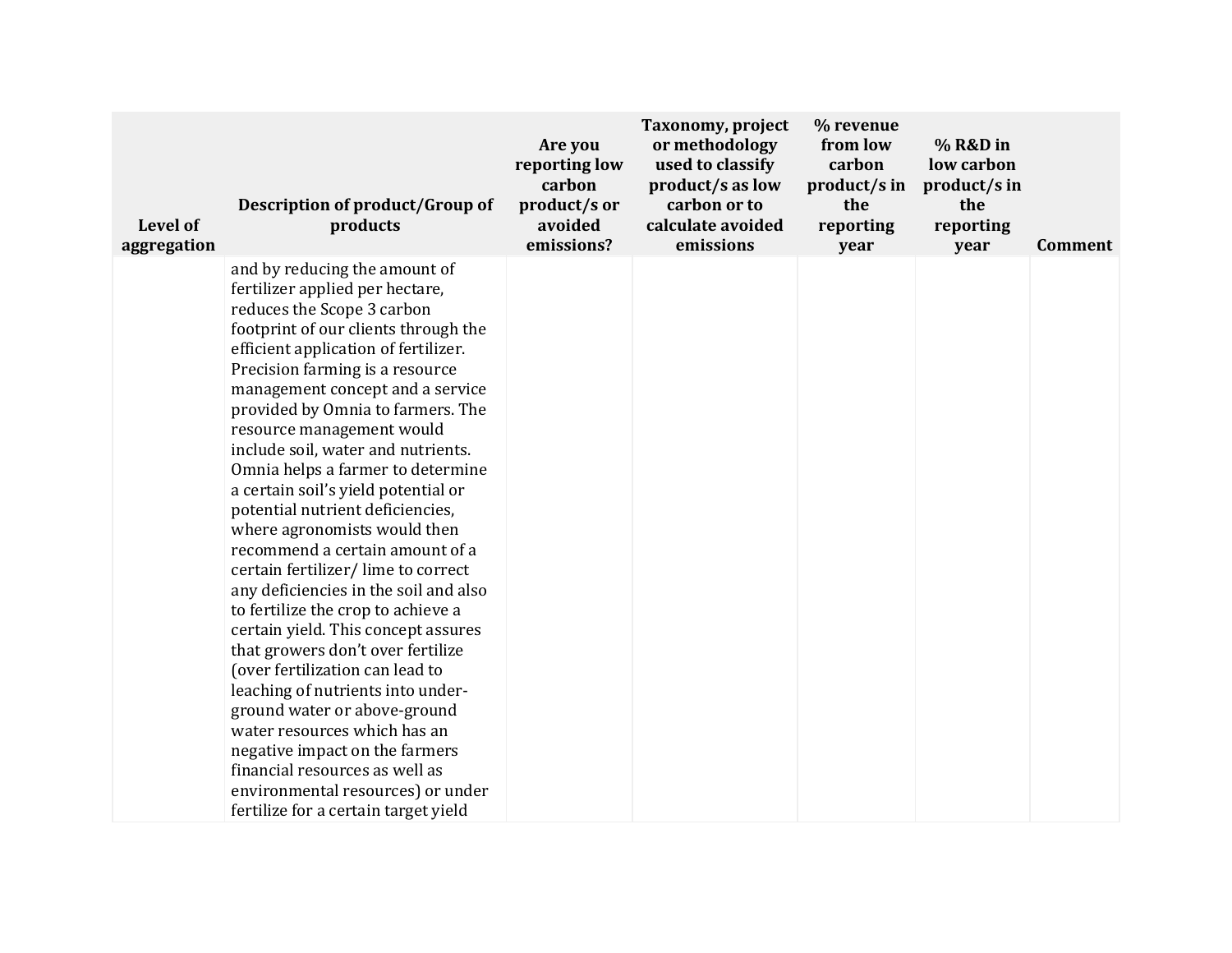# **CC3.3**

Did you have emissions reduction initiatives that were active within the reporting year (this can include those in the **planning and/or implementation phases)**

Yes

# **CC3.3a**

Please identify the total number of projects at each stage of development, and for those in the implementation stages, the **estimated CO2e savings**

| <b>Stage of development</b>  | Number of<br>projects | Total estimated annual CO2e savings in metric tonnes CO2e (only for rows<br>marked $*)$ |
|------------------------------|-----------------------|-----------------------------------------------------------------------------------------|
| Under investigation          |                       |                                                                                         |
| To be implemented*           |                       | 10                                                                                      |
| Implementation<br>commenced* |                       |                                                                                         |
| Implemented*                 | 10                    | 458                                                                                     |
| Not to be implemented        |                       |                                                                                         |

# **CC3.3b**

**For those initiatives implemented in the reporting year, please provide details in the table below**

| <b>Activity</b><br>type                              | <b>Description of</b><br>activity                                                                                                              | <b>Estimated</b><br>annual<br>CO <sub>2</sub> e<br>savings<br>(metric<br>tonnes<br>CO2e | <b>Scope</b>                    | Voluntary/<br><b>Mandatory</b> | <b>Annual</b><br>monetary<br>savings<br>(unit)<br>currency -<br><b>as</b><br>specified<br>in $CC0.4$ ) | Investment<br>required<br>(unit)<br>currency -<br>as specified<br>in $CC0.4$ ) | Payback<br>period | <b>Estimated</b><br>lifetime of<br>the<br>initiative | Comment |
|------------------------------------------------------|------------------------------------------------------------------------------------------------------------------------------------------------|-----------------------------------------------------------------------------------------|---------------------------------|--------------------------------|--------------------------------------------------------------------------------------------------------|--------------------------------------------------------------------------------|-------------------|------------------------------------------------------|---------|
| Energy<br>efficiency:<br><b>Building</b><br>services | Energy saving<br>initiatives in<br>lighting at BME<br>Losberg. Storage<br>Facilities such as<br>explosives<br>magazines were<br>installed with | 20                                                                                      | Scope 2<br>(location-<br>based) | Voluntary                      | 21500                                                                                                  | 15000                                                                          | $\leq$ 1 year     | Ongoing                                              |         |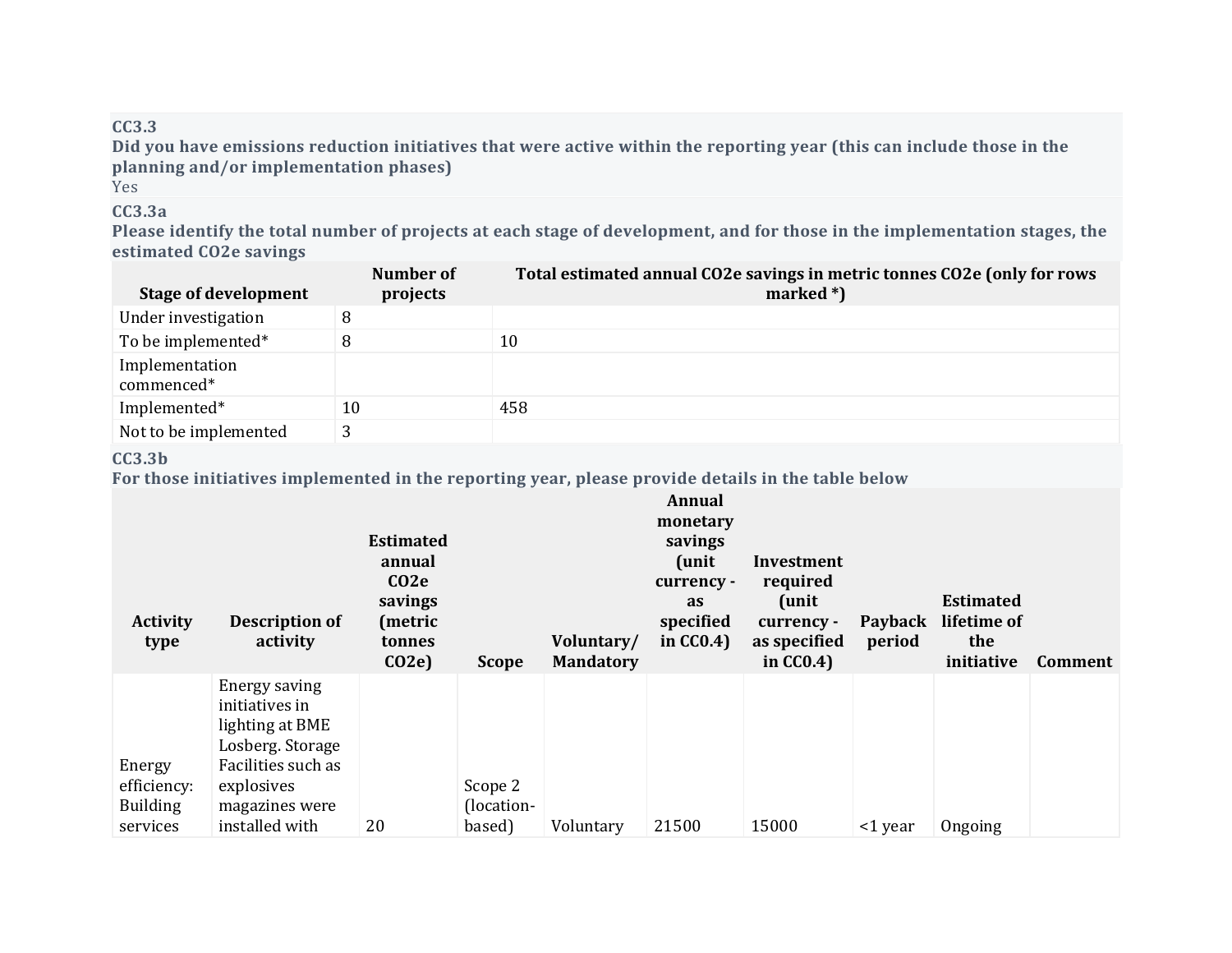| <b>Activity</b><br>type                              | <b>Description of</b><br>activity                                                                                                                                                                                                                             | <b>Estimated</b><br>annual<br>CO <sub>2</sub> e<br>savings<br>(metric<br>tonnes<br>CO2e | <b>Scope</b>                    | Voluntary/<br><b>Mandatory</b> | Annual<br>monetary<br>savings<br>(unit<br>currency -<br>as<br>specified<br>in $CC0.4$ ) | Investment<br>required<br>(unit<br>currency -<br>as specified<br>in $CC0.4$ ) | Payback<br>period | <b>Estimated</b><br>lifetime of<br>the<br>initiative | <b>Comment</b> |
|------------------------------------------------------|---------------------------------------------------------------------------------------------------------------------------------------------------------------------------------------------------------------------------------------------------------------|-----------------------------------------------------------------------------------------|---------------------------------|--------------------------------|-----------------------------------------------------------------------------------------|-------------------------------------------------------------------------------|-------------------|------------------------------------------------------|----------------|
|                                                      | limit switches, the<br>lights are<br>automatically<br>switched on when<br>the doors are<br>opened and<br>switched off<br>automatically<br>when the doors<br>are closed. Office<br>buildings have<br>installed<br>movement<br>sensors to control<br>the lights |                                                                                         |                                 |                                |                                                                                         |                                                                               |                   |                                                      |                |
| Energy<br>efficiency:<br><b>Building</b><br>services | Removal of<br>redundant<br>peripheral fence<br>lighting at BME<br>Losberg                                                                                                                                                                                     | 38                                                                                      | Scope 2<br>(location-<br>based) | Voluntary                      | 38000                                                                                   | 5000                                                                          | <1 year           | 6-10 years                                           |                |
| Energy<br>efficiency:<br>Processes                   | Replacement of<br>chiller with a<br>more energy<br>efficient chiller at<br><b>BME</b> Losberg.                                                                                                                                                                | 82                                                                                      | Scope 1                         | Voluntary                      | 83000                                                                                   | 150000                                                                        | $1 - 3$<br>years  | 6-10 years                                           |                |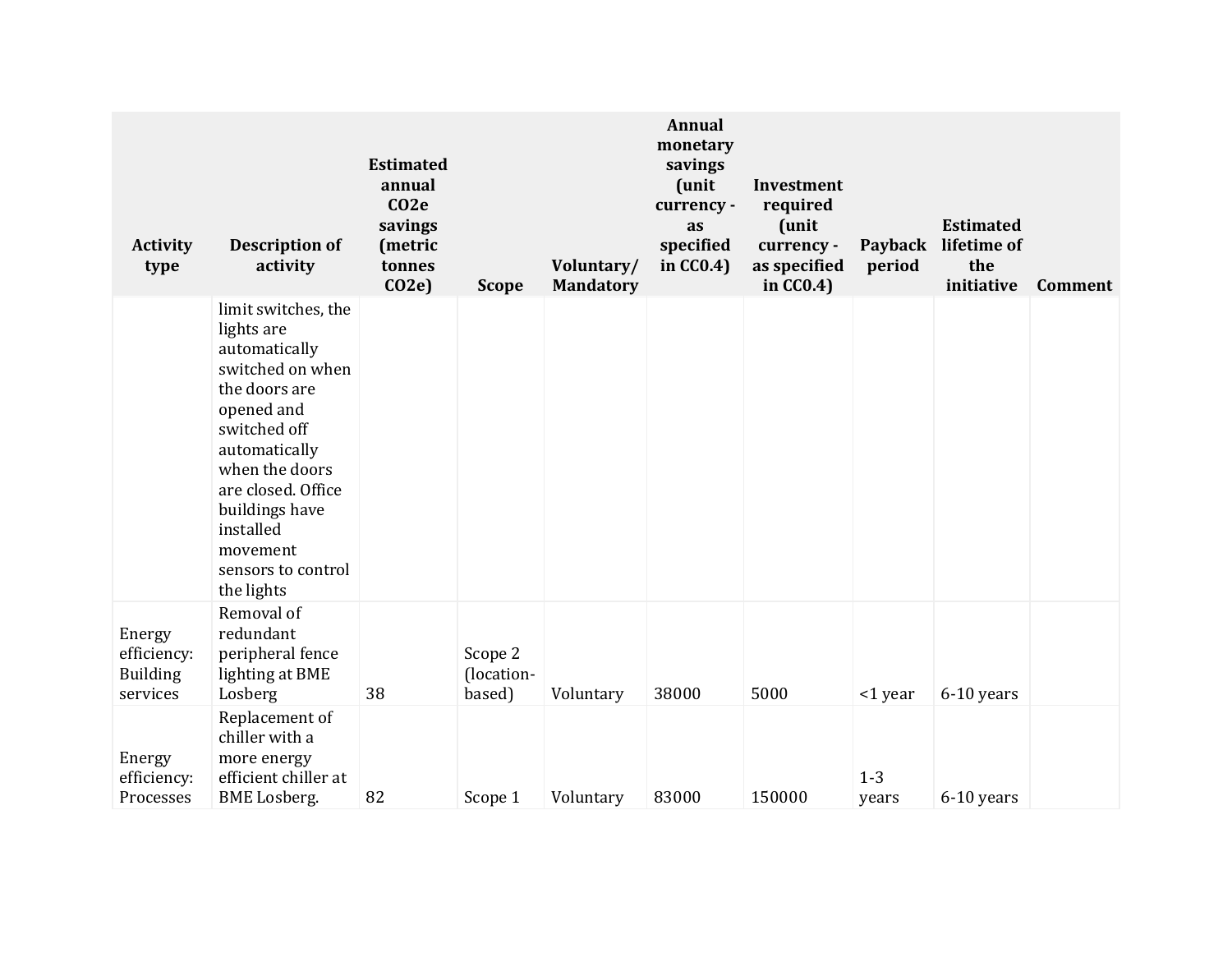| <b>Activity</b><br>type            | <b>Description of</b><br>activity                                                                                                                                                                                                                                                                                                                 | <b>Estimated</b><br>annual<br>CO <sub>2</sub> e<br>savings<br>(metric<br>tonnes<br>CO2e | <b>Scope</b> | Voluntary/<br><b>Mandatory</b> | Annual<br>monetary<br>savings<br>(unit<br>currency -<br>as<br>specified<br>in $CC0.4$ ) | Investment<br>required<br>(unit<br>currency -<br>as specified<br>in $CC0.4$ ) | Payback<br>period | <b>Estimated</b><br>lifetime of<br>the<br>initiative | <b>Comment</b> |
|------------------------------------|---------------------------------------------------------------------------------------------------------------------------------------------------------------------------------------------------------------------------------------------------------------------------------------------------------------------------------------------------|-----------------------------------------------------------------------------------------|--------------|--------------------------------|-----------------------------------------------------------------------------------------|-------------------------------------------------------------------------------|-------------------|------------------------------------------------------|----------------|
| Energy<br>efficiency:<br>Processes | Boiler<br>Optimisation at<br><b>BME</b> Losberg.                                                                                                                                                                                                                                                                                                  | 10                                                                                      | Scope 1      | Voluntary                      | 35000                                                                                   | $\boldsymbol{0}$                                                              | <1 year           | Ongoing                                              |                |
| Energy<br>efficiency:              | <b>BME</b> Losberg,<br>reduced<br>compressed air<br>leaks at the site.<br>Before this,<br>compressed air<br>was being lost at<br>the site due to<br>leakage within<br>the distribution<br>system and at the<br>point of use. The<br>site fixed this and<br>is now conducting<br>regular<br>compressed air<br>leak audits and<br>system repairs as |                                                                                         |              |                                | 9000                                                                                    | 6000                                                                          |                   |                                                      |                |
| Processes<br>Energy                | necessary.<br>Protea Chemicals<br>Mobeni, reduced                                                                                                                                                                                                                                                                                                 | 10                                                                                      | Scope 1      | Voluntary                      |                                                                                         |                                                                               | <1 year           | Ongoing                                              |                |
| efficiency:<br>Processes           | compressed air<br>leaks at the site.                                                                                                                                                                                                                                                                                                              | 56                                                                                      | Scope 1      | Voluntary                      | 26000                                                                                   | 5000                                                                          | <1 year           | Ongoing                                              |                |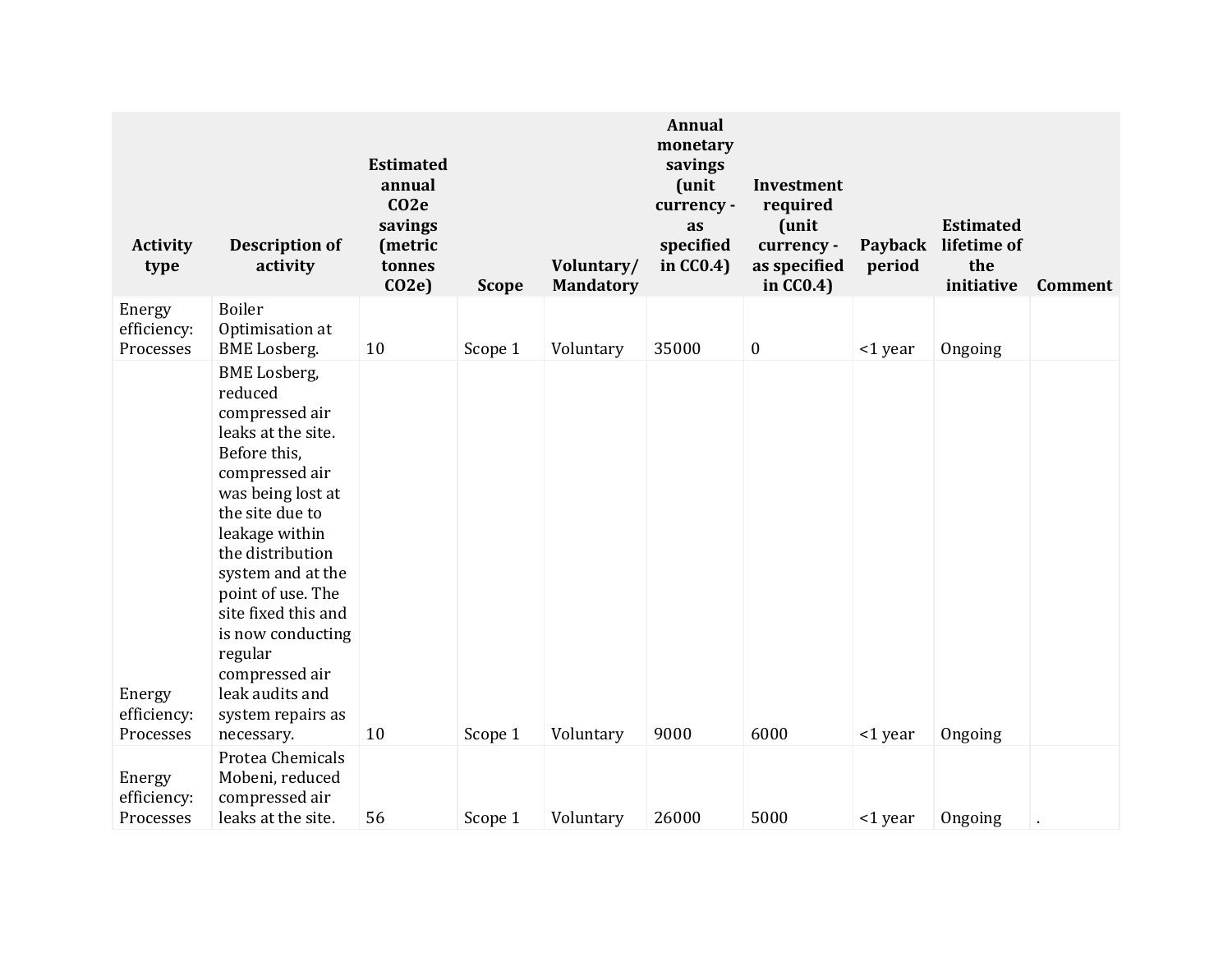| <b>Activity</b><br>type                 | <b>Description of</b><br>activity                                                                                                                                                                                                                                                     | <b>Estimated</b><br>annual<br>CO2e<br>savings<br>(metric<br>tonnes<br>CO2e | <b>Scope</b>                    | Voluntary/<br><b>Mandatory</b> | Annual<br>monetary<br>savings<br>(unit<br>currency -<br>as<br>specified<br>in CC0.4) | Investment<br>required<br>(unit<br>currency -<br>as specified<br>in $CC0.4$ ) | Payback<br>period | <b>Estimated</b><br>lifetime of<br>the<br>initiative | Comment |
|-----------------------------------------|---------------------------------------------------------------------------------------------------------------------------------------------------------------------------------------------------------------------------------------------------------------------------------------|----------------------------------------------------------------------------|---------------------------------|--------------------------------|--------------------------------------------------------------------------------------|-------------------------------------------------------------------------------|-------------------|------------------------------------------------------|---------|
|                                         | Before this,<br>compressed air<br>was being lost at<br>the site due to<br>leakage within<br>the distribution<br>system and at the<br>point of use. The<br>site fixed this and<br>is now conducting<br>regular<br>compressed air<br>leak audits and<br>system repairs as<br>necessary. |                                                                            |                                 |                                |                                                                                      |                                                                               |                   |                                                      |         |
| Energy<br>efficiency:<br>Processes      | Review of Boiler<br>combustion<br>efficiency and<br>optimization at<br>Protea Chemicals<br>Mobeni.                                                                                                                                                                                    | 115                                                                        | Scope 1                         | Voluntary                      | 75000                                                                                | 30000                                                                         | <1 year           | Ongoing                                              |         |
| Low<br>carbon<br>energy<br>installation | Replaced air<br>agitation at the<br>wax and oil plant<br>with mechanical<br>mixing (VSD                                                                                                                                                                                               | 49                                                                         | Scope 2<br>(location-<br>based) | Voluntary                      | 23265                                                                                | 120000                                                                        | $4 - 10$<br>years | 6-10 years                                           |         |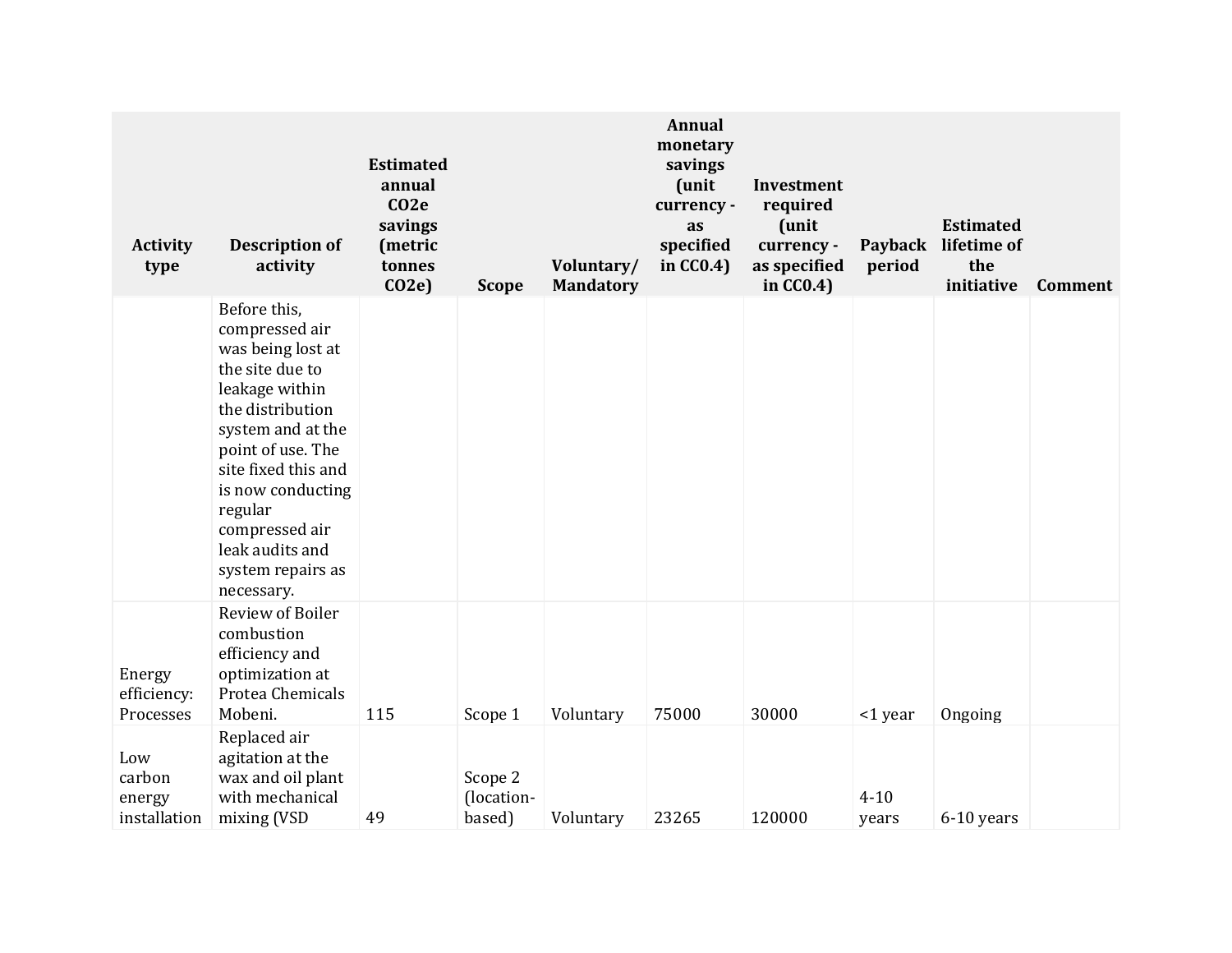| <b>Activity</b><br>type                            | <b>Description of</b><br>activity                                                                                                                                                                   | <b>Estimated</b><br>annual<br>$CO2$ e<br>savings<br>(metric<br>tonnes<br>CO2e | <b>Scope</b>                    | Voluntary/<br><b>Mandatory</b> | <b>Annual</b><br>monetary<br>savings<br>(unit)<br>currency -<br>as<br>specified<br>in $CC0.4$ ) | Investment<br>required<br>(unit<br>currency -<br>as specified<br>in $CC0.4$ ) | Payback<br>period | <b>Estimated</b><br>lifetime of<br>the<br>initiative | Comment |
|----------------------------------------------------|-----------------------------------------------------------------------------------------------------------------------------------------------------------------------------------------------------|-------------------------------------------------------------------------------|---------------------------------|--------------------------------|-------------------------------------------------------------------------------------------------|-------------------------------------------------------------------------------|-------------------|------------------------------------------------------|---------|
|                                                    | motors) at Protea<br>Chemicals<br>Mobeni.                                                                                                                                                           |                                                                               |                                 |                                |                                                                                                 |                                                                               |                   |                                                      |         |
| Energy<br>efficiency:<br><b>Building</b><br>fabric | Omnia Fertilizer,<br>Sasolburg<br>completed<br>various LED<br>technology<br>testing that is<br>suitable for our<br>industry, the site<br>have started with<br>various small<br>pilot installations. | 15                                                                            | Scope 2<br>(location-<br>based) | Voluntary                      | 9106                                                                                            | 2600                                                                          | $1 - 3$<br>years  | Ongoing                                              |         |
| Low<br>carbon<br>energy<br>installation            | Installation of<br>solar panels at<br>Omnia Fertilizer,<br>Sasolburg.                                                                                                                               | 63                                                                            | Scope 2<br>(location-<br>based) | Voluntary                      | 61652                                                                                           | 381000                                                                        | $4 - 10$<br>years | 3-5 years                                            |         |

**CC3.3c**

**What methods do you use to drive investment in emissions reduction activities?**

**Comment**

| <b>Method</b>                                     |  |
|---------------------------------------------------|--|
| Compliance with regulatory requirements/standards |  |
| Lower return on investment (ROI) specification    |  |
| Financial optimization calculations               |  |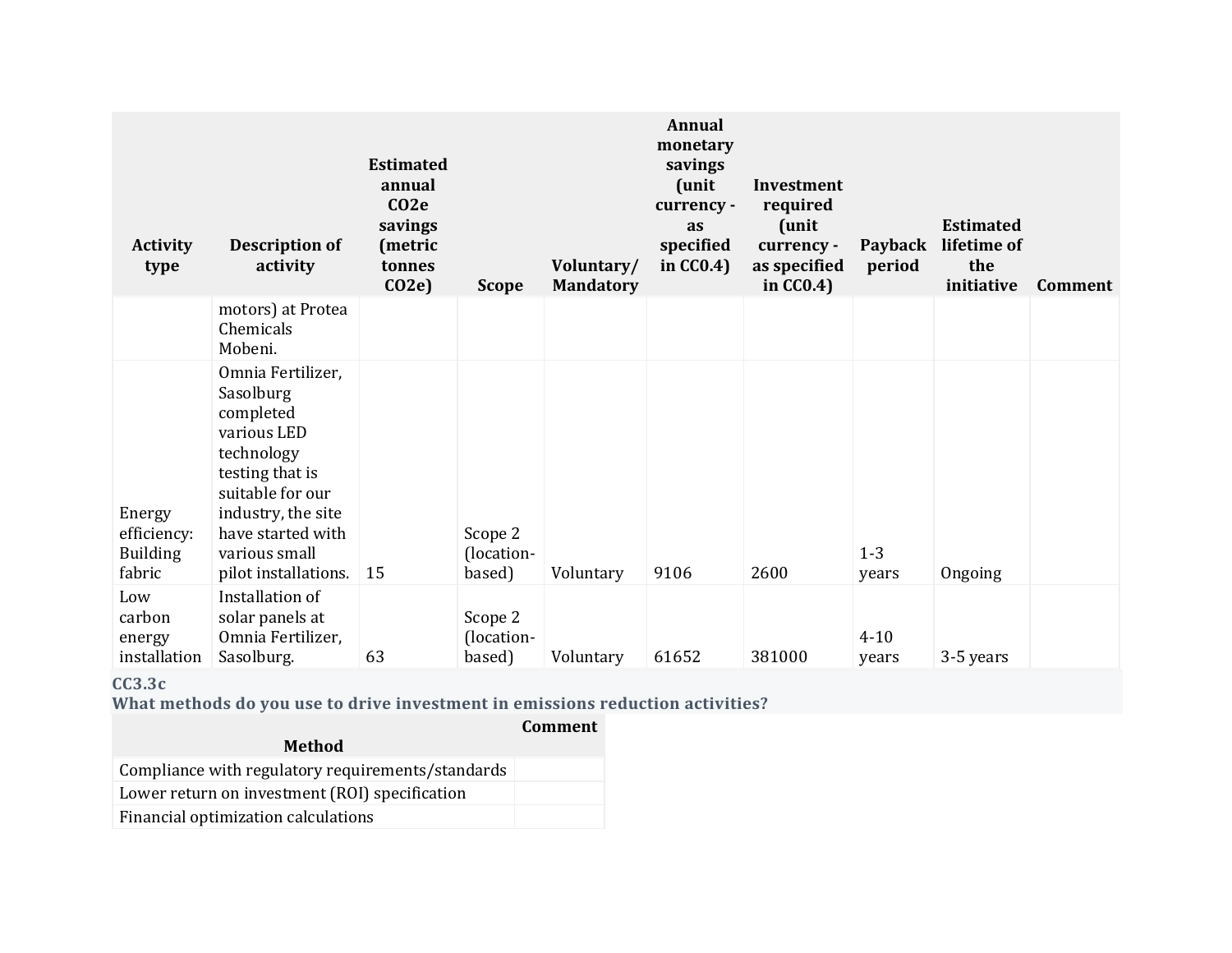|                            | Comment |
|----------------------------|---------|
| Method                     |         |
| Employee engagement        |         |
| <b>Further Information</b> |         |

# **Page: CC4. Communication**

### **CC4.1**

**Have you published information about your organization's response to climate change and GHG emissions performance** for this reporting year in places other than in your CDP response? If so, please attach the publication(s)

|                                                                                                |                                      | Page/Section<br>reference        | Attach the |         |
|------------------------------------------------------------------------------------------------|--------------------------------------|----------------------------------|------------|---------|
| <b>Publication</b>                                                                             | <b>Status</b>                        |                                  | document   | Comment |
| In mainstream reports (including an integrated report)<br>but have not used the CDSB Framework | Underway - previous<br>year attached | 26, 57, 157 and 158   IR2015.pdf | OMNIA-     |         |

**Further Information**

### **Module: Risks and Opportunities**

### **Page: CC5. Climate Change Risks**

**CC5.1**

Have you identified any inherent climate change risks that have the potential to generate a substantive change in your **business operations, revenue or expenditure? Tick all that apply**

Risks driven by changes in regulation

Risks driven by changes in physical climate parameters

Risks driven by changes in other climate-related developments

# **CC5.1a**

**Please describe your inherent risks that are driven by changes in regulation**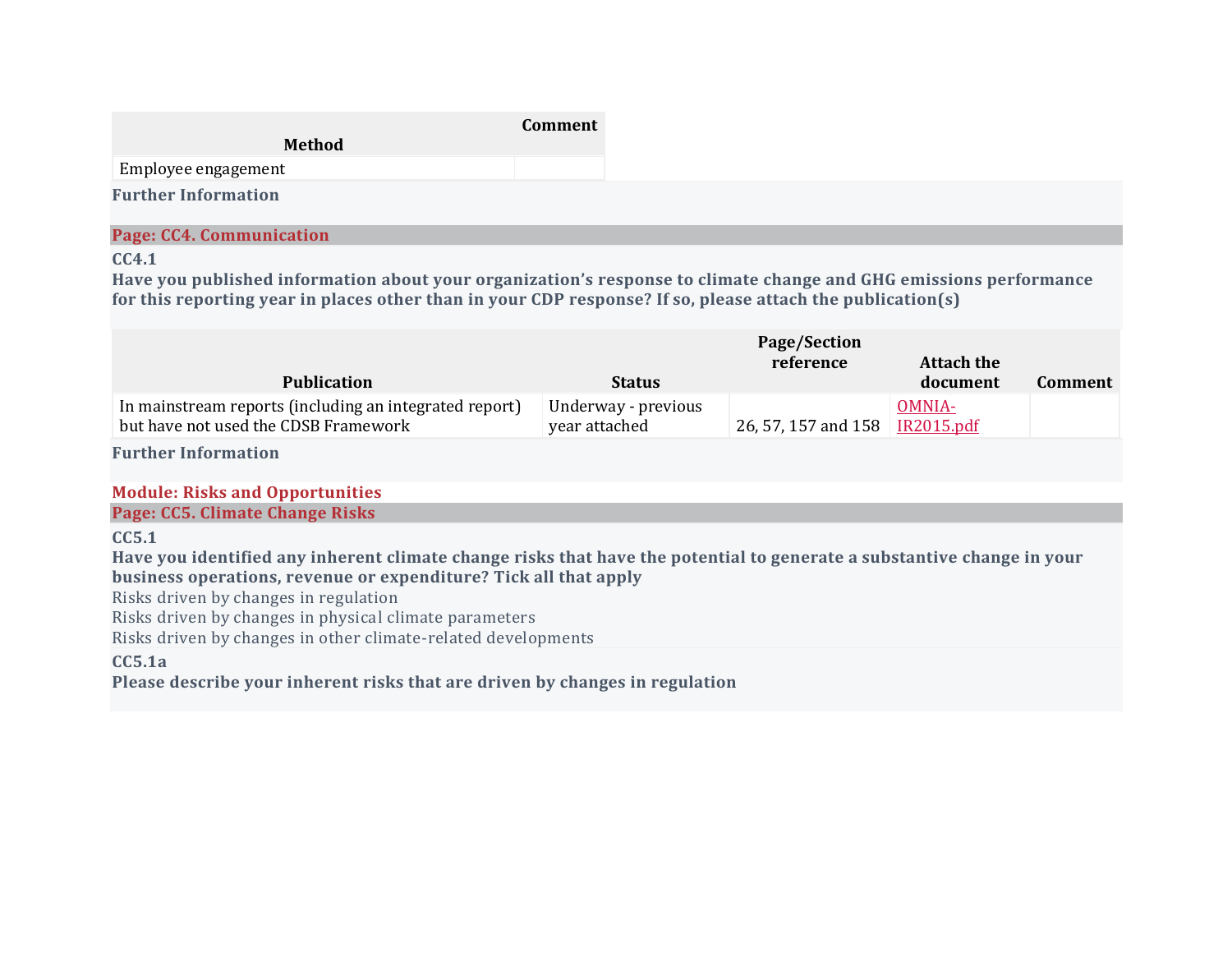| <b>Risk</b>     |                                                                                                                                                                                                                                                                                                                                                                                                 | <b>Potential</b><br>impact | Timefram<br>e     | Direct/<br><b>Indirec</b><br>t | Likelihoo<br>d | <b>Magnitud</b><br>e of | <b>Estimated</b><br>financial                                                                                                                          | <b>Managemen</b>                                                                                                                                                                                                                                                                                                                                                                                                                   | Cost of                                                                                                                                                                                                                                                                                                                                                                                                    |
|-----------------|-------------------------------------------------------------------------------------------------------------------------------------------------------------------------------------------------------------------------------------------------------------------------------------------------------------------------------------------------------------------------------------------------|----------------------------|-------------------|--------------------------------|----------------|-------------------------|--------------------------------------------------------------------------------------------------------------------------------------------------------|------------------------------------------------------------------------------------------------------------------------------------------------------------------------------------------------------------------------------------------------------------------------------------------------------------------------------------------------------------------------------------------------------------------------------------|------------------------------------------------------------------------------------------------------------------------------------------------------------------------------------------------------------------------------------------------------------------------------------------------------------------------------------------------------------------------------------------------------------|
| driver          | <b>Description</b>                                                                                                                                                                                                                                                                                                                                                                              |                            |                   |                                |                | impact                  | implications                                                                                                                                           | t method                                                                                                                                                                                                                                                                                                                                                                                                                           | management                                                                                                                                                                                                                                                                                                                                                                                                 |
|                 | National<br>Treasury first<br>introduced<br>the<br>possibility of<br>a carbon tax<br>in a<br>discussion<br>document in<br>2010.<br>Following<br>subsequent<br>policy drafts<br>the National<br>Treasury<br>released the<br>draft carbon<br>tax bill on<br>2nd<br>November<br>2015 for<br>public<br>comment.<br>The design<br>still includes<br>a tax rate<br>initially<br>levied at<br>R120 per | Increased                  |                   |                                |                |                         | Based on the<br>current<br>design, the<br>potential<br>direct impact<br>is estimated<br>to be<br>between<br>R230,000 -<br>R1.8 million<br>based on our | Omnia<br>previously<br>undertook a<br>project to<br>investigate<br>and identify<br>resource<br>efficiency<br>opportunities<br>(specifically<br>related to<br>energy, water<br>and waste) at<br>three of our<br>largest sites.<br>The project<br>identified<br>significant<br>areas of<br>energy<br>savings (both<br>related to<br>fuel and<br>electricity),<br>which if<br>implemented<br>will greatly<br>reduce our<br>carbon tax | The project to<br>identify<br>energy-<br>reduction<br>initiatives and<br>establish<br>targets cost<br>R690 000, of<br>which Omnia<br>paid 40%<br>(R275840)<br>and NBI paid<br>60% through<br>their Private<br><b>Sector Energy</b><br>Efficiency<br>Programme.<br>In addition,<br>Omnia spent<br>approximately<br>R710000 on<br>implementatio<br>n of energy<br>efficiency<br>opportunities<br>in the last |
| Carbon<br>taxes | tonne of<br>CO <sub>2</sub> e, to                                                                                                                                                                                                                                                                                                                                                               | operation<br>al cost       | Up to $1$<br>year | Direct                         | Very<br>likely | Low-<br>medium          | Scope 1<br>emissions.                                                                                                                                  | liability. This<br>project has                                                                                                                                                                                                                                                                                                                                                                                                     | reporting<br>period                                                                                                                                                                                                                                                                                                                                                                                        |
|                 |                                                                                                                                                                                                                                                                                                                                                                                                 |                            |                   |                                |                |                         |                                                                                                                                                        |                                                                                                                                                                                                                                                                                                                                                                                                                                    |                                                                                                                                                                                                                                                                                                                                                                                                            |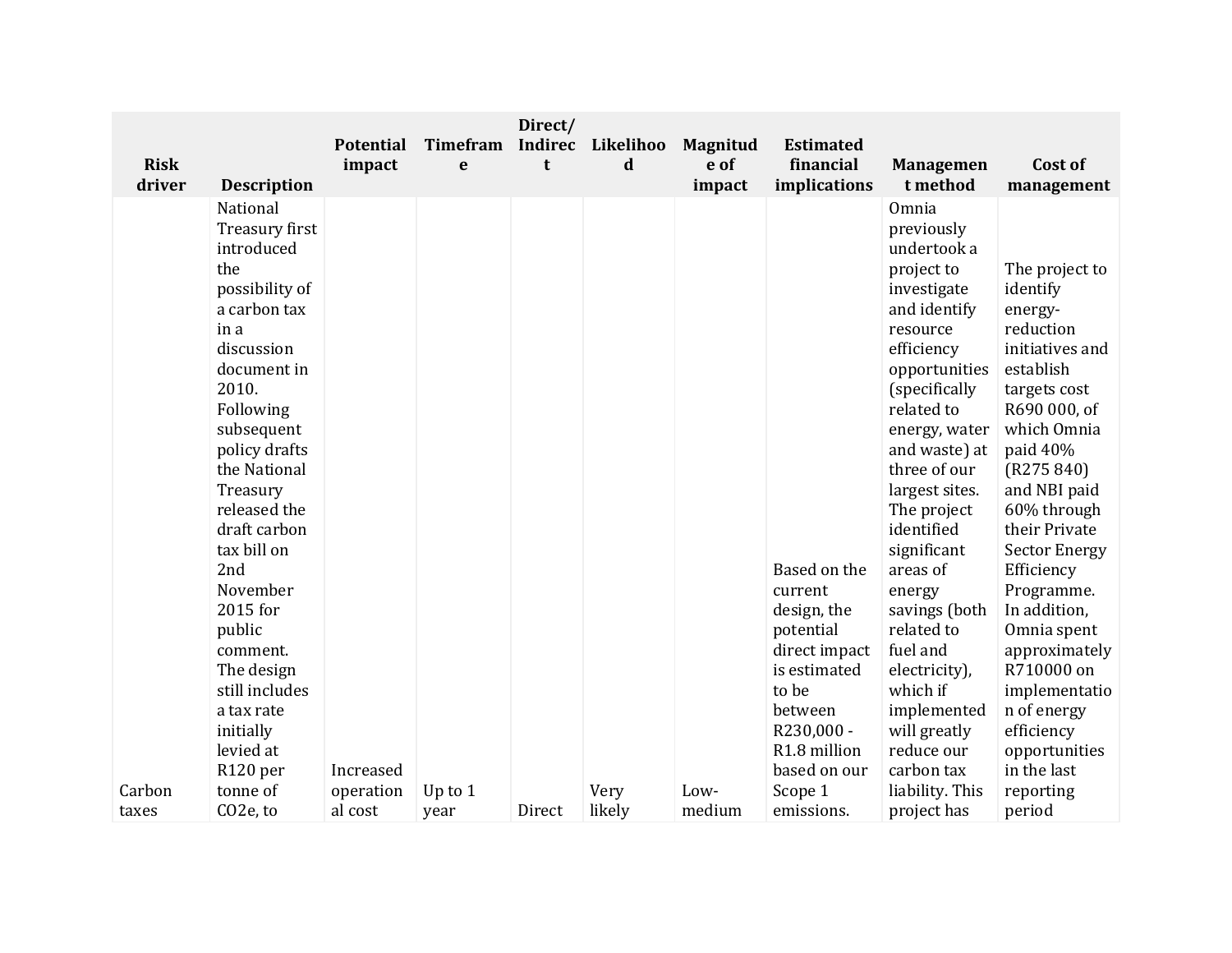|             |                              | <b>Potential</b> | Timefram    | Direct/ | Indirec Likelihoo | <b>Magnitud</b> | <b>Estimated</b> |                   |            |
|-------------|------------------------------|------------------|-------------|---------|-------------------|-----------------|------------------|-------------------|------------|
| <b>Risk</b> |                              | impact           | $\mathbf e$ | t       | $\mathbf d$       | e of            | financial        | <b>Managemen</b>  | Cost of    |
| driver      | <b>Description</b>           |                  |             |         |                   | impact          | implications     | t method          | management |
|             | increase by                  |                  |             |         |                   |                 |                  | also resulted     |            |
|             | 10%                          |                  |             |         |                   |                 |                  | in the            |            |
|             | annually. The                |                  |             |         |                   |                 |                  | identification    |            |
|             | tax is                       |                  |             |         |                   |                 |                  | of energy-        |            |
|             | expected to                  |                  |             |         |                   |                 |                  | reduction         |            |
|             | relate to a                  |                  |             |         |                   |                 |                  | targets which     |            |
|             | company's                    |                  |             |         |                   |                 |                  | have been         |            |
|             | direct (Scope                |                  |             |         |                   |                 |                  | introduced        |            |
|             | 1) emissions                 |                  |             |         |                   |                 |                  | for the next      |            |
|             | in South                     |                  |             |         |                   |                 |                  | reporting         |            |
|             | Africa. Free                 |                  |             |         |                   |                 |                  | period.           |            |
|             | allowances                   |                  |             |         |                   |                 |                  | Omnia has         |            |
|             | (i.e.                        |                  |             |         |                   |                 |                  | also reduced      |            |
|             | emissions                    |                  |             |         |                   |                 |                  | their             |            |
|             | not subject to               |                  |             |         |                   |                 |                  | electricity       |            |
|             | the tax)                     |                  |             |         |                   |                 |                  | consumption       |            |
|             | included: i) a               |                  |             |         |                   |                 |                  | in the            |            |
|             | basic 60% of                 |                  |             |         |                   |                 |                  | Fertilizer        |            |
|             | annual Scope                 |                  |             |         |                   |                 |                  | division          |            |
|             | 1 emissions                  |                  |             |         |                   |                 |                  | through our       |            |
|             | (accruing                    |                  |             |         |                   |                 |                  | second nitric     |            |
|             | until 2020,                  |                  |             |         |                   |                 |                  | acid plant        |            |
|             | after which<br>the threshold |                  |             |         |                   |                 |                  | complex. The      |            |
|             | will be                      |                  |             |         |                   |                 |                  | complex,<br>which |            |
|             | gradually                    |                  |             |         |                   |                 |                  | became            |            |
|             | reduced); ii)                |                  |             |         |                   |                 |                  | operational       |            |
|             | an amount                    |                  |             |         |                   |                 |                  | in March          |            |
|             | dependant                    |                  |             |         |                   |                 |                  | 2012,             |            |
|             | on a                         |                  |             |         |                   |                 |                  | includes a        |            |
|             | company's                    |                  |             |         |                   |                 |                  | power             |            |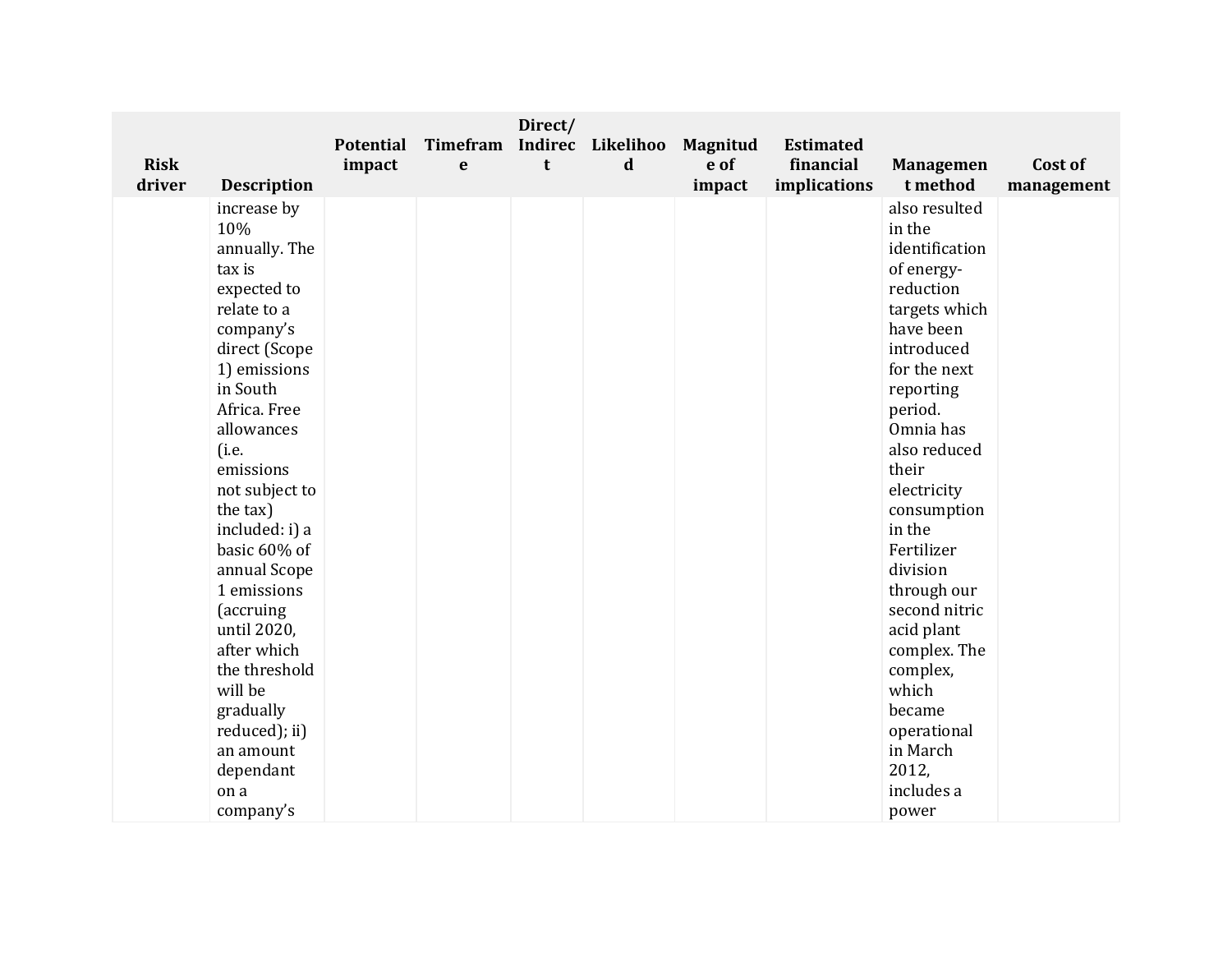| <b>Risk</b> |                               | <b>Potential</b><br>impact | <b>Timefram</b><br>$\mathbf e$ | Direct/<br>t | Indirec Likelihoo<br>$\mathbf d$ | <b>Magnitud</b><br>e of | <b>Estimated</b><br>financial | <b>Managemen</b> | Cost of    |
|-------------|-------------------------------|----------------------------|--------------------------------|--------------|----------------------------------|-------------------------|-------------------------------|------------------|------------|
| driver      | <b>Description</b>            |                            |                                |              |                                  | impact                  | implications                  | t method         | management |
|             | emissions                     |                            |                                |              |                                  |                         |                               | generation       |            |
|             | relative to a                 |                            |                                |              |                                  |                         |                               | turbine          |            |
|             | sector                        |                            |                                |              |                                  |                         |                               | operating off    |            |
|             | benchmark                     |                            |                                |              |                                  |                         |                               | waste heat       |            |
|             | (z-factor); iii)              |                            |                                |              |                                  |                         |                               | from             |            |
|             | up to 10%                     |                            |                                |              |                                  |                         |                               | production       |            |
|             | 'process'                     |                            |                                |              |                                  |                         |                               | that, when       |            |
|             | emissions;                    |                            |                                |              |                                  |                         |                               | the complex      |            |
|             | and iv) $10\%$                |                            |                                |              |                                  |                         |                               | is operating     |            |
|             | trade                         |                            |                                |              |                                  |                         |                               | at full          |            |
|             | exposure                      |                            |                                |              |                                  |                         |                               | capacity, can    |            |
|             | allowance                     |                            |                                |              |                                  |                         |                               | generate         |            |
|             | and the                       |                            |                                |              |                                  |                         |                               | 50% of the       |            |
|             | potential to                  |                            |                                |              |                                  |                         |                               | power            |            |
|             | purchase 5-                   |                            |                                |              |                                  |                         |                               | needed by        |            |
|             | 10% offsets                   |                            |                                |              |                                  |                         |                               | both the         |            |
|             | depending on                  |                            |                                |              |                                  |                         |                               | original and     |            |
|             | the sector.                   |                            |                                |              |                                  |                         |                               | the newly        |            |
|             | There is still                |                            |                                |              |                                  |                         |                               | commissione      |            |
|             | uncertainty                   |                            |                                |              |                                  |                         |                               | d nitric acid    |            |
|             | regarding a                   |                            |                                |              |                                  |                         |                               | plants at the    |            |
|             | number of                     |                            |                                |              |                                  |                         |                               | Sasolburg        |            |
|             | design                        |                            |                                |              |                                  |                         |                               | facility. This   |            |
|             | elements                      |                            |                                |              |                                  |                         |                               | reduces our      |            |
|             | including                     |                            |                                |              |                                  |                         |                               | consumption      |            |
|             | how the<br>carbon tax         |                            |                                |              |                                  |                         |                               | of grid          |            |
|             | will be                       |                            |                                |              |                                  |                         |                               | electricity,     |            |
|             |                               |                            |                                |              |                                  |                         |                               | thereby          |            |
|             | aligned with<br>other climate |                            |                                |              |                                  |                         |                               | reducing our     |            |
|             |                               |                            |                                |              |                                  |                         |                               | carbon tax       |            |
|             | change                        |                            |                                |              |                                  |                         |                               | liability.       |            |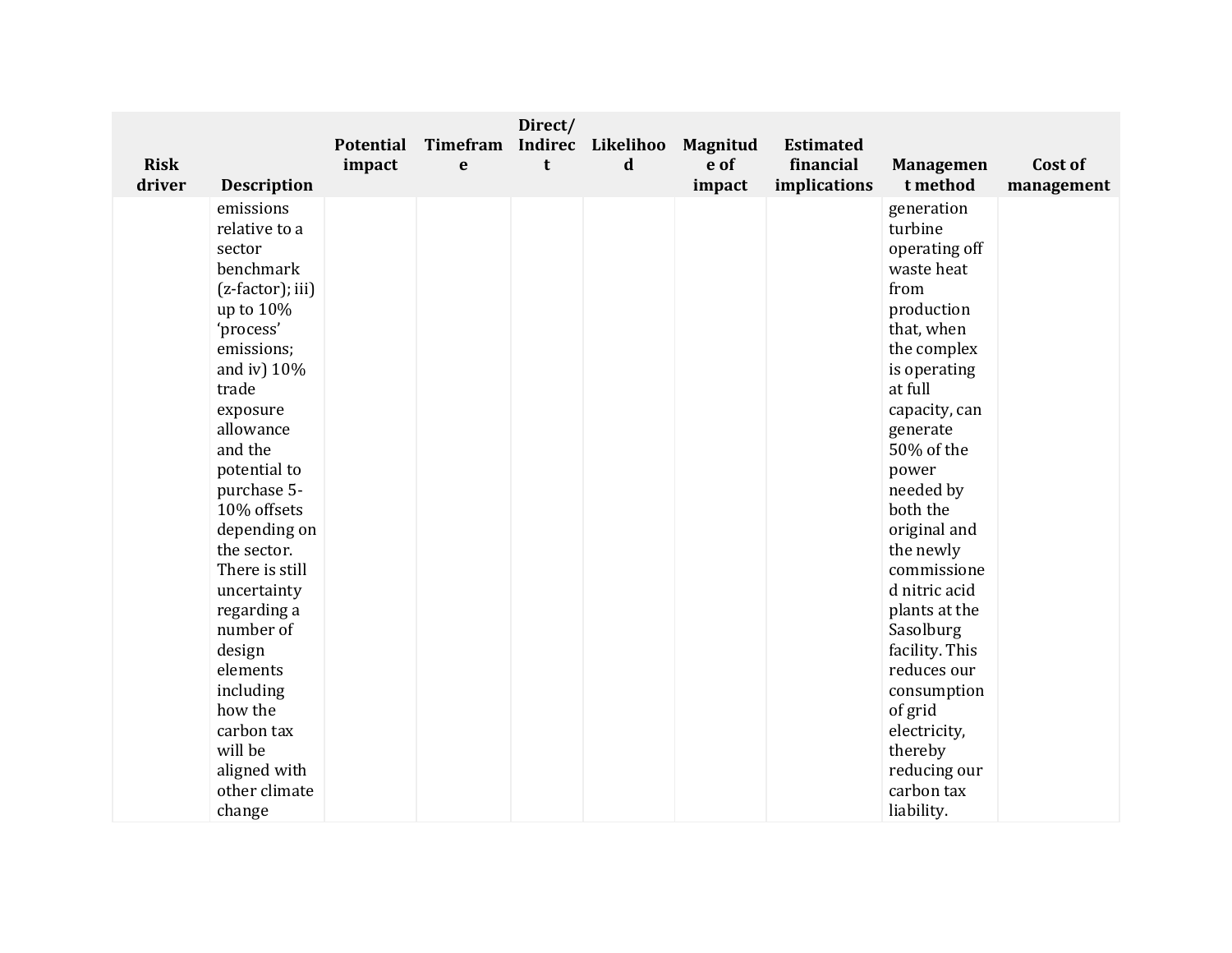| <b>Risk</b> |                              | <b>Potential</b><br>impact | Timefram<br>$\mathbf e$ | Direct/<br>t | Indirec Likelihoo<br>$\mathbf d$ | <b>Magnitud</b><br>e of | <b>Estimated</b><br>financial | <b>Managemen</b>           | Cost of    |
|-------------|------------------------------|----------------------------|-------------------------|--------------|----------------------------------|-------------------------|-------------------------------|----------------------------|------------|
| driver      | <b>Description</b>           |                            |                         |              |                                  | impact                  | implications                  | t method                   | management |
|             | mitigation                   |                            |                         |              |                                  |                         |                               | Omnia is also              |            |
|             | regulations<br>(e.g. carbon  |                            |                         |              |                                  |                         |                               | keeping<br>abreast of      |            |
|             | budgets).                    |                            |                         |              |                                  |                         |                               | development                |            |
|             | One of the                   |                            |                         |              |                                  |                         |                               | s with                     |            |
|             | changes to                   |                            |                         |              |                                  |                         |                               | regards to                 |            |
|             | the previous                 |                            |                         |              |                                  |                         |                               | the carbon                 |            |
|             | version of the               |                            |                         |              |                                  |                         |                               | tax through                |            |
|             | design                       |                            |                         |              |                                  |                         |                               | engagement                 |            |
|             | includes the                 |                            |                         |              |                                  |                         |                               | through                    |            |
|             | intention to                 |                            |                         |              |                                  |                         |                               | CAIA, and the              |            |
|             | have a                       |                            |                         |              |                                  |                         |                               | Group is                   |            |
|             | neutral                      |                            |                         |              |                                  |                         |                               | undergoing a               |            |
|             | impact on the                |                            |                         |              |                                  |                         |                               | process to                 |            |
|             | price of                     |                            |                         |              |                                  |                         |                               | improve                    |            |
|             | electricity, i.e.            |                            |                         |              |                                  |                         |                               | reporting on               |            |
|             | no pass-                     |                            |                         |              |                                  |                         |                               | GHG data                   |            |
|             | through                      |                            |                         |              |                                  |                         |                               | through the                |            |
|             | impact on                    |                            |                         |              |                                  |                         |                               | development                |            |
|             | electricity                  |                            |                         |              |                                  |                         |                               | and rolling                |            |
|             | prices. There                |                            |                         |              |                                  |                         |                               | out of our<br><b>SHE</b>   |            |
|             | remains                      |                            |                         |              |                                  |                         |                               |                            |            |
|             | significant<br>opposition to |                            |                         |              |                                  |                         |                               | Reporting<br>Standard, and |            |
|             | the carbon                   |                            |                         |              |                                  |                         |                               | associated                 |            |
|             | tax, including               |                            |                         |              |                                  |                         |                               | training. This             |            |
|             | from within                  |                            |                         |              |                                  |                         |                               | will help to               |            |
|             | government.                  |                            |                         |              |                                  |                         |                               | ensure that                |            |
|             | If                           |                            |                         |              |                                  |                         |                               | our GHG                    |            |
|             | implemented                  |                            |                         |              |                                  |                         |                               | reporting is               |            |
|             | , the scheme                 |                            |                         |              |                                  |                         |                               | accurate.                  |            |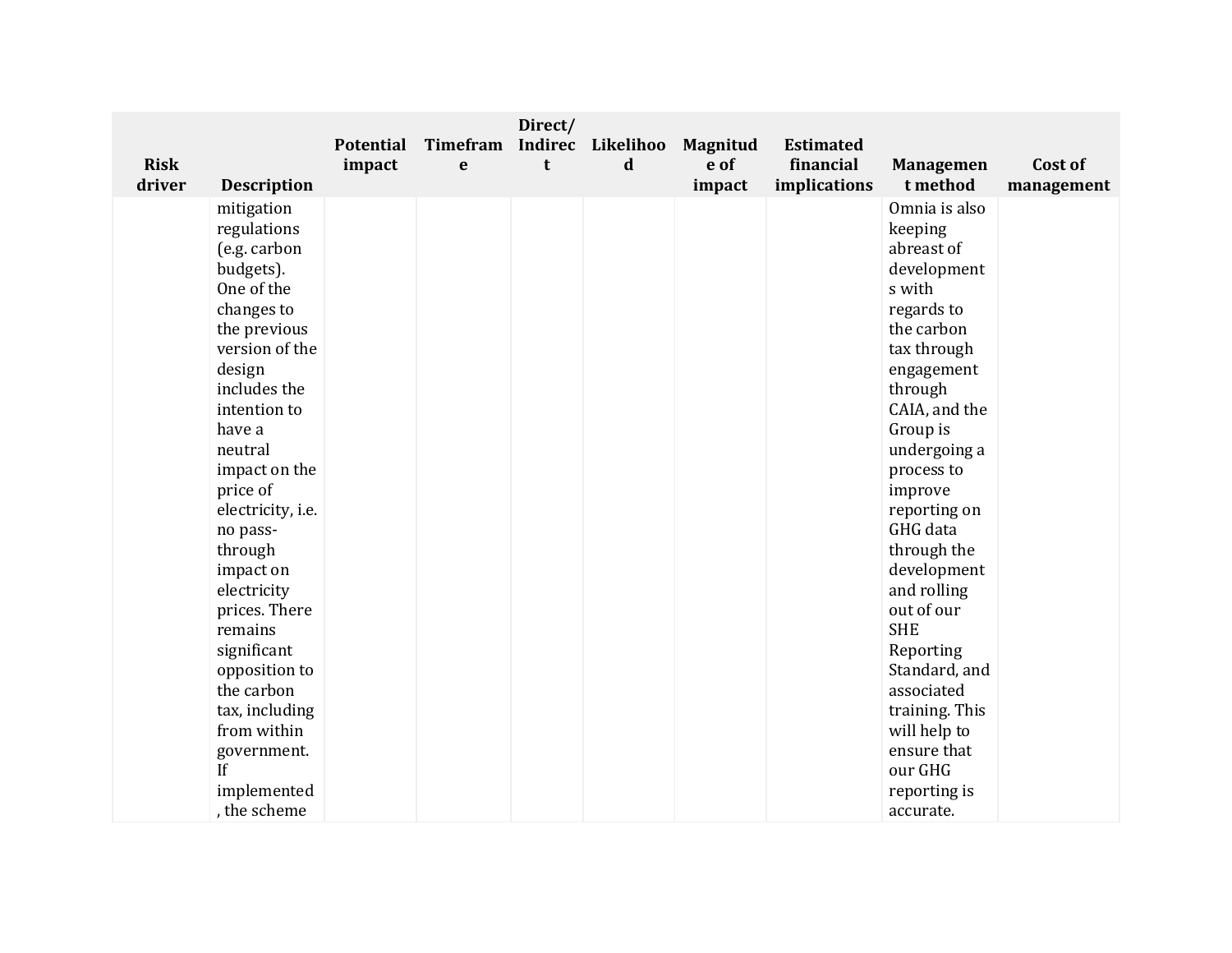| <b>Risk</b><br>driver | <b>Description</b>                                                                                                                                                                                                                                                                                                                                 | <b>Potential</b><br>impact | <b>Timefram</b><br>e | Direct/<br>Indirec<br>t | Likelihoo<br>d | <b>Magnitud</b><br>e of<br>impact | <b>Estimated</b><br>financial<br>implications                                                                                                                                                                                                                                                           | <b>Managemen</b><br>t method                                                                                                                                                                                                                                                                               | Cost of<br>management                                                                                                                                           |
|-----------------------|----------------------------------------------------------------------------------------------------------------------------------------------------------------------------------------------------------------------------------------------------------------------------------------------------------------------------------------------------|----------------------------|----------------------|-------------------------|----------------|-----------------------------------|---------------------------------------------------------------------------------------------------------------------------------------------------------------------------------------------------------------------------------------------------------------------------------------------------------|------------------------------------------------------------------------------------------------------------------------------------------------------------------------------------------------------------------------------------------------------------------------------------------------------------|-----------------------------------------------------------------------------------------------------------------------------------------------------------------|
|                       | is expected to<br>commence in<br>2017.                                                                                                                                                                                                                                                                                                             |                            |                      |                         |                |                                   |                                                                                                                                                                                                                                                                                                         |                                                                                                                                                                                                                                                                                                            |                                                                                                                                                                 |
| Cap and               | The South<br>African<br>Government'<br>s National<br>Climate<br>Change<br>Response<br>Policy<br>(NCCRP),<br>published in<br>October<br>2011, defines<br>a benchmark<br>range, the<br>'Peak,<br>Plateau and<br>Decline'<br>(PPD)<br>trajectory,<br>for national<br>Greenhouse<br>Gas (GHG)<br>emissions.<br>This policy<br>also outlines<br>Desired | Increased                  |                      |                         |                |                                   | There are no<br>penalties for<br>non-<br>compliance of<br>the carbon<br>budget in<br>Phase 1 so no<br>financial<br>implications.<br>Omnia did<br>require<br>external<br>assistance to<br>ensure its<br>GHG data was<br>developed in<br>line with the<br>carbon<br>budget<br>requirements<br>. This cost | Omnia is<br>engaging<br>regularly<br>with the<br>Department<br>of<br>Environment<br>al Affairs to<br>ensure the<br>budget set is<br>realistic. In<br>addition,<br>Omnia is<br>implementin<br>g energy<br>efficiency<br>projects and<br>recently had<br>its GHG data<br>externally<br>verified to<br>ensure | Omnia did<br>require<br>external<br>assistance to<br>ensure its<br>GHG data was<br>developed in<br>line with the<br>carbon budget<br>requirements.<br>This cost |
| trade<br>schemes      | Emissions<br>Reduction                                                                                                                                                                                                                                                                                                                             | operation<br>al cost       | Up to $1$<br>year    | Direct                  | Very<br>likely | Low                               | approximatel<br>y R100 000.                                                                                                                                                                                                                                                                             | accuracy of<br>its data.                                                                                                                                                                                                                                                                                   | approximately<br>R100 000                                                                                                                                       |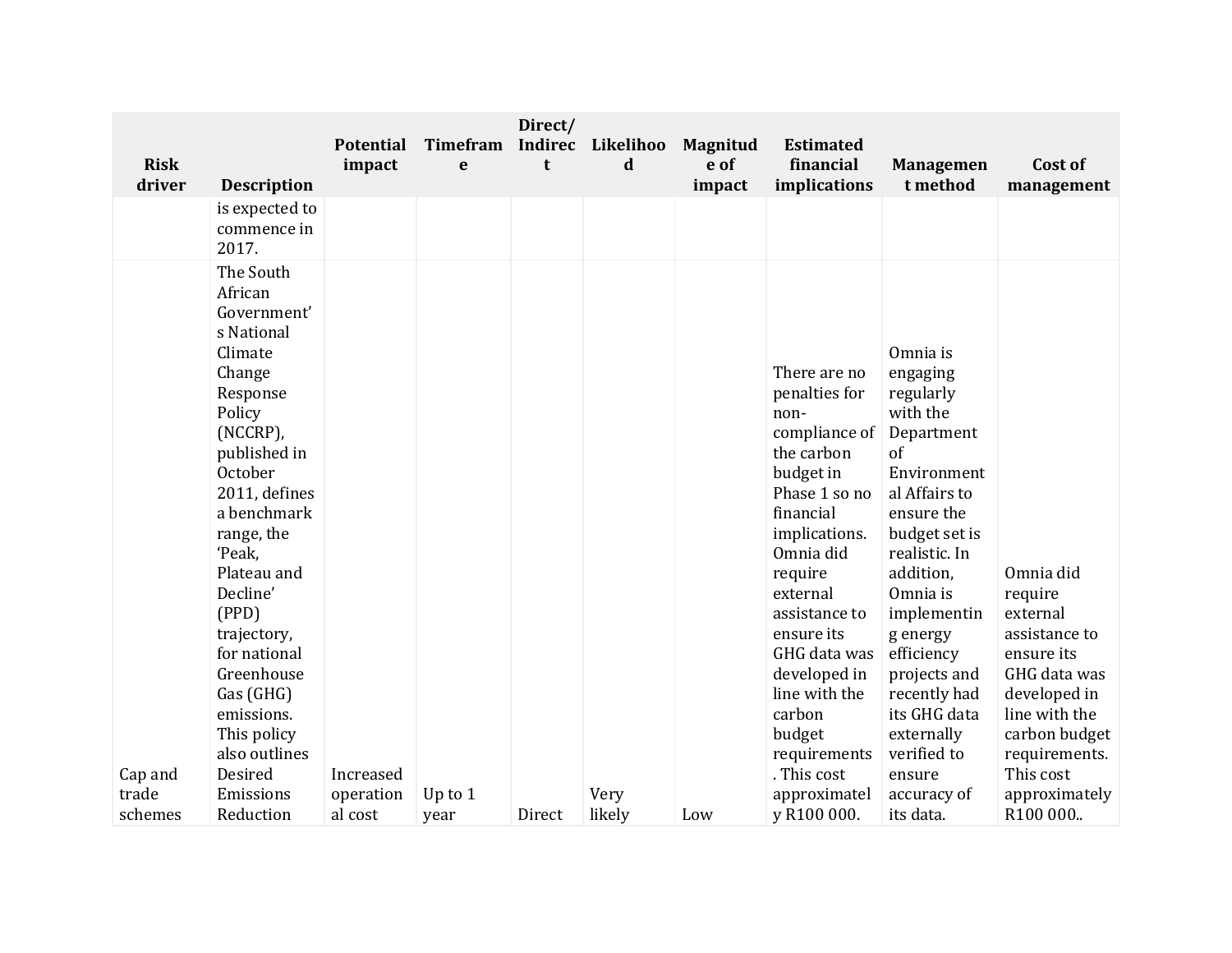| <b>Risk</b><br>driver |                                | <b>Potential</b><br>impact | Timefram<br>$\mathbf{e}$ | Direct/<br>t | Indirec Likelihoo<br>$\mathbf d$ | Magnitud<br>e of | <b>Estimated</b><br>financial | <b>Managemen</b><br>t method | Cost of    |
|-----------------------|--------------------------------|----------------------------|--------------------------|--------------|----------------------------------|------------------|-------------------------------|------------------------------|------------|
|                       | <b>Description</b><br>Outcomes |                            |                          |              |                                  | impact           | implications                  |                              | management |
|                       | (DEROs) for                    |                            |                          |              |                                  |                  |                               |                              |            |
|                       | the long                       |                            |                          |              |                                  |                  |                               |                              |            |
|                       | $(2050)$ ,                     |                            |                          |              |                                  |                  |                               |                              |            |
|                       | medium                         |                            |                          |              |                                  |                  |                               |                              |            |
|                       | $(2030)$ and                   |                            |                          |              |                                  |                  |                               |                              |            |
|                       | short (2020)                   |                            |                          |              |                                  |                  |                               |                              |            |
|                       | terms. Long                    |                            |                          |              |                                  |                  |                               |                              |            |
|                       | term DEROs,<br>expressed as    |                            |                          |              |                                  |                  |                               |                              |            |
|                       | a range, will                  |                            |                          |              |                                  |                  |                               |                              |            |
|                       | be                             |                            |                          |              |                                  |                  |                               |                              |            |
|                       | aspirational,                  |                            |                          |              |                                  |                  |                               |                              |            |
|                       | while short                    |                            |                          |              |                                  |                  |                               |                              |            |
|                       | term DEROs                     |                            |                          |              |                                  |                  |                               |                              |            |
|                       | will be more                   |                            |                          |              |                                  |                  |                               |                              |            |
|                       | realistic and                  |                            |                          |              |                                  |                  |                               |                              |            |
|                       | based on                       |                            |                          |              |                                  |                  |                               |                              |            |
|                       | currently                      |                            |                          |              |                                  |                  |                               |                              |            |
|                       | available                      |                            |                          |              |                                  |                  |                               |                              |            |
|                       | technology.<br>DEROs will      |                            |                          |              |                                  |                  |                               |                              |            |
|                       | be absolute                    |                            |                          |              |                                  |                  |                               |                              |            |
|                       | <b>GHG</b>                     |                            |                          |              |                                  |                  |                               |                              |            |
|                       | reductions at                  |                            |                          |              |                                  |                  |                               |                              |            |
|                       | the sector                     |                            |                          |              |                                  |                  |                               |                              |            |
|                       | and sub-                       |                            |                          |              |                                  |                  |                               |                              |            |
|                       | sector level.                  |                            |                          |              |                                  |                  |                               |                              |            |
|                       | Carbon                         |                            |                          |              |                                  |                  |                               |                              |            |
|                       | budgets will                   |                            |                          |              |                                  |                  |                               |                              |            |
|                       | form one                       |                            |                          |              |                                  |                  |                               |                              |            |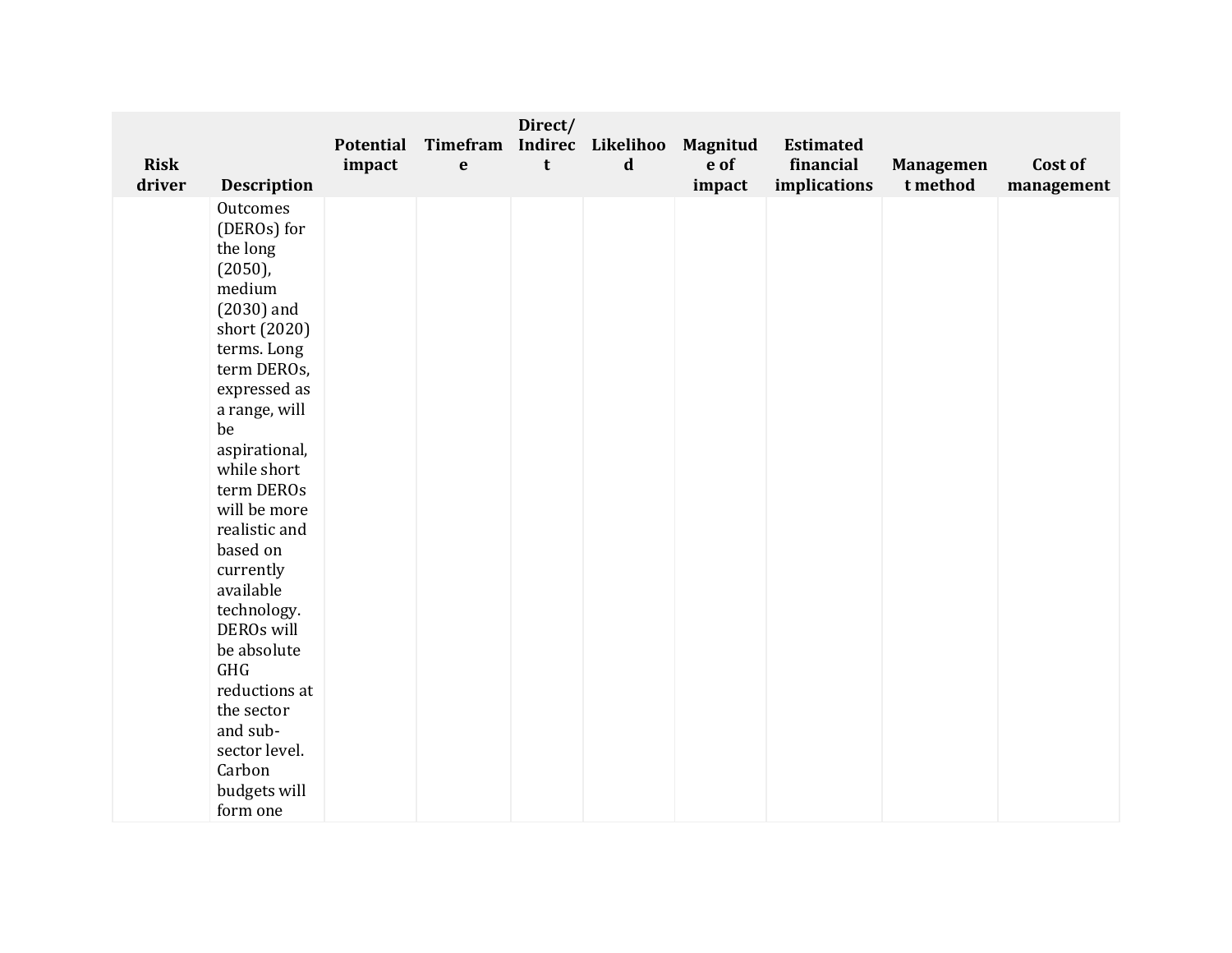| <b>Risk</b><br>driver<br><b>Description</b>                                                                                                                                                                 | Potential<br>impact | Timefram<br>$\mathbf e$ | $\mathbf t$ | Indirec Likelihoo<br>$\mathbf d$ | <b>Magnitud</b><br>e of<br>impact | <b>Estimated</b><br>financial<br>implications | <b>Managemen</b><br>t method | Cost of<br>management |
|-------------------------------------------------------------------------------------------------------------------------------------------------------------------------------------------------------------|---------------------|-------------------------|-------------|----------------------------------|-----------------------------------|-----------------------------------------------|------------------------------|-----------------------|
| mechanism<br>to achieve<br>the DEROs.<br>The carbon<br>budget at a<br>company<br>level<br>represent a<br>cap or limit<br>on what a<br>company can<br>emit over a<br>specific time                           |                     |                         |             |                                  |                                   |                                               |                              |                       |
| period.<br>Initially<br>budgets will<br>be set only<br>for large<br>emitters and<br>Omnia is in<br>the process<br>of<br>negotiating a<br>realistic<br>budget with<br>the<br>Department<br>of<br>Environment |                     |                         |             |                                  |                                   |                                               |                              |                       |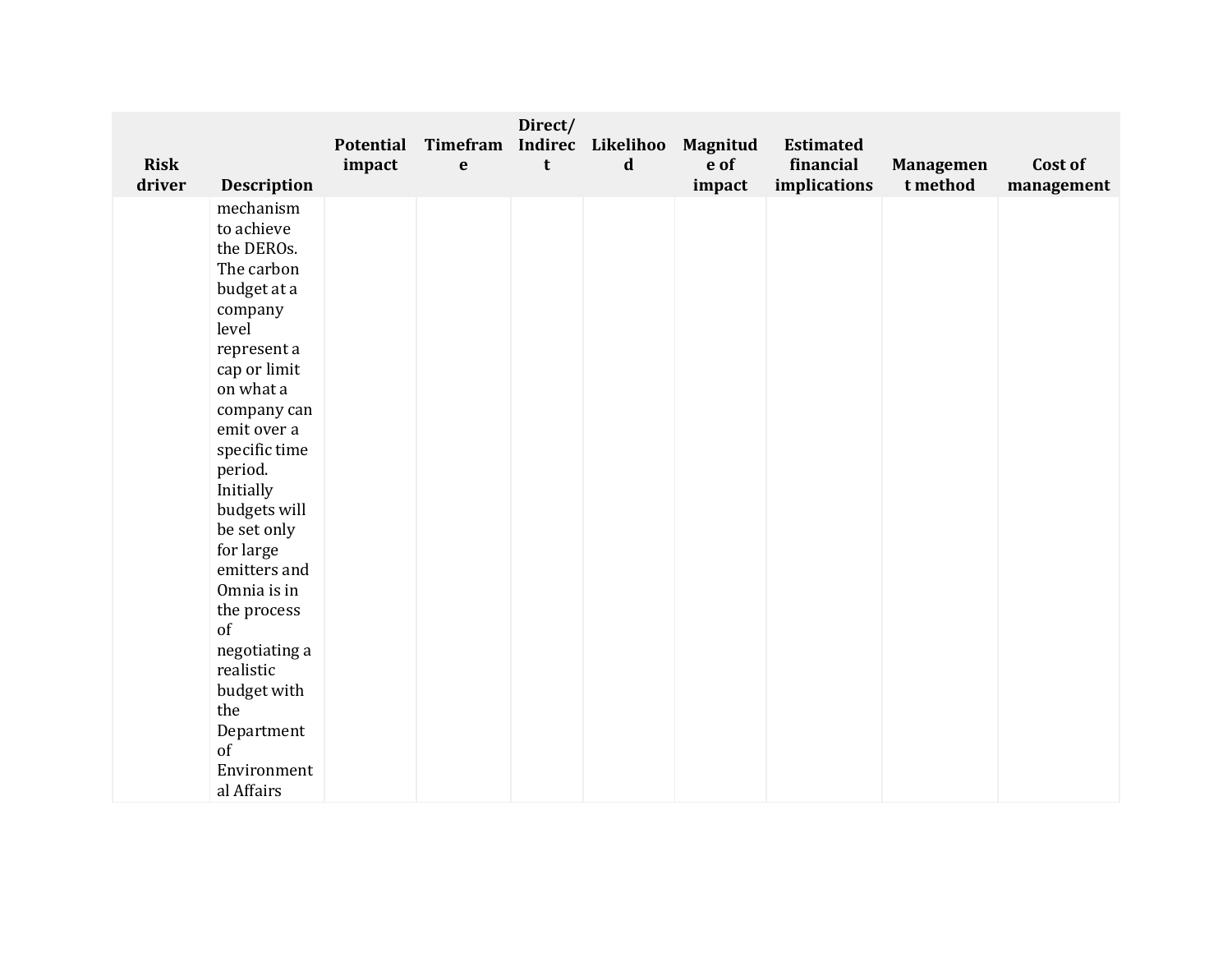| <b>Risk</b> |                                                                                                                                                                                                                                                                                                                                               | <b>Potential</b> | Timefram  | Direct/<br><b>Indirec</b> | Likelihoo   | <b>Magnitud</b><br>e of | <b>Estimated</b><br>financial                                                                                                                                                                                                            |                                                                                                                                                                                                                                                                                                |                                                                                                                                                                                                                                                                                                                                 |
|-------------|-----------------------------------------------------------------------------------------------------------------------------------------------------------------------------------------------------------------------------------------------------------------------------------------------------------------------------------------------|------------------|-----------|---------------------------|-------------|-------------------------|------------------------------------------------------------------------------------------------------------------------------------------------------------------------------------------------------------------------------------------|------------------------------------------------------------------------------------------------------------------------------------------------------------------------------------------------------------------------------------------------------------------------------------------------|---------------------------------------------------------------------------------------------------------------------------------------------------------------------------------------------------------------------------------------------------------------------------------------------------------------------------------|
| driver      | <b>Description</b>                                                                                                                                                                                                                                                                                                                            | impact           | e         | t                         | $\mathbf d$ | impact                  | implications                                                                                                                                                                                                                             | <b>Managemen</b><br>t method                                                                                                                                                                                                                                                                   | Cost of<br>management                                                                                                                                                                                                                                                                                                           |
|             | The evolving<br>climate<br>change<br>regulatory<br>environment<br>in South<br>Africa<br>(notably<br>carbon taxes<br>and carbon<br>budgets) will<br>require<br>systems for<br>collecting<br>accurate GHG<br>emissions<br>data. The<br>South African<br>National<br>Climate<br>Change<br>Response<br>Policy<br>provides for<br>the<br>mandatory |                  |           |                           |             |                         | It is unclear<br>at this point<br>but it may be<br>that Omnia<br>will be liable<br>for a<br>verification<br>cost to<br>ensure that<br>the data<br>reported<br>through the<br>system is<br>accurate and<br>representativ<br>e. The actual | During the<br>reporting<br>period,<br>Omnia<br>developed<br>and rolled<br>out a Group<br><b>SHE</b><br>Reporting<br>Guideline to<br>improve<br>reporting of<br>GHG-related<br>data and<br>ensure that<br>data reported<br>was accurate<br>and<br>representativ<br>e. Related to<br>this, Omnia | The cost of the<br>development,<br>roll out and<br>training<br>associated<br>with the new<br><b>Group SHE</b><br>Reporting<br>Guideline was<br>R133 000.<br>This also<br>involved<br>conducting a<br>series of on-<br>site SHE data<br>reviews to<br>ensure that<br>environmenta<br>I reporting to<br>date is<br>representative |
|             | reporting of<br>emissions                                                                                                                                                                                                                                                                                                                     |                  |           |                           |             |                         | financial<br>implication of                                                                                                                                                                                                              | has rolled out<br>training on                                                                                                                                                                                                                                                                  | . These visits<br>and                                                                                                                                                                                                                                                                                                           |
| Emission    | data. In June                                                                                                                                                                                                                                                                                                                                 | Increased        |           |                           |             |                         | verification is                                                                                                                                                                                                                          | this Guideline                                                                                                                                                                                                                                                                                 | subsequent                                                                                                                                                                                                                                                                                                                      |
| reporting   | 2015 the                                                                                                                                                                                                                                                                                                                                      | operation        | Up to $1$ |                           |             |                         | not clear at                                                                                                                                                                                                                             | at all of its                                                                                                                                                                                                                                                                                  | reporting cost                                                                                                                                                                                                                                                                                                                  |
| obligations | DEA gazetted                                                                                                                                                                                                                                                                                                                                  | al cost          | year      | Direct                    | Likely      | Low                     | this point.                                                                                                                                                                                                                              | divisions.                                                                                                                                                                                                                                                                                     | R170 000.                                                                                                                                                                                                                                                                                                                       |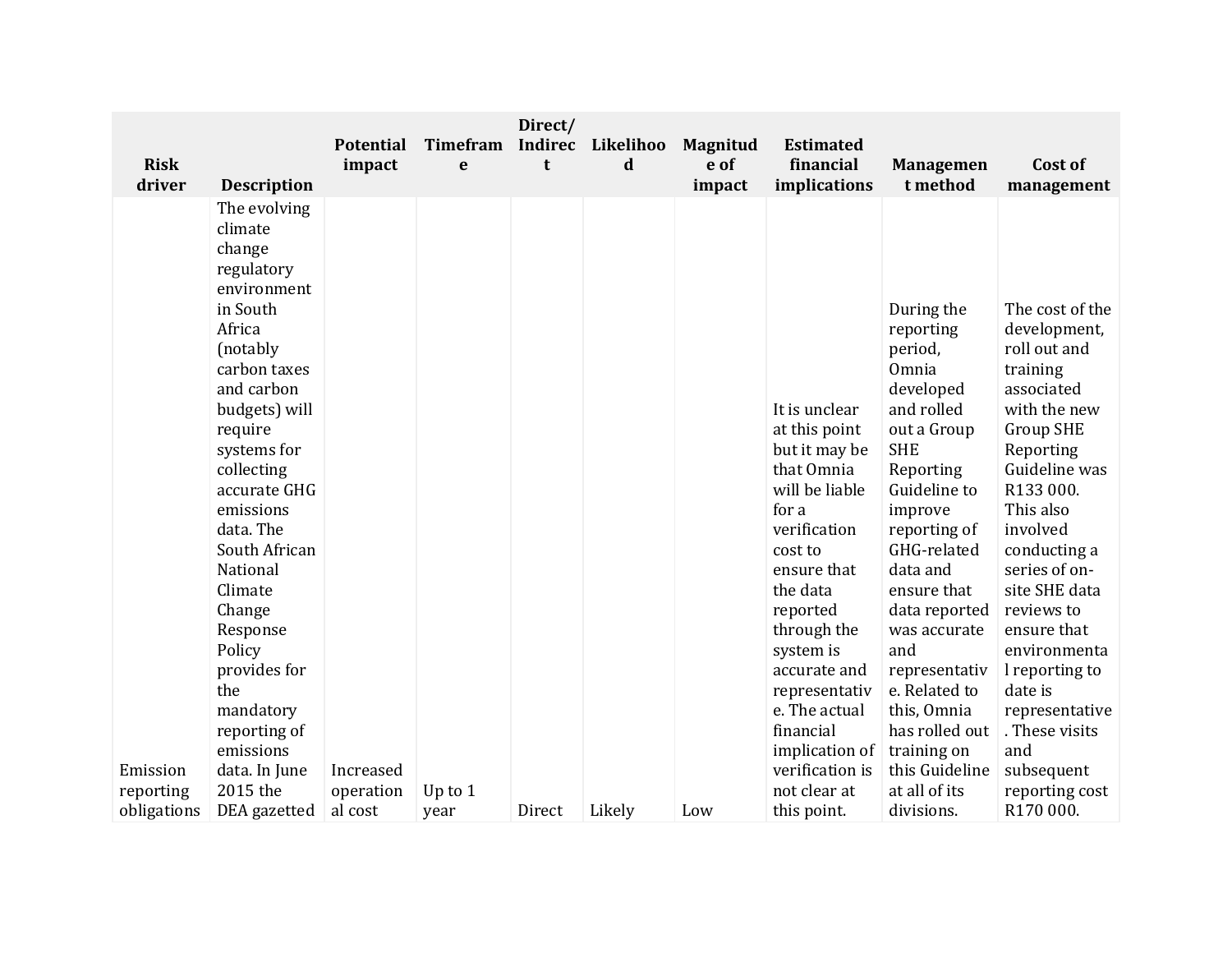| <b>Risk</b><br>driver | <b>Description</b>                                                                                                                                                                                                                                                                                                                                                                                                                        | Potential<br>impact | Timefram<br>$\mathbf e$ | Direct/<br>t | Indirec Likelihoo<br>$\mathbf d$ | <b>Magnitud</b><br>e of<br>impact | <b>Estimated</b><br>financial<br>implications | <b>Managemen</b><br>t method | Cost of    |
|-----------------------|-------------------------------------------------------------------------------------------------------------------------------------------------------------------------------------------------------------------------------------------------------------------------------------------------------------------------------------------------------------------------------------------------------------------------------------------|---------------------|-------------------------|--------------|----------------------------------|-----------------------------------|-----------------------------------------------|------------------------------|------------|
|                       | the draft<br>National<br>Greenhouse<br><b>Gas Emission</b><br>Reporting<br>Regulations.<br>This requires<br>data<br>providers to<br>register on<br>the National<br>Atmospheric<br>Emissions<br>Inventory<br>System<br>(NAEIS). Data<br>providers are<br>then<br>required to<br>submit total<br>greenhouse<br>gas<br>emissions<br>arising from<br>a defined list<br>of activities.<br>Uncertainties<br>include: i)<br>the threshold<br>for |                     |                         |              |                                  |                                   |                                               |                              | management |
|                       | determining                                                                                                                                                                                                                                                                                                                                                                                                                               |                     |                         |              |                                  |                                   |                                               |                              |            |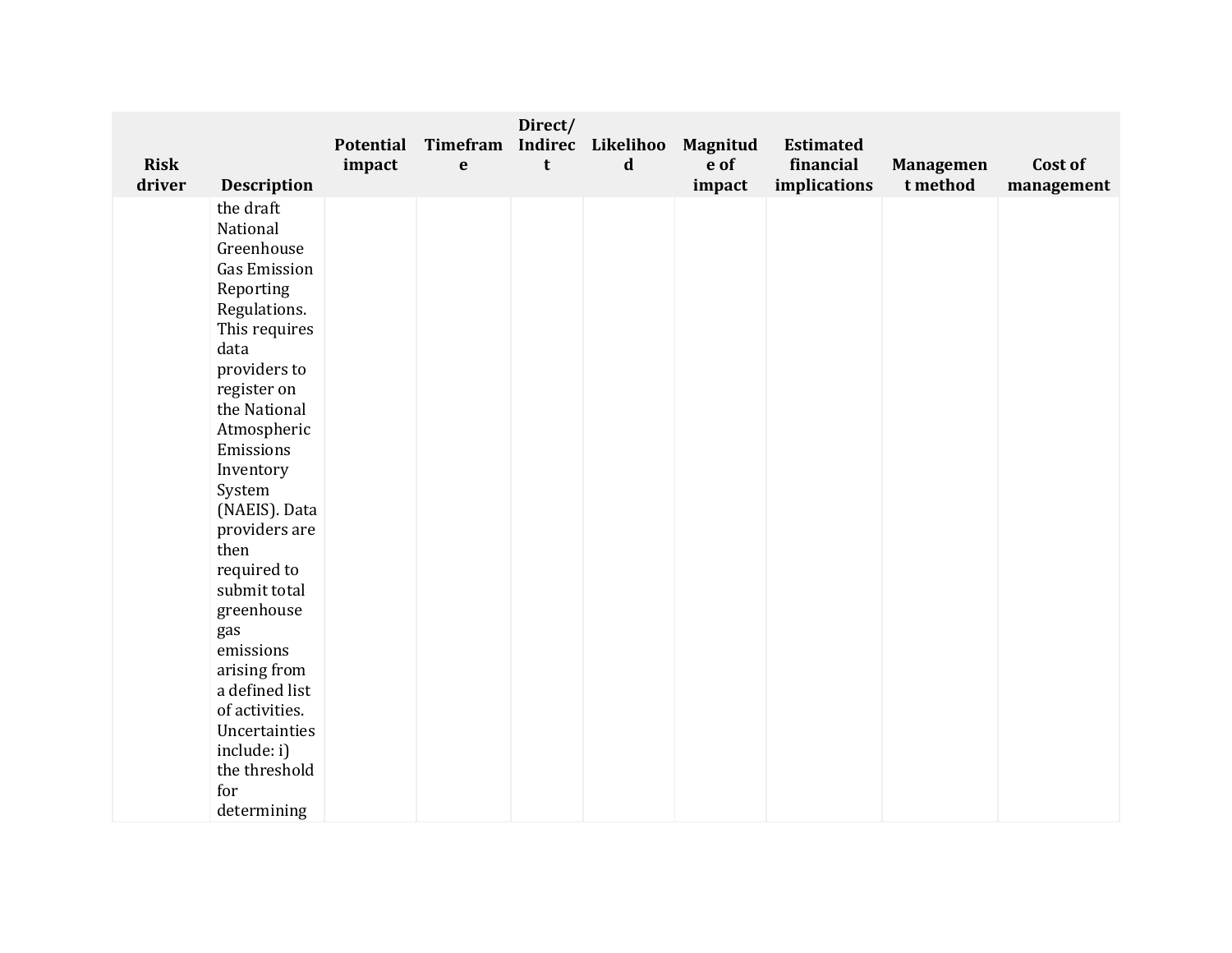| <b>Risk</b><br>driver | <b>Description</b>                                                                                                                                                                                                                                                                                                                                                                                                                | Potential<br>impact | Timefram<br>$\mathbf e$ | Direct/<br>t | Indirec Likelihoo<br>$\mathbf d$ | <b>Magnitud</b><br>e of<br>impact | <b>Estimated</b><br>financial<br>implications | <b>Managemen</b><br>t method | Cost of<br>management |
|-----------------------|-----------------------------------------------------------------------------------------------------------------------------------------------------------------------------------------------------------------------------------------------------------------------------------------------------------------------------------------------------------------------------------------------------------------------------------|---------------------|-------------------------|--------------|----------------------------------|-----------------------------------|-----------------------------------------------|------------------------------|-----------------------|
|                       | different<br>"data<br>providers";<br>ii) Boundary<br>approach and<br>other GHG<br>accounting<br>methodology<br>elements;<br>and iii)<br>timing.<br>Additions to<br>the draft<br>regulations<br>are expected<br>later in 2015.<br>It is<br>anticipated<br>that the<br>additions will<br>include<br>greater<br>clarity and<br>allow Omnia<br>to<br>understand<br>what is<br>required and<br>to make the<br>necessary<br>investments |                     |                         |              |                                  |                                   |                                               |                              |                       |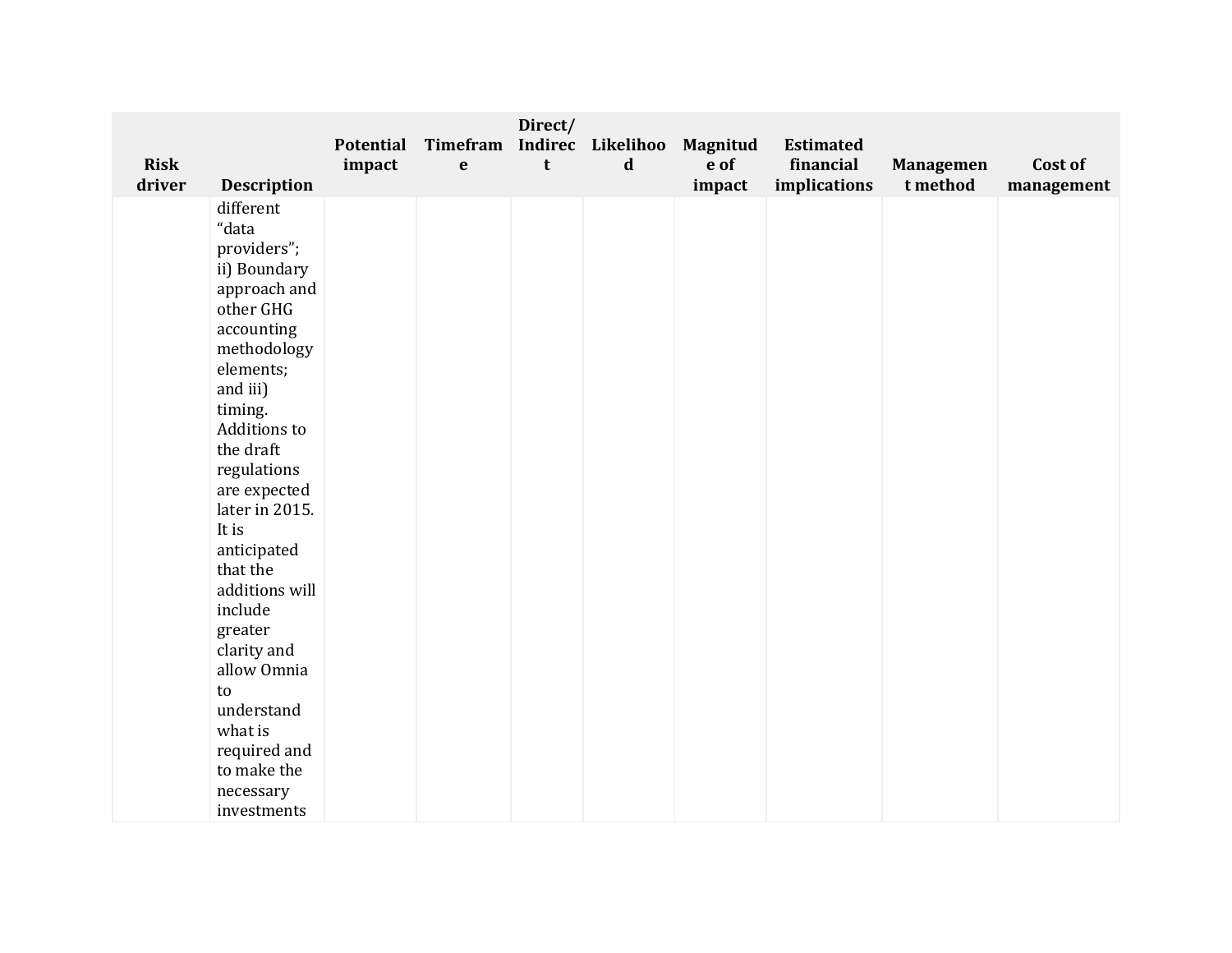| <b>Risk</b><br>driver     | <b>Description</b>                                                                                                                                                                                                                                                                                              | <b>Potential</b><br>impact | Timefram<br>e | Direct/<br>Indirec<br>t | Likelihoo<br>$\mathbf d$ | <b>Magnitud</b><br>e of<br>impact | <b>Estimated</b><br>financial<br>implications                                                                                                                                                                                                                                                                                                     | <b>Managemen</b><br>t method                                                                                                                                                                                                                                                                                                                                | Cost of<br>management                                                                                                                                                                                                                                                                                                                                          |
|---------------------------|-----------------------------------------------------------------------------------------------------------------------------------------------------------------------------------------------------------------------------------------------------------------------------------------------------------------|----------------------------|---------------|-------------------------|--------------------------|-----------------------------------|---------------------------------------------------------------------------------------------------------------------------------------------------------------------------------------------------------------------------------------------------------------------------------------------------------------------------------------------------|-------------------------------------------------------------------------------------------------------------------------------------------------------------------------------------------------------------------------------------------------------------------------------------------------------------------------------------------------------------|----------------------------------------------------------------------------------------------------------------------------------------------------------------------------------------------------------------------------------------------------------------------------------------------------------------------------------------------------------------|
|                           | in order to<br>meet the<br>requirements                                                                                                                                                                                                                                                                         |                            |               |                         |                          |                                   |                                                                                                                                                                                                                                                                                                                                                   |                                                                                                                                                                                                                                                                                                                                                             |                                                                                                                                                                                                                                                                                                                                                                |
|                           | In March<br>2015 the<br>Department<br>of Energy<br>published<br>draft<br>regulations<br>on<br>registration,<br>reporting on<br>energy<br>management<br>and<br>submission<br>of Energy<br>management<br>plans (EMP)<br>as part of the<br>National<br>Energy Act,<br>2008. The<br>draft<br>regulations<br>require |                            |               |                         |                          |                                   | Given the<br>thresholds<br>and current<br>energy<br>reporting<br>figures,<br>Omnia will<br>need to<br>report on<br>energy data<br>and submit<br>an EMP in<br>accordance to<br><b>SANAS. This</b><br>represents an<br>additional<br>cost to the<br>company but<br>it is not clear<br>how much<br>this may<br>amount to.<br>Should a<br>consultancy | Omnia<br>previously<br>undertook a<br>project to<br>investigate<br>and identify<br>resource<br>efficiency<br>opportunities<br>(specifically<br>related to<br>energy, water<br>and waste) at<br>three of our<br>largest sites.<br>The project<br>identified<br>significant<br>areas of<br>energy<br>savings (both<br>related to<br>fuel and<br>electricity), | The project to<br>identify<br>energy-<br>reduction<br>initiatives and<br>establish<br>targets cost<br>R690 000, of<br>which Omnia<br>paid 40%<br>(R275 840)<br>and NBI paid<br>60% through<br>their Private<br><b>Sector Energy</b><br>Efficiency<br>Programme.<br>In addition,<br>Omnia spent<br>approximately<br>R710 000 on<br>implementatio<br>n of energy |
| Fuel/energ<br>y taxes and | companies to<br>provide                                                                                                                                                                                                                                                                                         | Increased<br>operation     | $1$ to $3$    |                         | Very                     |                                   | support with<br>the drafting                                                                                                                                                                                                                                                                                                                      | which if<br>implemented                                                                                                                                                                                                                                                                                                                                     | efficiency<br>opportunities                                                                                                                                                                                                                                                                                                                                    |
| regulations               | energy data if                                                                                                                                                                                                                                                                                                  | al cost                    | years         | Direct                  | likely                   | Low                               | of the EMP, it                                                                                                                                                                                                                                                                                                                                    | will greatly                                                                                                                                                                                                                                                                                                                                                | in the last                                                                                                                                                                                                                                                                                                                                                    |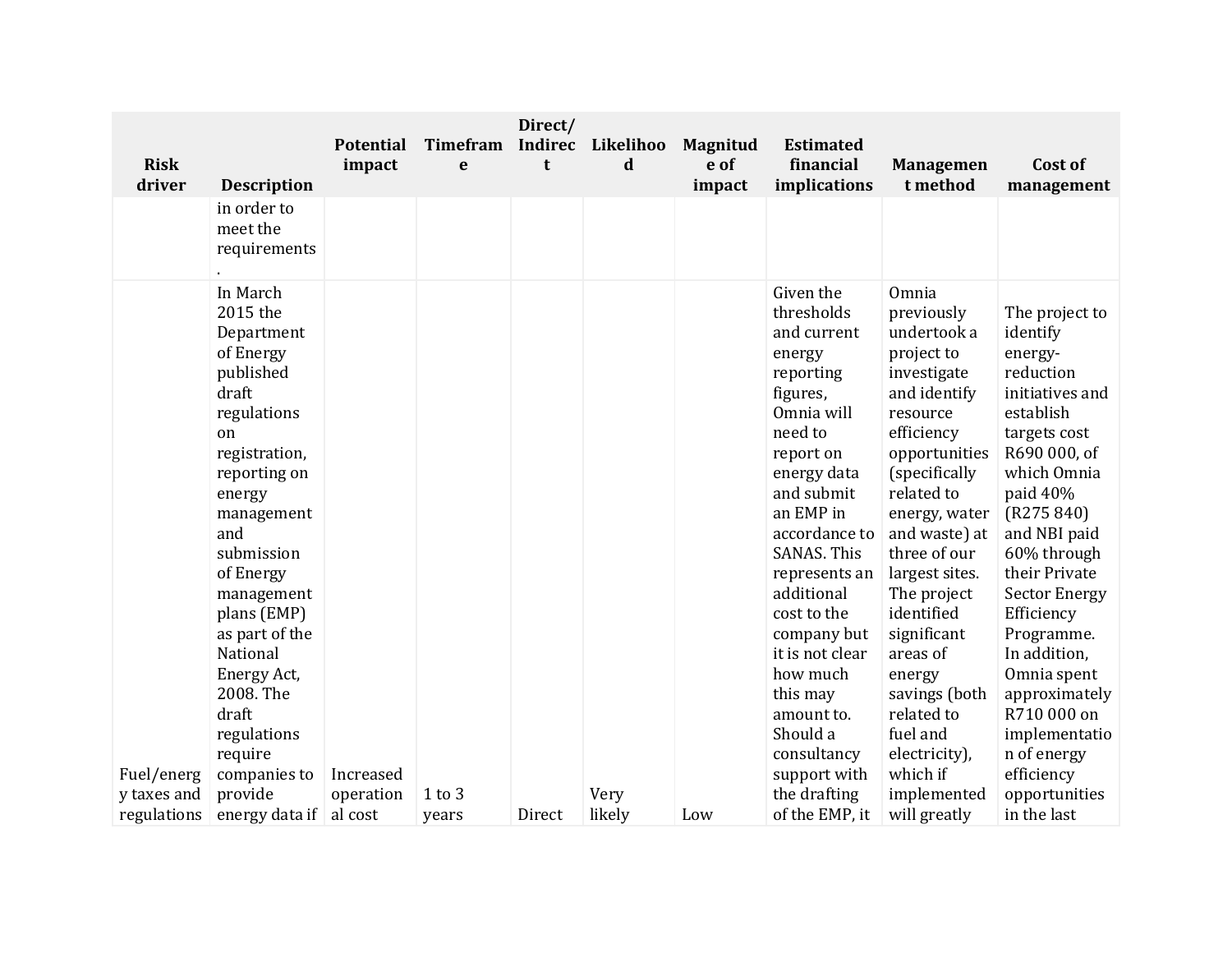| <b>Risk</b><br>driver | <b>Description</b>                                                                                                                                                                                                                                                                                                                                                                              | <b>Potential</b><br>impact | Timefram<br>$\mathbf e$ | Direct/<br>t | Indirec Likelihoo<br>$\mathbf d$ | Magnitud<br>e of<br>impact | <b>Estimated</b><br>financial<br>implications         | <b>Managemen</b><br>t method                                                                                                                                         | Cost of<br>management |
|-----------------------|-------------------------------------------------------------------------------------------------------------------------------------------------------------------------------------------------------------------------------------------------------------------------------------------------------------------------------------------------------------------------------------------------|----------------------------|-------------------------|--------------|----------------------------------|----------------------------|-------------------------------------------------------|----------------------------------------------------------------------------------------------------------------------------------------------------------------------|-----------------------|
|                       | exceeding a<br>threshold of<br>180<br>Terajoules<br>(TJ) of annual<br>energy<br>consumption<br>and to<br>submit an<br>EMP in<br>accordance<br>with SANS<br>50001, if<br>exceeding a<br>threshold of<br>400TJ of<br>annual<br>energy<br>consumption.<br>During the<br>current<br>reporting<br>period,<br>Omnia<br>reported on<br>energy<br>consumption<br>exceeding<br>this<br>threshold.<br>The |                            |                         |              |                                  |                            | will likely<br>cost between<br>R80 000 -<br>R150 000. | reduce our<br>liability. This<br>project has<br>also resulted<br>in the<br>identification<br>of energy-<br>reduction<br>targets<br>training on<br>this<br>Guideline. | reporting<br>period   |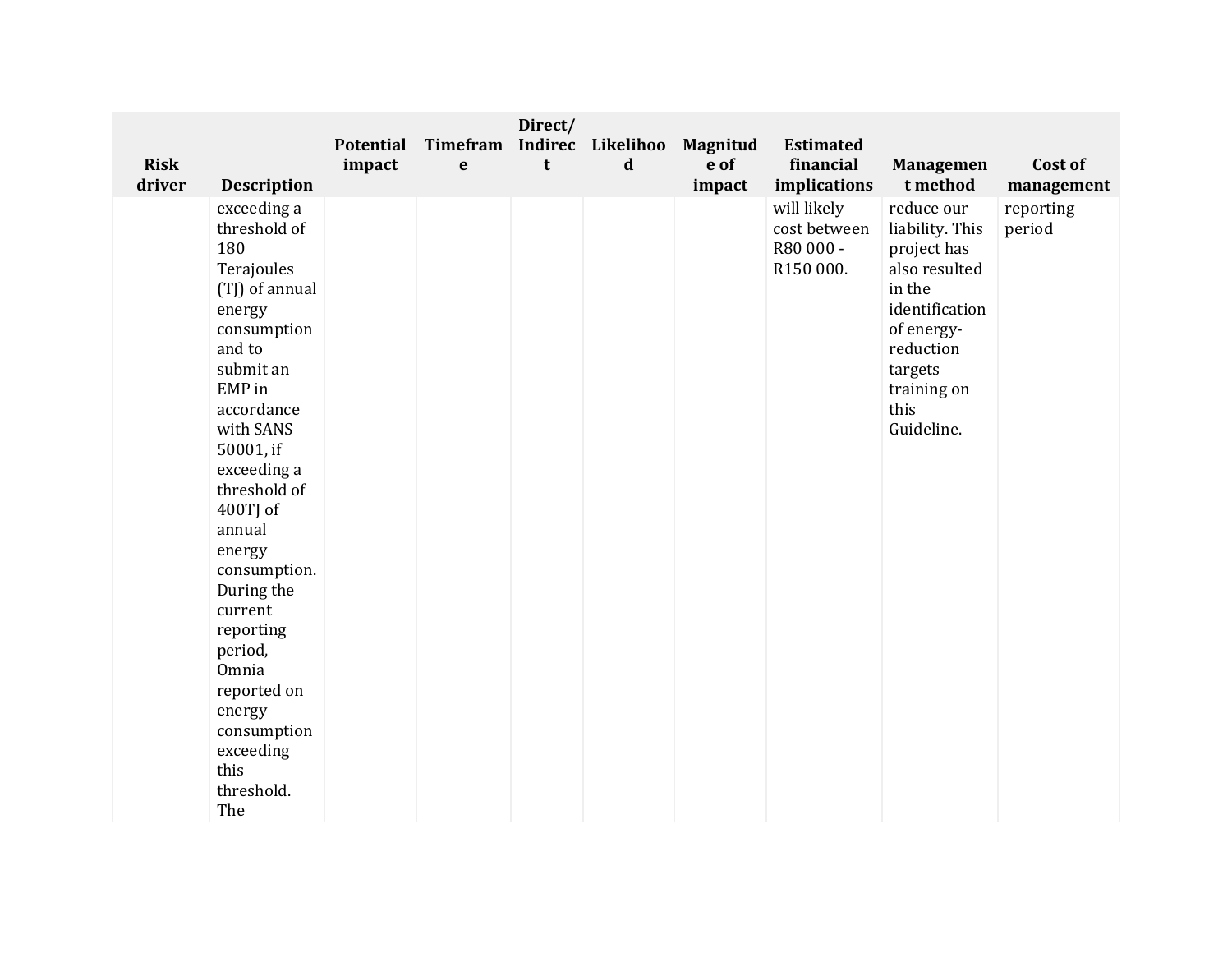| <b>Risk</b> |                    | <b>Potential</b><br>impact | <b>Timefram</b><br>$\mathbf e$ | Direct/<br>t | Indirec Likelihoo<br>$\mathbf d$ | Magnitud<br>e of | <b>Estimated</b><br>financial | <b>Managemen</b> | Cost of    |
|-------------|--------------------|----------------------------|--------------------------------|--------------|----------------------------------|------------------|-------------------------------|------------------|------------|
| driver      | <b>Description</b> |                            |                                |              |                                  | impact           | implications                  | t method         | management |
|             | provision of       |                            |                                |              |                                  |                  |                               |                  |            |
|             | energy data        |                            |                                |              |                                  |                  |                               |                  |            |
|             | shall be           |                            |                                |              |                                  |                  |                               |                  |            |
|             | carried out        |                            |                                |              |                                  |                  |                               |                  |            |
|             | on an annual       |                            |                                |              |                                  |                  |                               |                  |            |
|             | basis, with        |                            |                                |              |                                  |                  |                               |                  |            |
|             | the EMPs           |                            |                                |              |                                  |                  |                               |                  |            |
|             | submitted          |                            |                                |              |                                  |                  |                               |                  |            |
|             | every five         |                            |                                |              |                                  |                  |                               |                  |            |
|             | years, along       |                            |                                |              |                                  |                  |                               |                  |            |
|             | with annual        |                            |                                |              |                                  |                  |                               |                  |            |
|             | progress           |                            |                                |              |                                  |                  |                               |                  |            |
|             | reports. The       |                            |                                |              |                                  |                  |                               |                  |            |
|             | provision of       |                            |                                |              |                                  |                  |                               |                  |            |
|             | energy data        |                            |                                |              |                                  |                  |                               |                  |            |
|             | requires the       |                            |                                |              |                                  |                  |                               |                  |            |
|             | completion of      |                            |                                |              |                                  |                  |                               |                  |            |
|             | a standard         |                            |                                |              |                                  |                  |                               |                  |            |
|             | template           |                            |                                |              |                                  |                  |                               |                  |            |
|             | specific to        |                            |                                |              |                                  |                  |                               |                  |            |
|             | each division.     |                            |                                |              |                                  |                  |                               |                  |            |
|             | There is           |                            |                                |              |                                  |                  |                               |                  |            |
|             | uncertainty        |                            |                                |              |                                  |                  |                               |                  |            |
|             | regarding          |                            |                                |              |                                  |                  |                               |                  |            |
|             | how these          |                            |                                |              |                                  |                  |                               |                  |            |
|             | regulations        |                            |                                |              |                                  |                  |                               |                  |            |
|             | will align         |                            |                                |              |                                  |                  |                               |                  |            |
|             | with               |                            |                                |              |                                  |                  |                               |                  |            |
|             | regulations        |                            |                                |              |                                  |                  |                               |                  |            |
|             | being              |                            |                                |              |                                  |                  |                               |                  |            |
|             | developed by       |                            |                                |              |                                  |                  |                               |                  |            |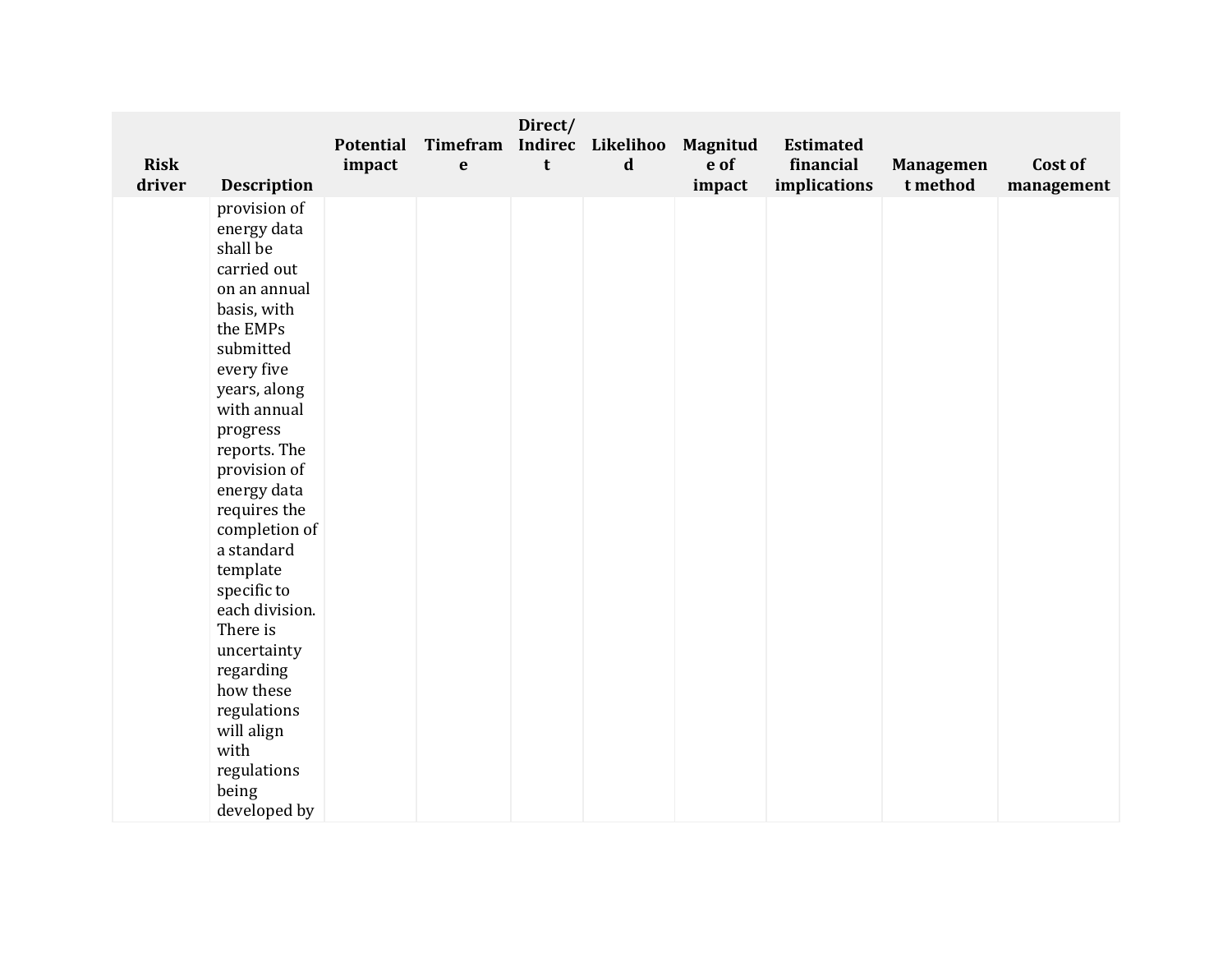| <b>Risk</b><br>driver | <b>Description</b>                                                                                                                                                                                                                                                                           | <b>Potential</b><br>impact | Timefram<br>$\mathbf e$ | Direct/<br>t | Indirec Likelihoo<br>$\mathbf d$ | <b>Magnitud</b><br>e of<br>impact | <b>Estimated</b><br>financial<br>implications | <b>Managemen</b><br>t method | Cost of<br>management |
|-----------------------|----------------------------------------------------------------------------------------------------------------------------------------------------------------------------------------------------------------------------------------------------------------------------------------------|----------------------------|-------------------------|--------------|----------------------------------|-----------------------------------|-----------------------------------------------|------------------------------|-----------------------|
|                       | the DEA who<br>also require<br>mandatory<br>reporting of<br>data and<br>submission<br>of a pollution<br>prevention<br>plan for<br>companies<br>exceeding a<br>certain<br>threshold.<br>There also<br>exists<br>uncertainty<br>regarding<br>penalties and<br>how these<br>will be<br>imposed. |                            |                         |              |                                  |                                   |                                               |                              |                       |

# **CC5.1b**

**Please describe your inherent risks that are driven by changes in physical climate parameters**

| <b>Risk driver</b> | <b>Description</b> | <b>Potential</b><br>impact | <b>Timefram</b><br>e | Direct/<br>Indirec | Likelihoo<br>d | <b>Magnitud</b><br>e of<br>impact | <b>Estimated</b><br>financial<br>implication<br>S | <b>Managemen</b><br>t method | Cost of<br>managemen |
|--------------------|--------------------|----------------------------|----------------------|--------------------|----------------|-----------------------------------|---------------------------------------------------|------------------------------|----------------------|
|                    |                    |                            |                      |                    |                |                                   |                                                   |                              |                      |
|                    | A climate          |                            |                      |                    |                |                                   | Should                                            | Omnia                        | There is no          |
| Change in          | change-            | Increased                  |                      |                    | More           |                                   | worsening                                         | manages                      | cost                 |
| precipitatio       | induced            | operationa                 | $1$ to $3$           |                    | likely than    | Low-                              | weather                                           | potential                    | associated           |
| n extremes         | change in          | .cost                      | years                | Direct             | not            | medium                            | result in                                         | discharge                    | with this            |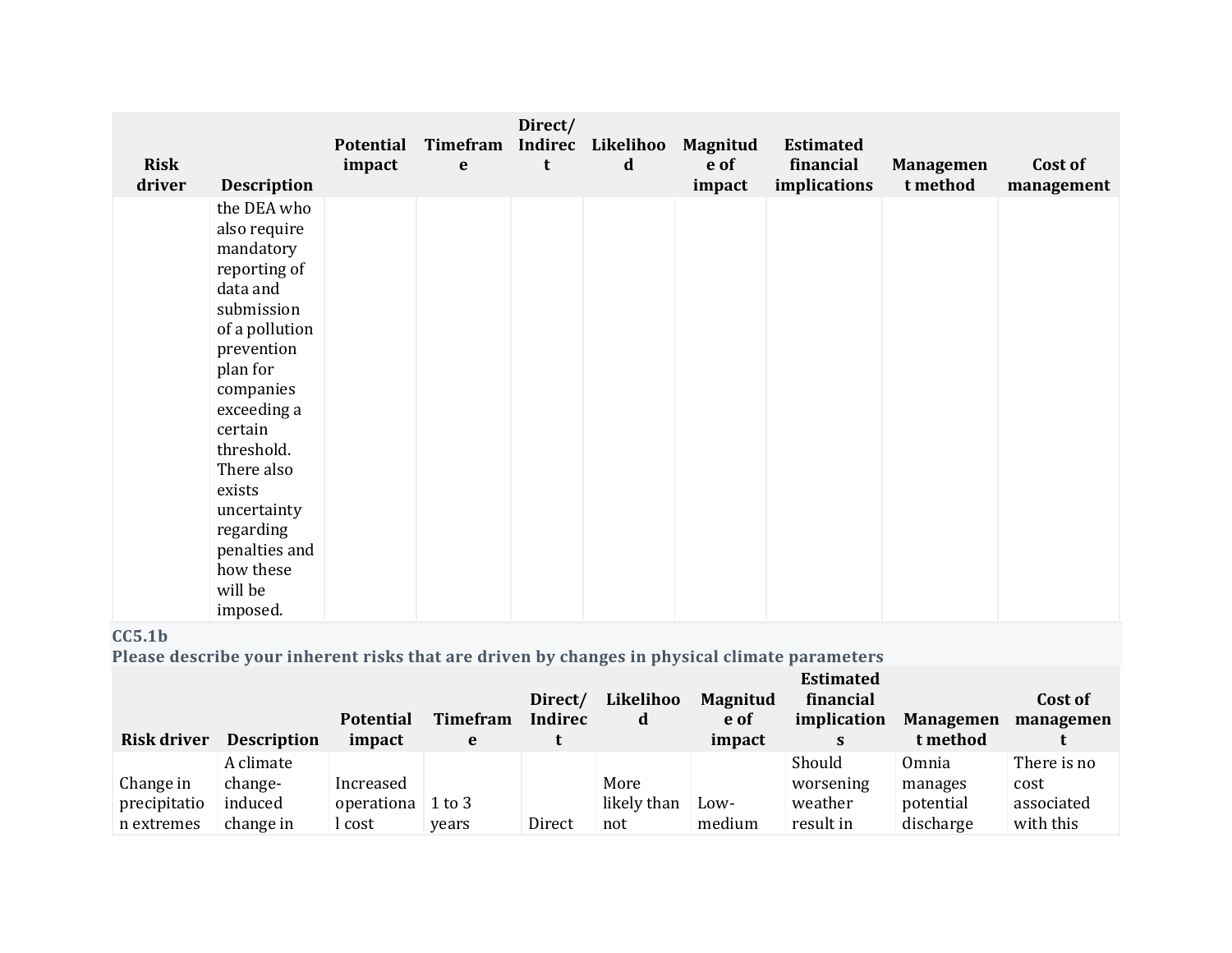|                                       |                                                                                                                                                                                                                                                                                                                                                                                                                                                                              | <b>Potential</b> | <b>Timefram</b> | Direct/<br><b>Indirec</b> | Likelihoo<br>d | Magnitud<br>e of | <b>Estimated</b><br>financial<br>implication                                                                                                                                                                                                                                                                                                                                                                                                          | <b>Managemen</b>                                                                                                                                                                                                                                                                                                                                                       | Cost of<br>managemen       |
|---------------------------------------|------------------------------------------------------------------------------------------------------------------------------------------------------------------------------------------------------------------------------------------------------------------------------------------------------------------------------------------------------------------------------------------------------------------------------------------------------------------------------|------------------|-----------------|---------------------------|----------------|------------------|-------------------------------------------------------------------------------------------------------------------------------------------------------------------------------------------------------------------------------------------------------------------------------------------------------------------------------------------------------------------------------------------------------------------------------------------------------|------------------------------------------------------------------------------------------------------------------------------------------------------------------------------------------------------------------------------------------------------------------------------------------------------------------------------------------------------------------------|----------------------------|
| <b>Risk driver</b><br>and<br>droughts | <b>Description</b><br>precipitation<br>patterns and<br>storm<br>activity<br>could pose<br>risks to our<br>operations.<br>For example,<br>fertilizer<br>plants in<br>South Africa<br>(not owned<br>by Omnia)<br>have been<br>significantly<br>affected by<br>periods of<br>intense<br>rainfall,<br>which has<br>had negative<br>consequence<br>s on the<br>surrounding<br>environment<br>as well as the<br>day-to-day<br>operations of<br>the plant.<br>Periods of<br>intense | impact           | $\mathbf e$     | t                         |                | impact           | S<br>unplanned<br>discharges<br>into rivers<br>and wetland<br>systems this<br>could result<br>in fines for<br>Omnia. This<br>has not<br>happened in<br>the past at<br>Omnia but<br>remains a<br>risk. Fines<br>could be in<br>the region of<br>R50 000 -<br>R100 000.<br>The<br>increased<br>operational<br>spend on<br>electricity<br>should the<br>solar system<br>at Sasolburg<br>be<br>compromise<br>d by hail or<br>bad weather<br>will increase | t method<br>situations by<br>regularly<br>monitoring<br>and<br>measuring of<br>effluent and<br>constant<br>engagement<br>with the<br>authorities<br>(Department<br>of Water and<br>Sanitation).<br>With regards<br>to standing<br>time, the<br>scheduling of<br>trucks is<br>done 48<br>hours before<br>the truck can<br>depart,<br>which limits<br>truck<br>standing. | t<br>management<br>method. |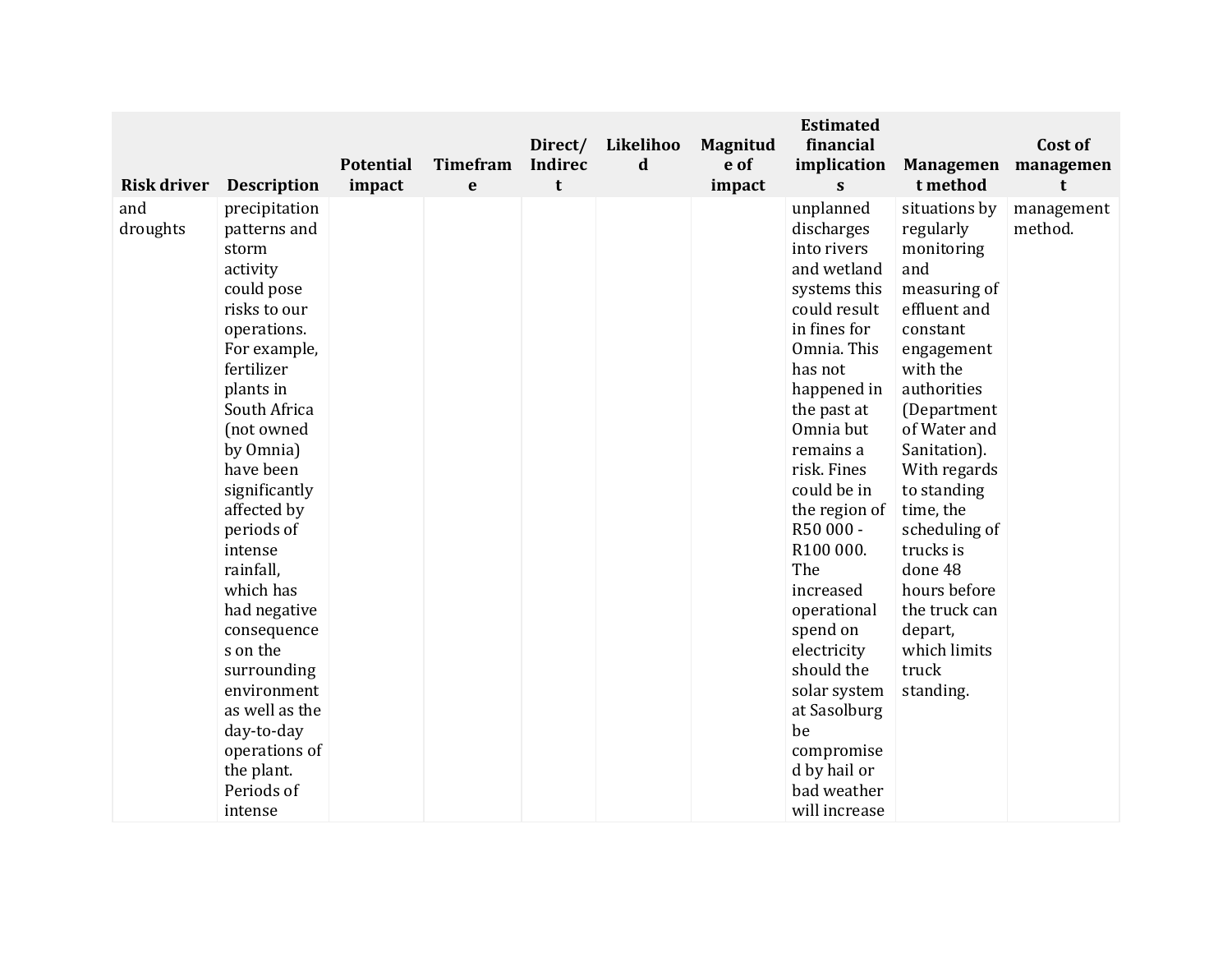|                                | <b>Potential</b> | <b>Timefram</b> | Direct/<br><b>Indirec</b> | Likelihoo<br>d | <b>Magnitud</b><br>e of | <b>Estimated</b><br>financial<br>implication | <b>Managemen</b> | Cost of<br>managemen |
|--------------------------------|------------------|-----------------|---------------------------|----------------|-------------------------|----------------------------------------------|------------------|----------------------|
| <b>Risk driver</b> Description | impact           | e               | t                         |                | impact                  | $\mathbf{s}$                                 | t method         | t                    |
| rainfall are                   |                  |                 |                           |                |                         | in the face of                               |                  |                      |
| often                          |                  |                 |                           |                |                         | rising                                       |                  |                      |
| associated                     |                  |                 |                           |                |                         | electricity                                  |                  |                      |
| with hail                      |                  |                 |                           |                |                         | costs and                                    |                  |                      |
| which also                     |                  |                 |                           |                |                         | could                                        |                  |                      |
| poses a risk                   |                  |                 |                           |                |                         | amount to                                    |                  |                      |
| to our                         |                  |                 |                           |                |                         | an additional                                |                  |                      |
| operations                     |                  |                 |                           |                |                         | R5 000/                                      |                  |                      |
| within South                   |                  |                 |                           |                |                         | year on                                      |                  |                      |
| Africa. For                    |                  |                 |                           |                |                         | electricity                                  |                  |                      |
| example, hail                  |                  |                 |                           |                |                         | should                                       |                  |                      |
| activity in                    |                  |                 |                           |                |                         | things                                       |                  |                      |
| Sasolburg                      |                  |                 |                           |                |                         | escalate. If                                 |                  |                      |
| toward the                     |                  |                 |                           |                |                         | trucks are                                   |                  |                      |
| end of 2014                    |                  |                 |                           |                |                         | not able to                                  |                  |                      |
| damaged our                    |                  |                 |                           |                |                         | be offloaded                                 |                  |                      |
| solar system                   |                  |                 |                           |                |                         | the cost is                                  |                  |                      |
| by cracking                    |                  |                 |                           |                |                         | R3500 per                                    |                  |                      |
| the solar                      |                  |                 |                           |                |                         | day.                                         |                  |                      |
| panels,                        |                  |                 |                           |                |                         | Normally<br>between 6                        |                  |                      |
| thereby                        |                  |                 |                           |                |                         | and 10                                       |                  |                      |
| reducing<br>reduced its        |                  |                 |                           |                |                         | vehicles per                                 |                  |                      |
| electricity                    |                  |                 |                           |                |                         | day are                                      |                  |                      |
| output from                    |                  |                 |                           |                |                         | loaded.                                      |                  |                      |
| an average of                  |                  |                 |                           |                |                         | Hence, the                                   |                  |                      |
| 111 kWh per                    |                  |                 |                           |                |                         | total cost                                   |                  |                      |
| day to 88                      |                  |                 |                           |                |                         | associated                                   |                  |                      |
| kWh per day.                   |                  |                 |                           |                |                         | with                                         |                  |                      |
| This lead to                   |                  |                 |                           |                |                         | standing                                     |                  |                      |
| our Fertilizer                 |                  |                 |                           |                |                         | time works                                   |                  |                      |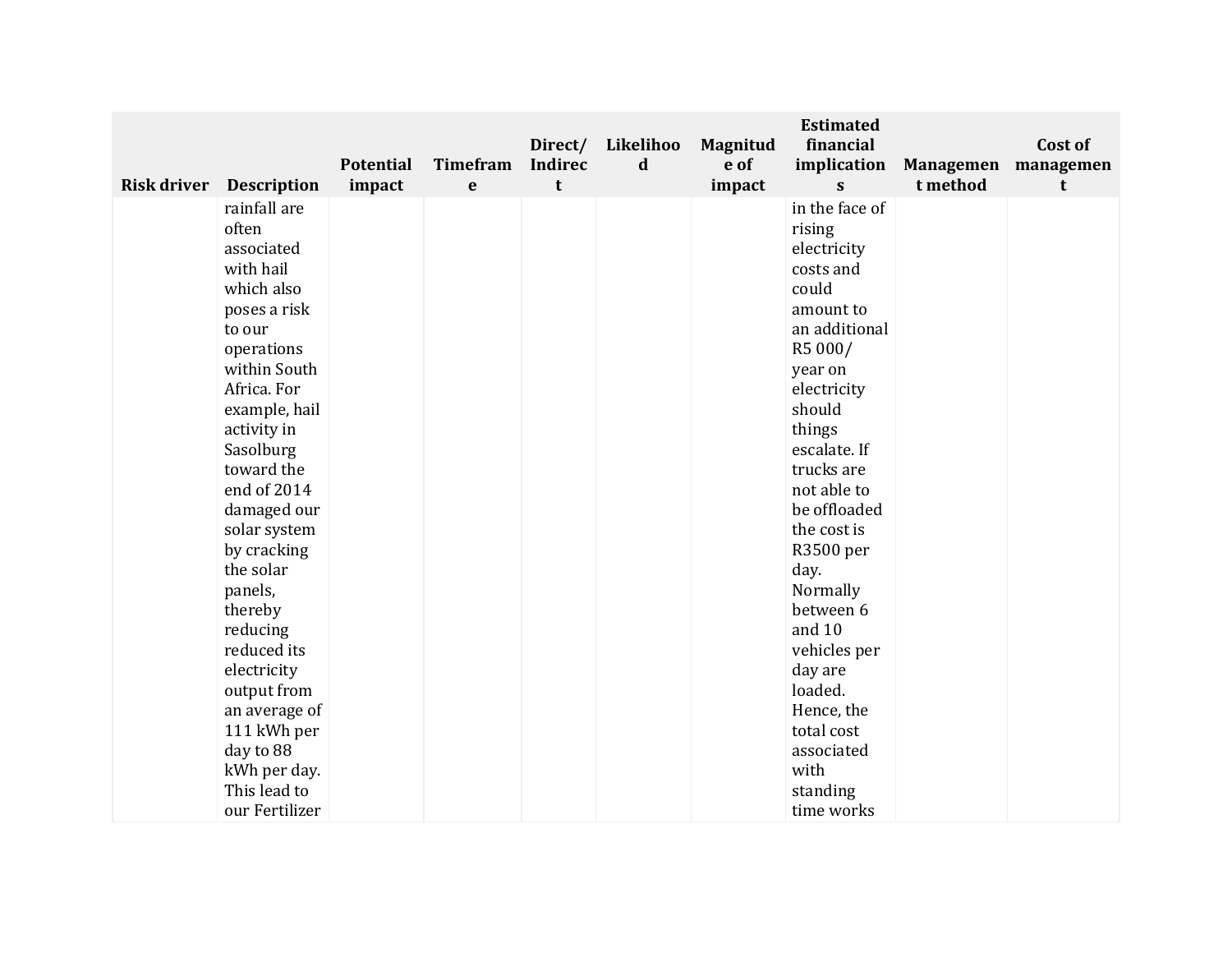| <b>Risk driver</b> Description | <b>Potential</b><br>impact | <b>Timefram</b><br>e | Direct/<br><b>Indirec</b><br>t | Likelihoo<br>$\mathbf d$ | <b>Magnitud</b><br>e of<br>impact | <b>Estimated</b><br>financial<br>implication<br>$\mathbf{s}$ | <b>Managemen</b><br>t method | Cost of<br>managemen<br>t |
|--------------------------------|----------------------------|----------------------|--------------------------------|--------------------------|-----------------------------------|--------------------------------------------------------------|------------------------------|---------------------------|
| facility                       |                            |                      |                                |                          |                                   | out to                                                       |                              |                           |
| increasing its                 |                            |                      |                                |                          |                                   | around                                                       |                              |                           |
| reliance (and                  |                            |                      |                                |                          |                                   | R21000-                                                      |                              |                           |
| spend) on                      |                            |                      |                                |                          |                                   | R35000 per                                                   |                              |                           |
| grid                           |                            |                      |                                |                          |                                   | facility per                                                 |                              |                           |
| electricity.                   |                            |                      |                                |                          |                                   | day.                                                         |                              |                           |
| As a result of                 |                            |                      |                                |                          |                                   | However,                                                     |                              |                           |
| climate                        |                            |                      |                                |                          |                                   | Omnia has                                                    |                              |                           |
| change,                        |                            |                      |                                |                          |                                   | good                                                         |                              |                           |
| these events                   |                            |                      |                                |                          |                                   | relationships                                                |                              |                           |
| may happen                     |                            |                      |                                |                          |                                   | with its                                                     |                              |                           |
| more                           |                            |                      |                                |                          |                                   | transporters                                                 |                              |                           |
| frequently                     |                            |                      |                                |                          |                                   | and as a                                                     |                              |                           |
| with adverse                   |                            |                      |                                |                          |                                   | result is not                                                |                              |                           |
| implications                   |                            |                      |                                |                          |                                   | liable for                                                   |                              |                           |
| for our                        |                            |                      |                                |                          |                                   | these                                                        |                              |                           |
| divisions.                     |                            |                      |                                |                          |                                   | standing                                                     |                              |                           |
| Intense                        |                            |                      |                                |                          |                                   | time costs.                                                  |                              |                           |
| rainfall also                  |                            |                      |                                |                          |                                   | However,                                                     |                              |                           |
| affects                        |                            |                      |                                |                          |                                   | should the                                                   |                              |                           |
| logistics,                     |                            |                      |                                |                          |                                   | standing                                                     |                              |                           |
| particularly                   |                            |                      |                                |                          |                                   | time                                                         |                              |                           |
| transport                      |                            |                      |                                |                          |                                   | increase as a                                                |                              |                           |
| logistics and                  |                            |                      |                                |                          |                                   | result of bad                                                |                              |                           |
| can pose a                     |                            |                      |                                |                          |                                   | weather it is                                                |                              |                           |
| risk to                        |                            |                      |                                |                          |                                   | likely that                                                  |                              |                           |
| getting staff                  |                            |                      |                                |                          |                                   | these costs                                                  |                              |                           |
| and product                    |                            |                      |                                |                          |                                   | will be                                                      |                              |                           |
| in and out. In                 |                            |                      |                                |                          |                                   | passed on to                                                 |                              |                           |
| addition, our                  |                            |                      |                                |                          |                                   | the                                                          |                              |                           |
| business will                  |                            |                      |                                |                          |                                   | company.                                                     |                              |                           |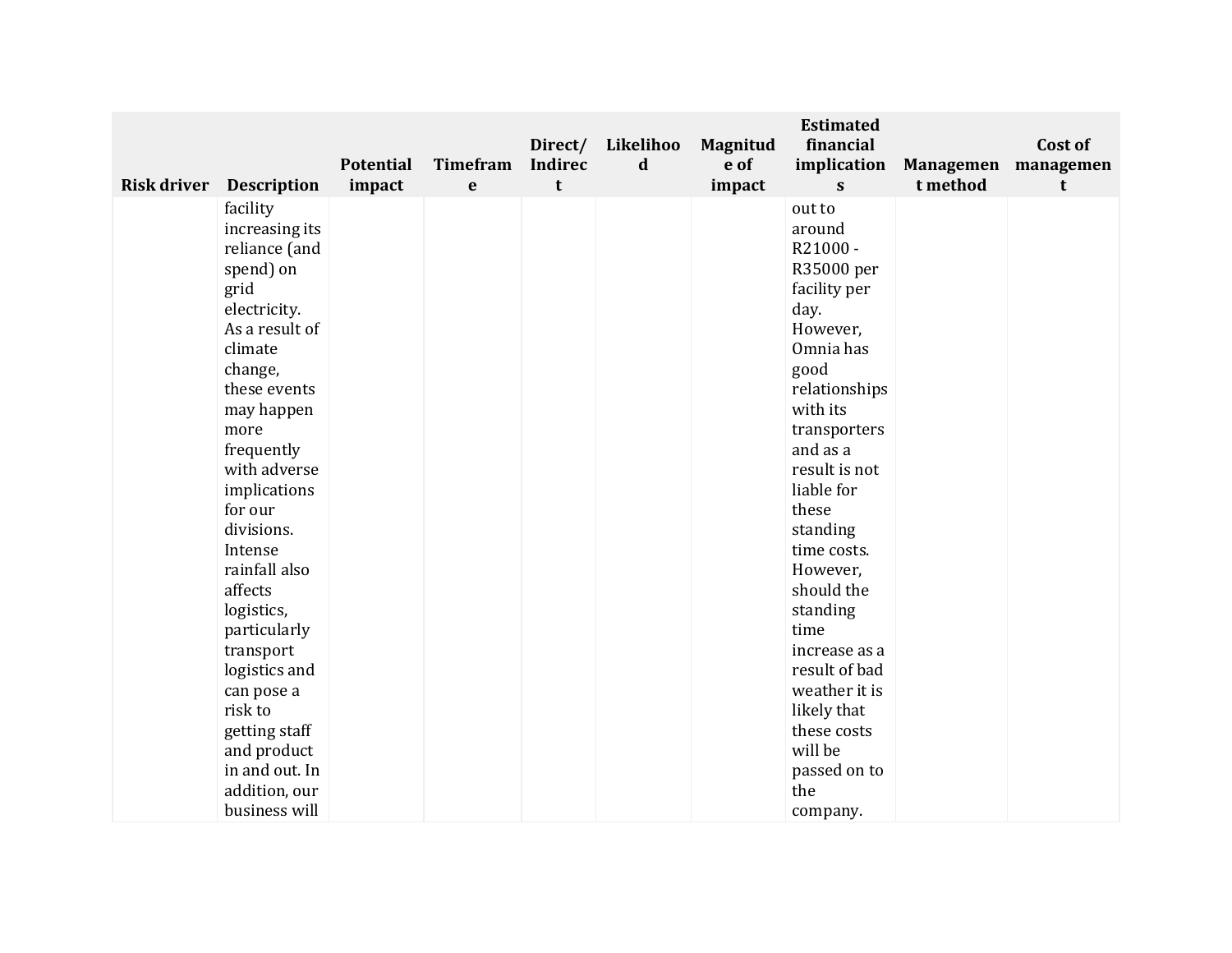| <b>Risk driver</b> Description                                                                                                                                                                                                                                                                                                                                                                                                         | <b>Potential</b><br>impact | <b>Timefram</b><br>$\mathbf e$ | Direct/<br><b>Indirec</b><br>t | Likelihoo<br>$\mathbf d$ | Magnitud<br>e of<br>impact | <b>Estimated</b><br>financial<br>implication<br>$\mathbf{s}$ | t method | Cost of<br>Managemen managemen<br>t |
|----------------------------------------------------------------------------------------------------------------------------------------------------------------------------------------------------------------------------------------------------------------------------------------------------------------------------------------------------------------------------------------------------------------------------------------|----------------------------|--------------------------------|--------------------------------|--------------------------|----------------------------|--------------------------------------------------------------|----------|-------------------------------------|
| also be<br>negatively<br>affected<br>should<br>precipitation<br>patterns<br>change in<br>such a way<br>as to result<br>in increased<br>periods of<br>drought.<br>With the<br>recent<br>drought, our<br>fertilizer<br>product is<br>not able to<br>get out and<br>trucks of<br>product are<br>forced to<br>wait in a<br>queue.<br>Product can<br>only go out<br>once the<br>rains come,<br>and this used<br>to take place<br>in October |                            |                                |                                |                          |                            |                                                              |          |                                     |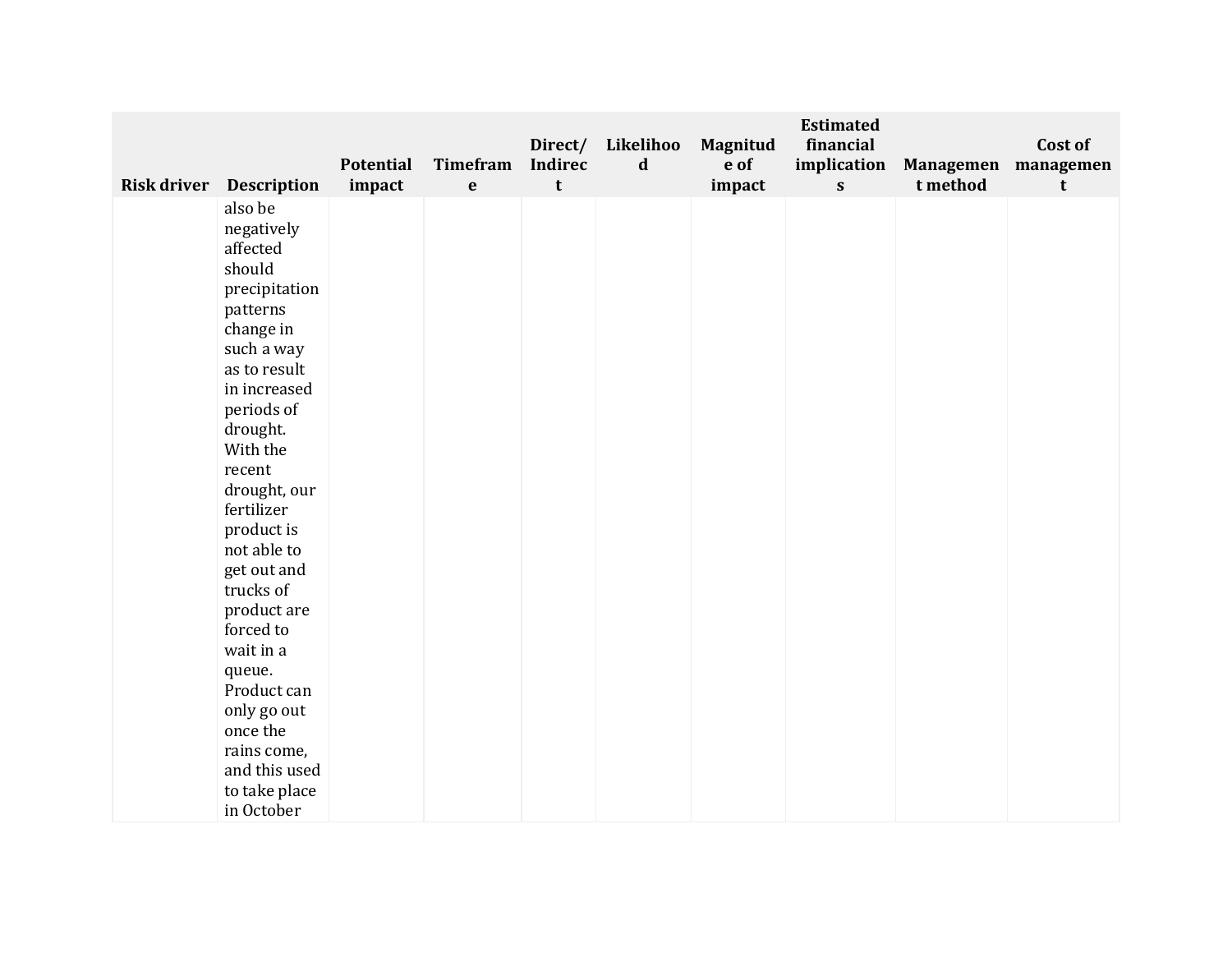| <b>Risk driver</b> | <b>Description</b>                                                                                                                                                          | <b>Potential</b><br>impact | Timefram<br>$\mathbf{e}$ | Direct/<br>Indirec<br>t | Likelihoo<br>d | <b>Magnitud</b><br>e of<br>impact | <b>Estimated</b><br>financial<br>implication<br>$\mathbf{s}$ | <b>Managemen</b><br>t method | Cost of<br>managemen<br>t |
|--------------------|-----------------------------------------------------------------------------------------------------------------------------------------------------------------------------|----------------------------|--------------------------|-------------------------|----------------|-----------------------------------|--------------------------------------------------------------|------------------------------|---------------------------|
|                    | but the rainy<br>season is<br>shifting and<br>we are<br>seeing this<br>take place<br>more and<br>more<br>regularly<br>during<br>November,<br>which affects<br>our business. |                            |                          |                         |                |                                   |                                                              |                              |                           |

# **CC5.1c**

**Please describe your inherent risks that are driven by changes in other climate-related developments**

| <b>Risk</b><br>driver | <b>Descriptio</b><br>$\mathbf n$                                                                                       | <b>Potential</b><br>impact | <b>Timefram</b><br>e | Direct/<br><b>Indirec</b><br>t | Likelihoo<br>d   | Magnitud<br>e of<br>impact | <b>Estimated</b><br>financial<br>implication<br>S.                                                                              | <b>Managemen</b><br>t method                                                                                                            | Cost of<br>management                                                                                                    |
|-----------------------|------------------------------------------------------------------------------------------------------------------------|----------------------------|----------------------|--------------------------------|------------------|----------------------------|---------------------------------------------------------------------------------------------------------------------------------|-----------------------------------------------------------------------------------------------------------------------------------------|--------------------------------------------------------------------------------------------------------------------------|
|                       | Some of<br>Omnia's<br>products<br>are GHG-<br>intensive<br>such as our<br>explosives<br>products.<br>Given<br>changing | Reduced<br>demand for      |                      |                                | About as         |                            | Although<br>the<br>potential<br>financial<br>implications<br>of this have<br>not been<br>quantified,<br>we estimate<br>that the | Omnia is<br>actively<br>identifying<br>areas to cut<br>down on its<br>carbon<br>emissions,<br>including<br>investing in<br>technologies | Omnia spent<br>approximately<br>R710000 on<br>implementatio<br>n of energy<br>efficiency<br>opportunities<br>in the last |
| Reputatio<br>n        | public<br>perception                                                                                                   | goods/service<br>S         | $3$ to $6$<br>years  | Direct                         | likely as<br>not | Low-<br>medium             | impact on<br>our share                                                                                                          | to<br>significantly                                                                                                                     | reporting<br>period.                                                                                                     |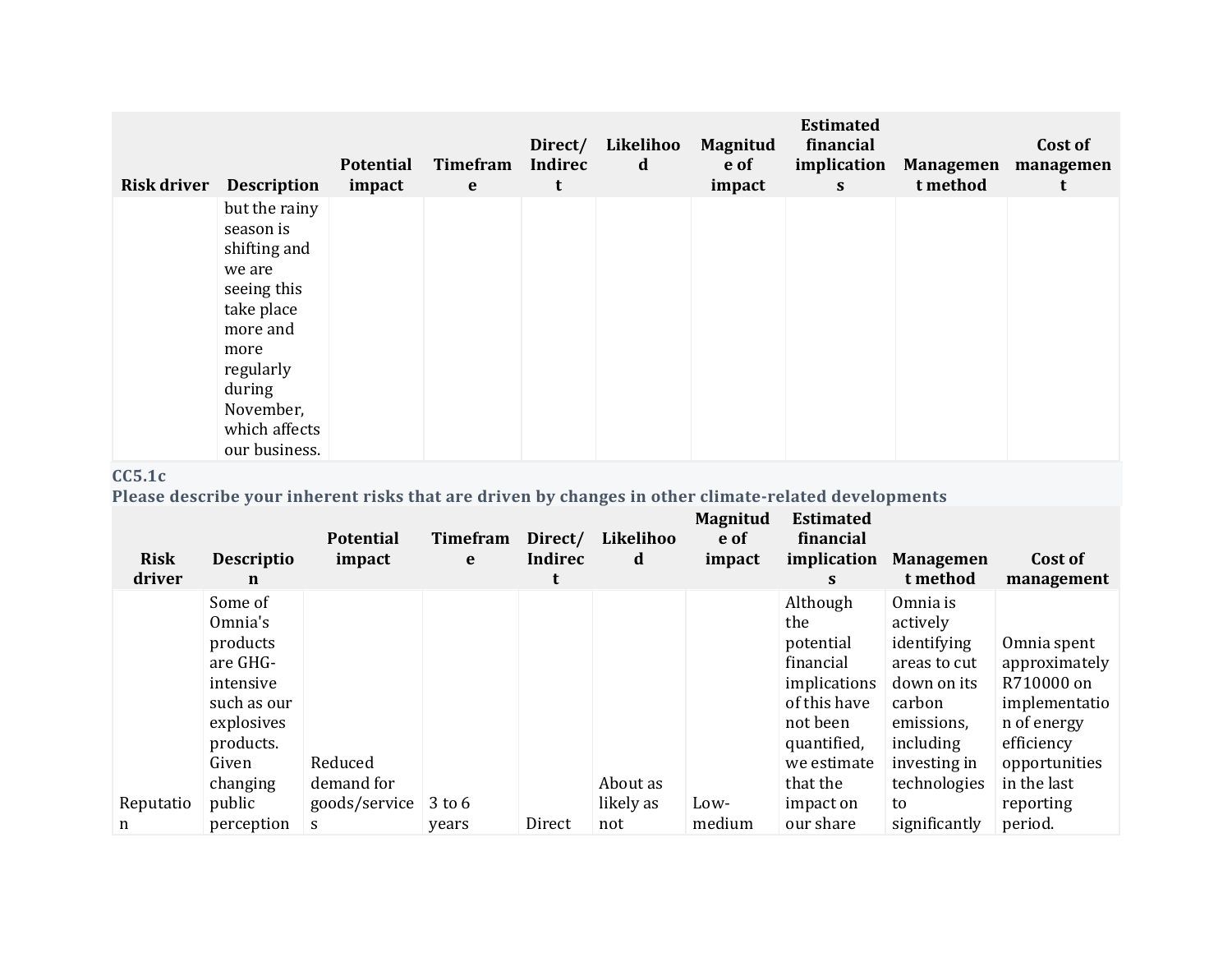| <b>Risk</b><br>driver | Descriptio<br>$\mathbf n$                                                                                                                                                                                                                                                                                                                                             | <b>Potential</b><br>impact | Timefram<br>$\mathbf e$ | <b>Indirec</b><br>$\mathbf t$ | Direct/ Likelihoo<br>$\mathbf d$ | Magnitud<br>e of<br>impact | <b>Estimated</b><br>financial<br>implication<br>$\mathbf{s}$                        | <b>Managemen</b><br>t method                                                                                                                                                                                                                                                                    | Cost of<br>management |
|-----------------------|-----------------------------------------------------------------------------------------------------------------------------------------------------------------------------------------------------------------------------------------------------------------------------------------------------------------------------------------------------------------------|----------------------------|-------------------------|-------------------------------|----------------------------------|----------------------------|-------------------------------------------------------------------------------------|-------------------------------------------------------------------------------------------------------------------------------------------------------------------------------------------------------------------------------------------------------------------------------------------------|-----------------------|
|                       | s as a result<br>of<br>increasing<br>awareness<br>about<br>climate<br>change, it is<br>possible<br>that clients<br>will be<br>more<br>interested<br>in<br>procuring<br>lower-<br>carbon<br>products.<br>In addition,<br>there will<br>be<br>increasing<br>focus on<br>what<br>Omnia is<br>doing in<br>the face of<br>climate<br>change<br>risks and<br>the<br>company |                            |                         |                               |                                  |                            | price,<br>should there<br>be<br>reputational<br>damage,<br>could be<br>significant. | reduce<br>emissions at<br>our nitric<br>acid plants.<br>Omnia<br>implemente<br>d a number<br>of energy<br>efficiency<br>initiatives at<br>our<br>operations<br>during the<br>reporting<br>period,<br>including,<br>for example,<br>energy<br>efficient<br>lighting and<br>steam<br>optimization |                       |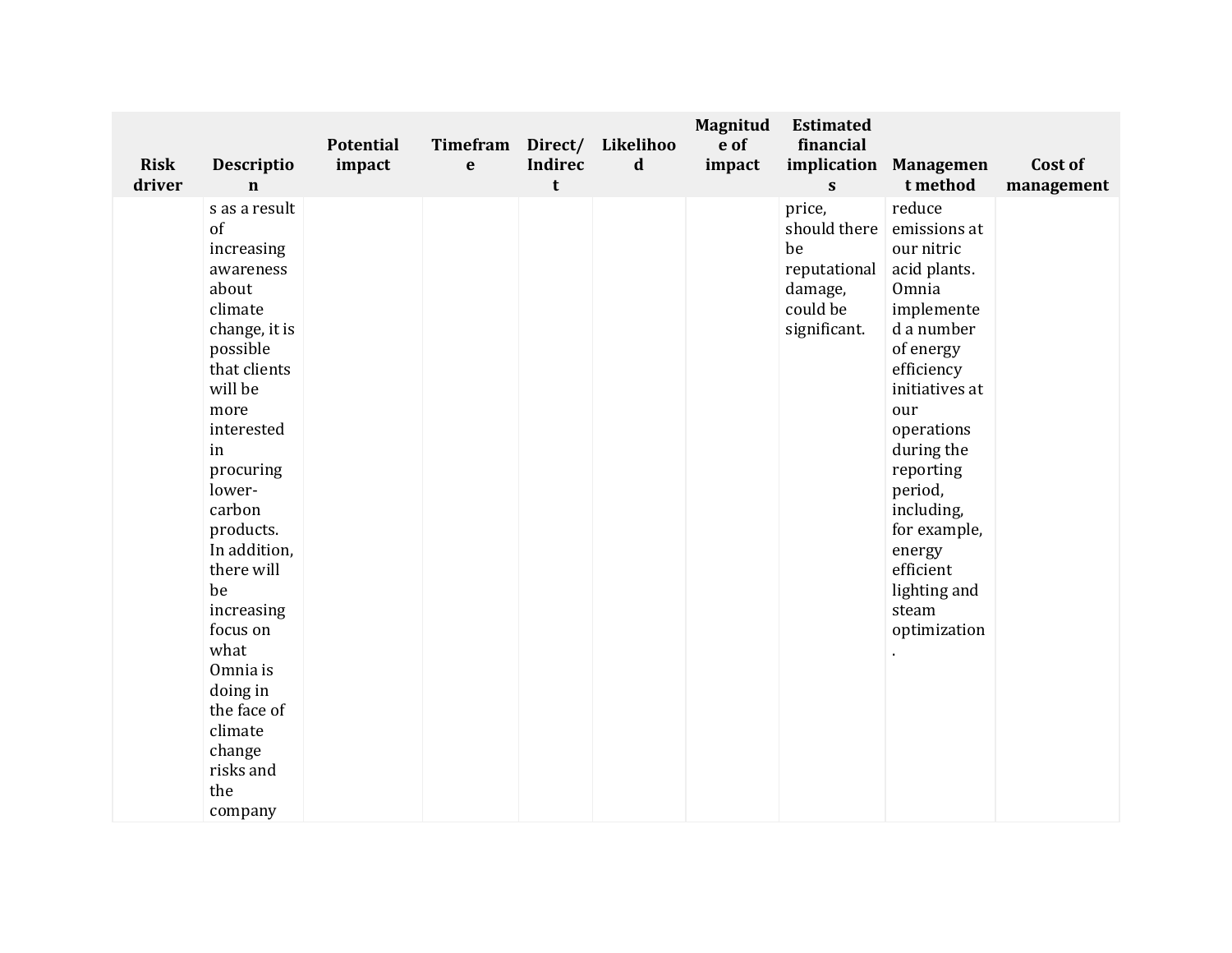| <b>Risk</b><br>driver | <b>Descriptio</b><br>$\mathbf n$                                                 | <b>Potential</b><br>impact | Timefram<br>e | Direct/<br><b>Indirec</b><br>t | Likelihoo<br>d | Magnitud<br>e of<br>impact | <b>Estimated</b><br>financial<br>implication<br>S | <b>Managemen</b><br>t method | Cost of<br>management |
|-----------------------|----------------------------------------------------------------------------------|----------------------------|---------------|--------------------------------|----------------|----------------------------|---------------------------------------------------|------------------------------|-----------------------|
|                       | may<br>impacted<br>should we<br>be<br>perceived<br>to not be<br>doing<br>enough. |                            |               |                                |                |                            |                                                   |                              |                       |

**Further Information**

### **Page: CC6. Climate Change Opportunities**

**CC6.1**

Have you identified any inherent climate change opportunities that have the potential to generate a substantive change in **your business operations, revenue or expenditure? Tick all that apply**

Opportunities driven by changes in regulation

Opportunities driven by changes in physical climate parameters

Opportunities driven by changes in other climate-related developments

# **CC6.1a**

**Please describe your inherent opportunities that are driven by changes in regulation**

| <b>Opportuni</b><br>ty driver         | <b>Description</b>                                     | <b>Potential</b><br>impact       | Timefra<br>me     | Direct/Indir<br>ect | Likeliho<br>od       | <b>Magnitu</b><br>de of<br>impact | <b>Estimated</b><br>financial<br>implicatio<br>$\mathbf{n}$ s | <b>Manageme</b><br>nt method                              | Cost of<br>managemen                                 |
|---------------------------------------|--------------------------------------------------------|----------------------------------|-------------------|---------------------|----------------------|-----------------------------------|---------------------------------------------------------------|-----------------------------------------------------------|------------------------------------------------------|
|                                       | There are a<br>number of tax<br>incentives<br>and cash |                                  |                   |                     |                      |                                   | Through<br>the NBI<br><b>PSEE</b><br>Project,                 | Omnia is in<br>the process<br><sub>of</sub><br>implementi | The sites<br>have spent<br>approximatel<br>y R710000 |
| <b>Other</b><br>regulatory<br>drivers | grants in the<br>area of energy<br>and climate         | Reduced<br>operation<br>al costs | Up to $1$<br>year | Direct              | Virtually<br>certain | Low-<br>medium                    | energy-<br>reduction<br>savings of                            | ng a<br>number of<br>the                                  | <sub>on</sub><br>implementati<br>on of energy        |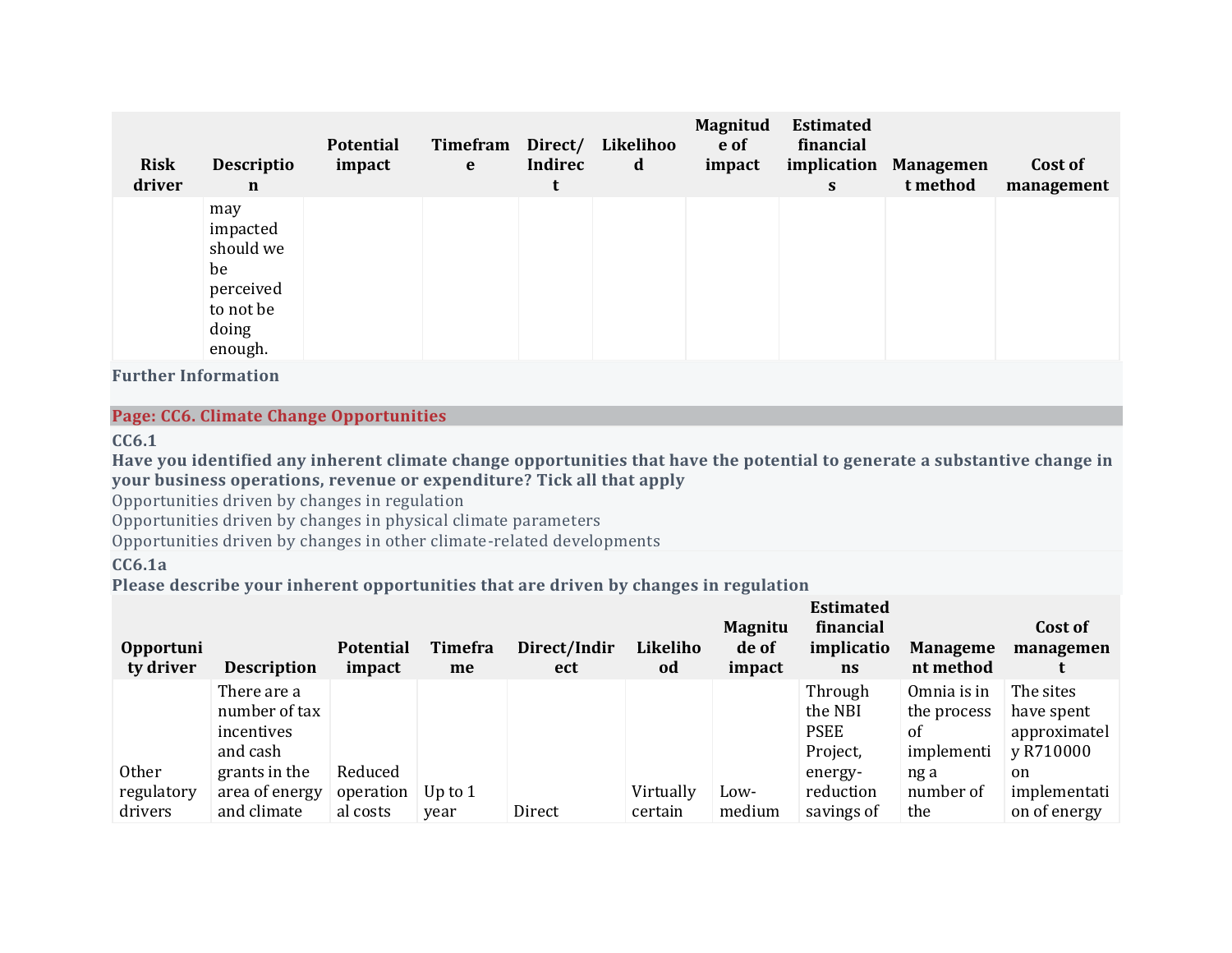| <b>Opportuni</b><br>ty driver | <b>Description</b>                                                                                                                                                                                                                                                                                                                                                                                                                   | <b>Potential</b><br>impact | Timefra<br>me | Direct/Indir<br>ect | Likeliho<br>od | <b>Magnitu</b><br>de of<br>impact | <b>Estimated</b><br>financial<br>implicatio<br>ns                                                                                                                                                                                                                                                                                                                                                      | <b>Manageme</b><br>nt method                                                                                                                                                                                                                                                                                                                                                                                    | Cost of<br>managemen<br>t  |
|-------------------------------|--------------------------------------------------------------------------------------------------------------------------------------------------------------------------------------------------------------------------------------------------------------------------------------------------------------------------------------------------------------------------------------------------------------------------------------|----------------------------|---------------|---------------------|----------------|-----------------------------------|--------------------------------------------------------------------------------------------------------------------------------------------------------------------------------------------------------------------------------------------------------------------------------------------------------------------------------------------------------------------------------------------------------|-----------------------------------------------------------------------------------------------------------------------------------------------------------------------------------------------------------------------------------------------------------------------------------------------------------------------------------------------------------------------------------------------------------------|----------------------------|
|                               | change which<br>we could take<br>advantage of,<br>including: •<br>The<br>Department<br>of Trade and<br>Industry<br>(DTI) runs the<br>Manufacturin<br>g<br>Competitiven<br>ess<br>Enhancement<br>Programme<br>(MCEP) which<br>aims to<br>provide<br>enhanced<br>manufacturin<br>g support,<br>including<br>Green<br>Technology<br>and Resource<br>Efficiency. •<br>Section 12L<br>Tax Incentive<br>is managed by<br>the<br>Department |                            |               |                     |                |                                   | around 360<br>000 MWh<br>were<br>identified<br>across<br>three sites.<br>A portion of<br>these<br>savings will<br>be realised<br>in the next<br>reporting<br>period<br>when the<br>opportuniti<br>es are<br>implement<br>ed. Overall,<br>this<br>represents<br>a financial<br>benefit of<br>R342000<br>in terms of<br>Section 12L<br>of the<br>Income Tax<br>Act,<br>excluding<br>the cost<br>required | identified<br>opportuniti<br>es. For<br>example,<br>Protea<br>Chemicals<br>Mobeni,<br>reduced<br>compressed<br>air leaks at<br>the site and<br>installed<br>VSD drives<br>on a<br>number of<br>motors.<br><b>BME</b><br>Losberg<br>addressed<br>lighting<br>through<br>timers and<br>removal of<br>unnecessar<br>y lighting.<br>The sites<br>are still<br>identifying<br>opportuniti<br>es where<br>the Section | efficient<br>opportunities |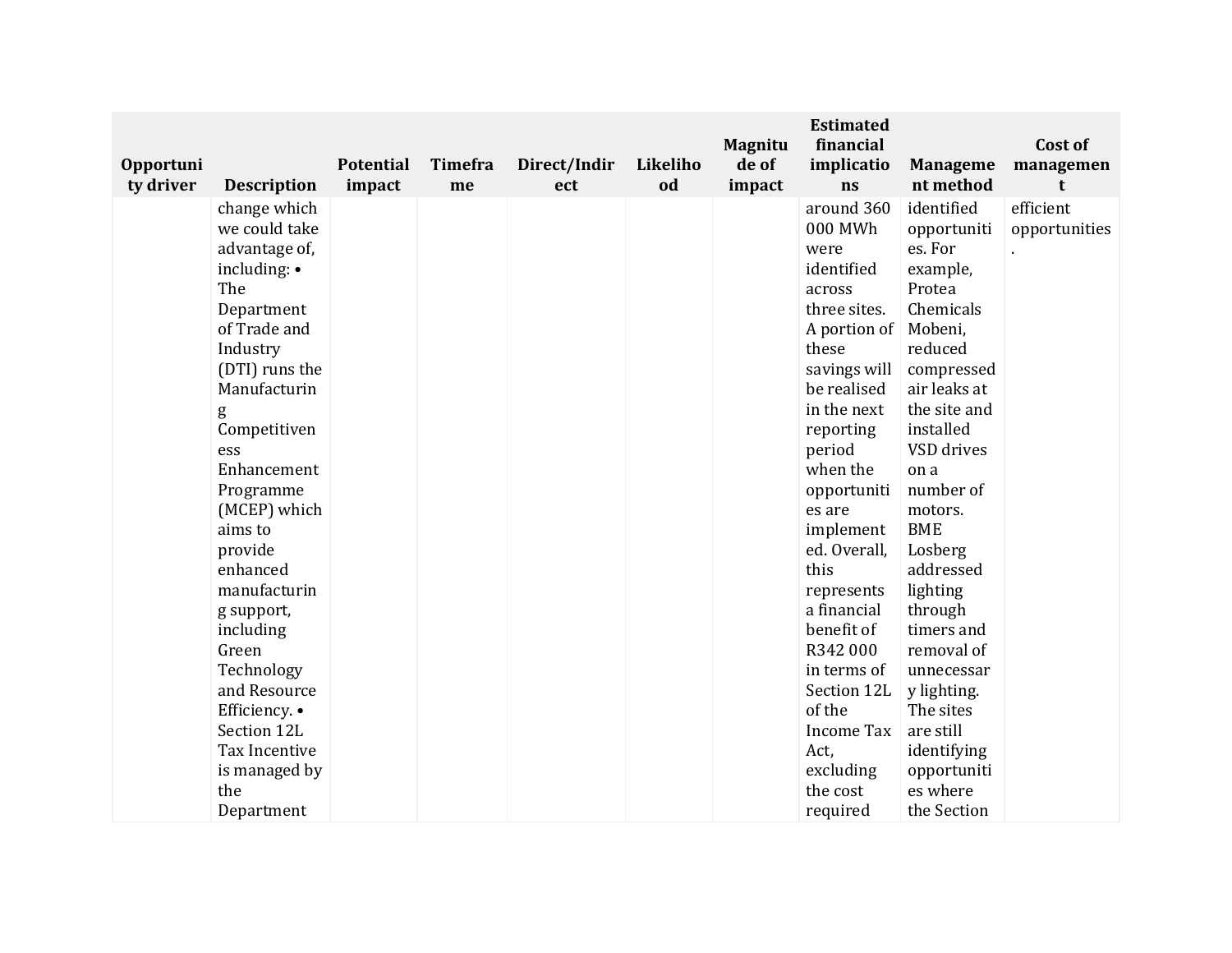| Opportuni<br>ty driver | <b>Description</b>                                                                                                                                                                                                                                                                                                                                                                                                                                                                               | <b>Potential</b><br>impact | Timefra<br>me | Direct/Indir<br>ect | Likeliho<br>od | <b>Magnitu</b><br>de of<br>impact | <b>Estimated</b><br>financial<br>implicatio<br>ns | <b>Manageme</b><br>nt method                                                                                                                                     | Cost of<br>managemen<br>t |
|------------------------|--------------------------------------------------------------------------------------------------------------------------------------------------------------------------------------------------------------------------------------------------------------------------------------------------------------------------------------------------------------------------------------------------------------------------------------------------------------------------------------------------|----------------------------|---------------|---------------------|----------------|-----------------------------------|---------------------------------------------------|------------------------------------------------------------------------------------------------------------------------------------------------------------------|---------------------------|
|                        | of Energy and<br>provides tax<br>reductions<br>incentives for<br>businesses to<br>claim if they<br>can show<br>measurable<br>and verifiable<br>savings in all<br>energy forms.<br>The tax relief<br>was recently<br>increased to<br>95 Cents<br>deduction on<br>taxable<br>income per<br>kilowatt-hour<br>of energy<br>saved-<br>subject to all<br>the conditions<br>in the 12L<br>regulations<br>being met. •<br>Section 12I<br>Tax Incentive<br>is managed by<br>the DTI and<br>offers support |                            |               |                     |                |                                   | for<br>measureme<br>nt and<br>verification.       | 12L tax<br>rebate can<br>be used.<br>These<br>opportuniti<br>es need to<br>be large<br>enough to<br>justify the<br>measureme<br>nt and<br>verification<br>costs. |                           |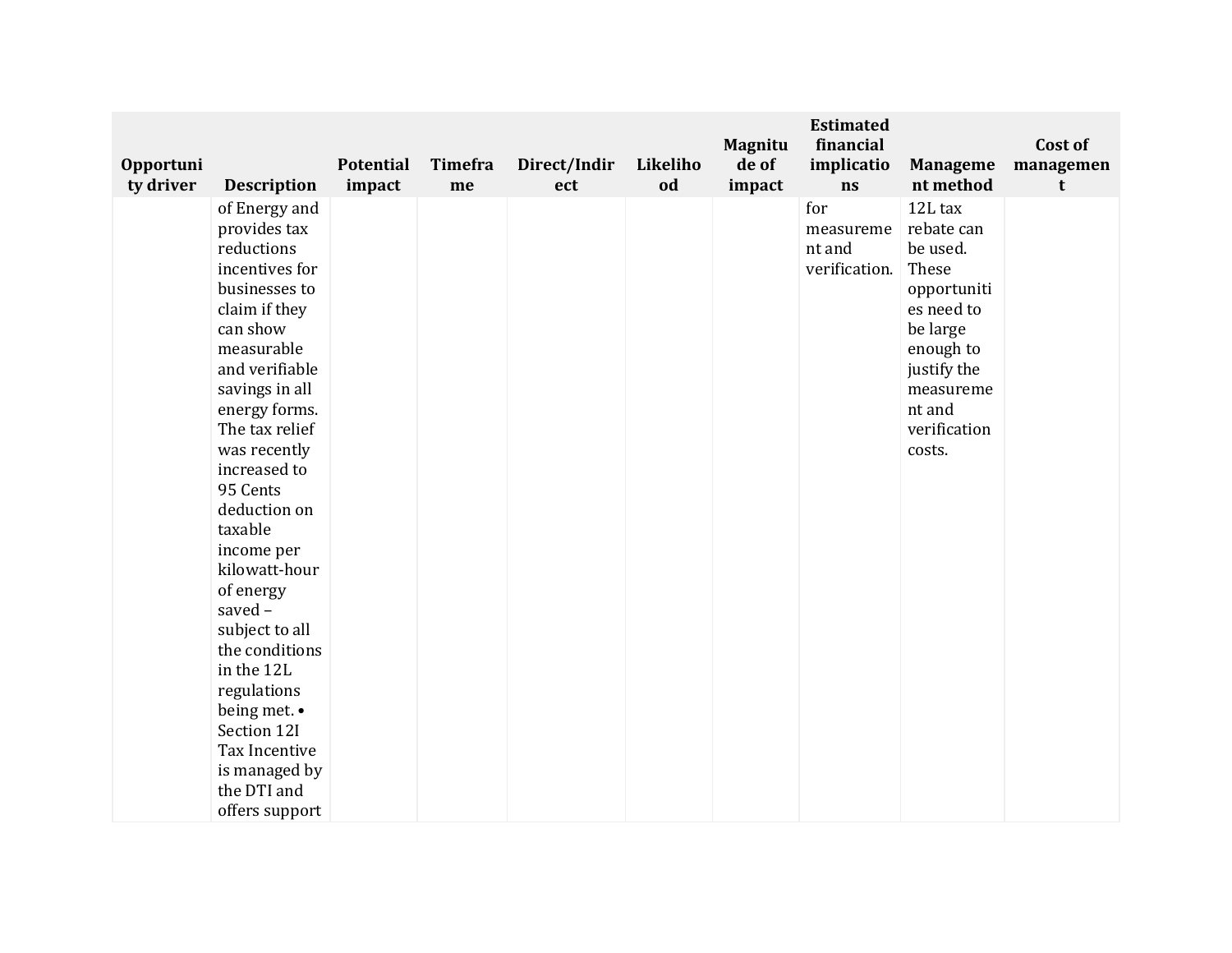| Opportuni<br>ty driver | <b>Description</b>                                                                                                                                                                                                                                                                                                                                                                                                      | <b>Potential</b><br>impact | Timefra<br>me | Direct/Indir<br>ect | Likeliho<br>od | <b>Magnitu</b><br>de of<br>impact | <b>Estimated</b><br>financial<br>implicatio<br>ns | <b>Manageme</b><br>nt method | Cost of<br>managemen<br>t |
|------------------------|-------------------------------------------------------------------------------------------------------------------------------------------------------------------------------------------------------------------------------------------------------------------------------------------------------------------------------------------------------------------------------------------------------------------------|----------------------------|---------------|---------------------|----------------|-----------------------------------|---------------------------------------------------|------------------------------|---------------------------|
|                        | for both<br>capital<br>investment<br>and training<br>to support<br>greenfield, as<br>well as<br>brownfield<br>investments.<br>A key<br>requirement<br>is that<br>projects<br>should<br>upgrade an<br>industry<br>within South<br>Africa via an<br>innovative<br>process,<br>cleaner<br>production<br>technology or<br>improved<br>energy<br>efficiency. •<br>Eskom's<br>Integrated<br>Demand<br>Management<br>Programme |                            |               |                     |                |                                   |                                                   |                              |                           |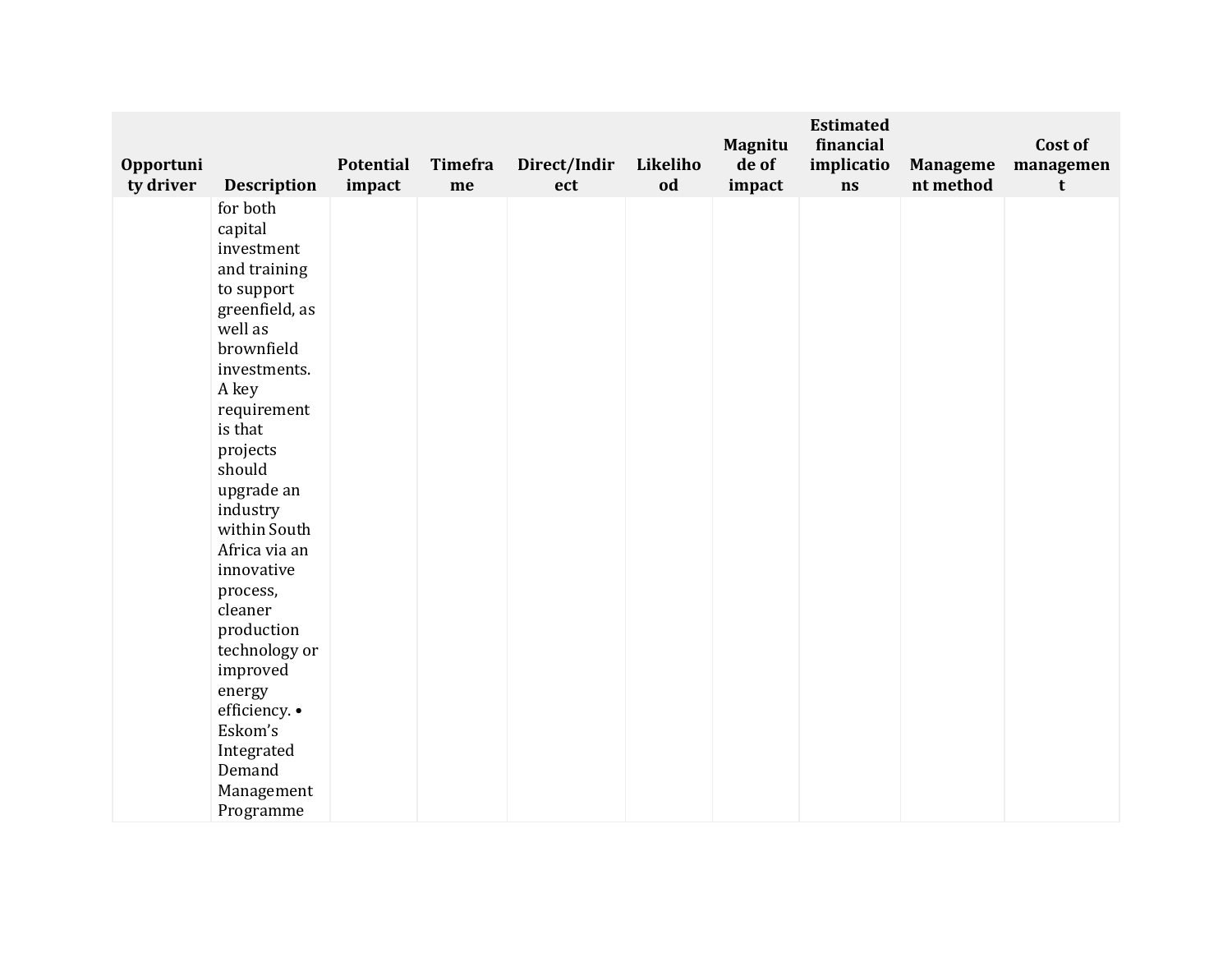| Opportuni |                                                                                                                                                                                                                                                                                                                                                                                                                              | <b>Potential</b> | Timefra | Direct/Indir | Likeliho | Magnitu<br>de of | <b>Estimated</b><br>financial<br>implicatio | <b>Manageme</b> | Cost of<br>managemen |
|-----------|------------------------------------------------------------------------------------------------------------------------------------------------------------------------------------------------------------------------------------------------------------------------------------------------------------------------------------------------------------------------------------------------------------------------------|------------------|---------|--------------|----------|------------------|---------------------------------------------|-----------------|----------------------|
| ty driver | <b>Description</b>                                                                                                                                                                                                                                                                                                                                                                                                           | impact           | me      | ect          | od       | impact           | ns                                          | nt method       | t                    |
|           | has designed<br>various<br>funding<br>models such<br>as rebates<br>and<br>performance<br>offers for<br>electrical<br>energy<br>efficiency<br>improvement<br>s. Eskom<br>recently<br>announced<br>that funding<br>for this would<br>be available<br>again. Omnia<br>believes that<br>the Section<br>12L tax<br>incentive<br>represents<br>the most<br>likely<br>opportunity<br>given the<br>number of<br>energy<br>efficiency |                  |         |              |          |                  |                                             |                 |                      |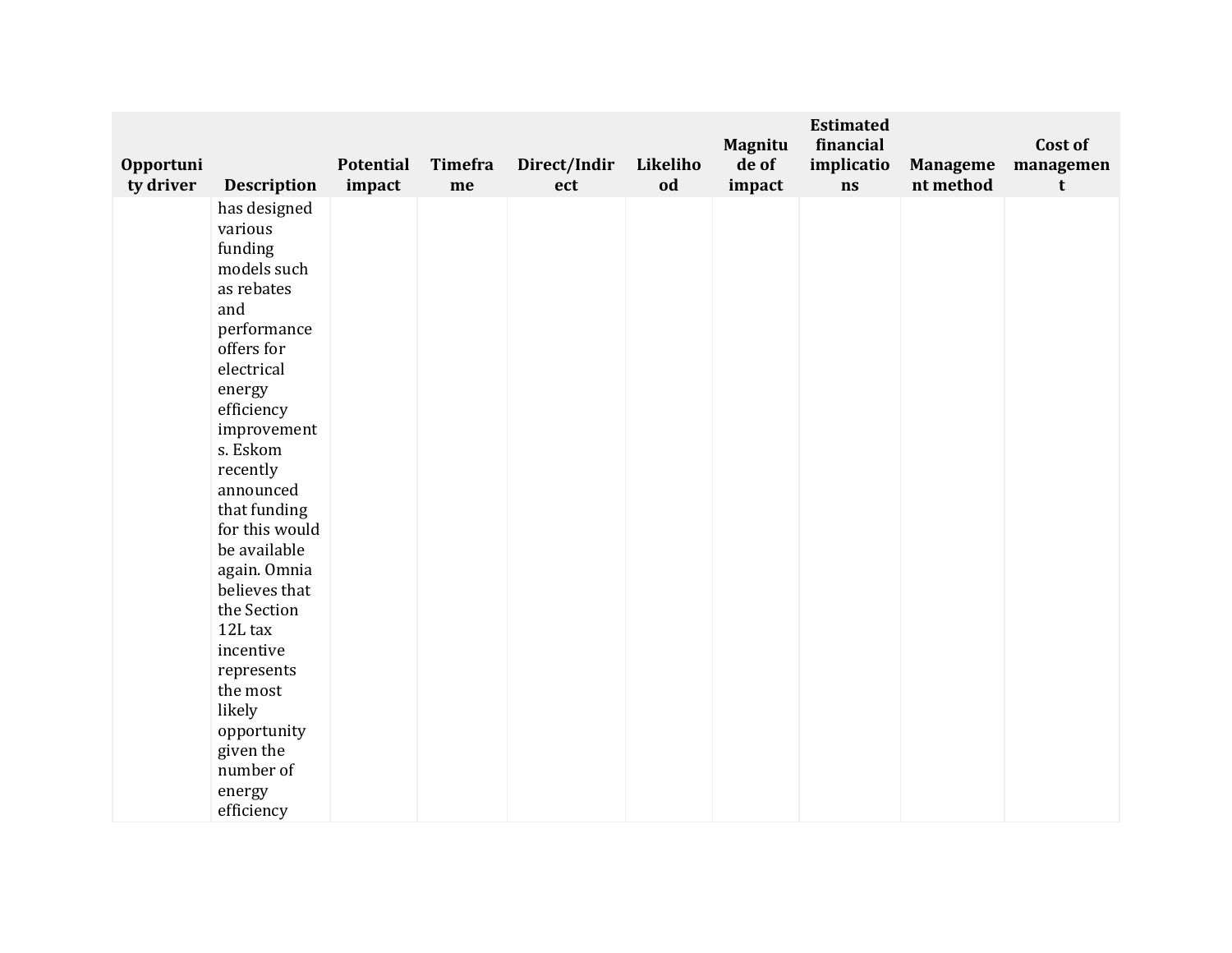| improvement<br>s that we have<br>planned and<br>have<br>implemented<br>to date.<br>Omnia has a<br>An increase in<br>At present,<br>Omnia has<br>the trading of<br>team of<br>certified<br>people who<br>generated<br>emissions<br>in the<br>ensure that<br>reductions<br>region of<br>the two<br><b>CDM</b><br>(CERs) as a<br>4.1 million<br>CERs. At<br>projects are<br>means to<br>reduce one's<br>operating in<br>present, the<br>carbon tax<br>price for<br>accordance<br>liability (and<br>CERs is<br>with the<br>other<br>very low at<br>necessary<br>regulatory<br>around US\$<br>methodolog<br>0.35 but<br>liabilities)<br>y and<br>will be an<br>therefore<br>Omnia<br>opportunity<br>hopes that<br>meeting<br>during the<br>for Omnia<br><b>CDM</b><br>there will<br>reporting<br>criteria. The<br>period to<br>because we<br>be progress<br>in this<br>upgrade<br>have already<br>team is also<br>generated a<br>involved in<br>regard.<br>significant<br>However,<br>maintain<br>constant<br>number of<br>at this stage<br>compliance<br>monitoring<br>CERs through<br>there is<br>Increase<br>to<br>our two CDM<br>significant<br>understand<br>in capital<br>Cap and | Opportuni<br>ty driver | <b>Description</b> | <b>Potential</b><br>impact | <b>Timefra</b><br>me | Direct/Indir<br>ect | Likeliho<br>od | <b>Magnitu</b><br>de of<br>impact | <b>Estimated</b><br>financial<br>implicatio<br>ns | <b>Manageme</b><br>nt method | Cost of<br>managemen<br>t                                                                             |
|------------------------------------------------------------------------------------------------------------------------------------------------------------------------------------------------------------------------------------------------------------------------------------------------------------------------------------------------------------------------------------------------------------------------------------------------------------------------------------------------------------------------------------------------------------------------------------------------------------------------------------------------------------------------------------------------------------------------------------------------------------------------------------------------------------------------------------------------------------------------------------------------------------------------------------------------------------------------------------------------------------------------------------------------------------------------------------------------------------------------------------------------------------------------------------|------------------------|--------------------|----------------------------|----------------------|---------------------|----------------|-----------------------------------|---------------------------------------------------|------------------------------|-------------------------------------------------------------------------------------------------------|
|                                                                                                                                                                                                                                                                                                                                                                                                                                                                                                                                                                                                                                                                                                                                                                                                                                                                                                                                                                                                                                                                                                                                                                                    |                        |                    |                            |                      |                     |                |                                   |                                                   |                              |                                                                                                       |
| likely<br>Medium<br>carbon<br>CDM status.<br>schemes<br>(Omnia<br>around<br>Direct<br>y<br>years                                                                                                                                                                                                                                                                                                                                                                                                                                                                                                                                                                                                                                                                                                                                                                                                                                                                                                                                                                                                                                                                                   | trade                  | projects           | availabilit                | $1$ to $3$           |                     | Very           |                                   | uncertainty                                       | the avoided                  | R3.3 million<br>was invested<br>EnviNO <sub>x</sub> I to<br>with the CDM<br>methodology<br>and retain |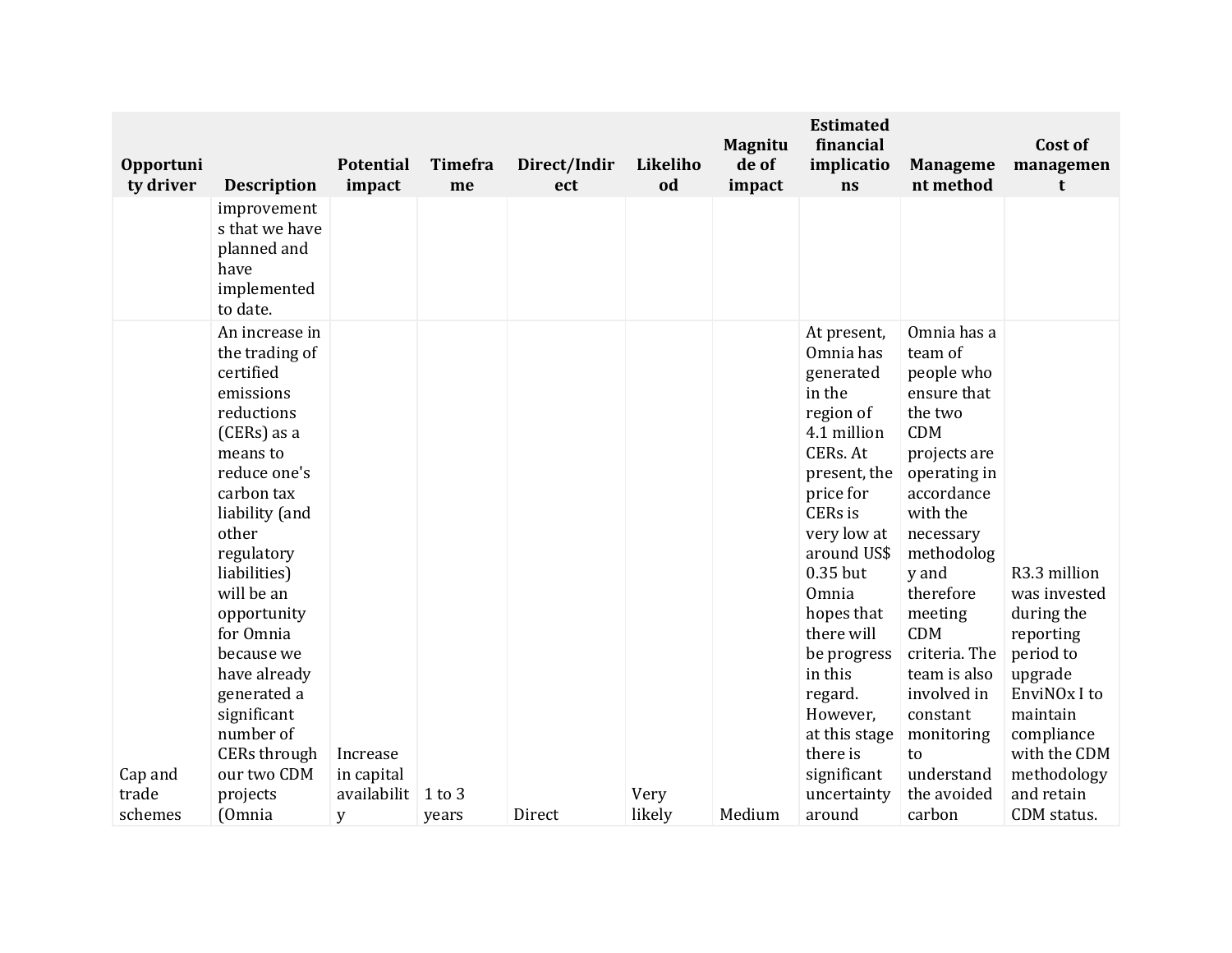| Opportuni<br>ty driver | <b>Description</b>                                                                                                                                                                                                                                                                                                                                                                                                                                         | <b>Potential</b><br>impact | Timefra<br>me | Direct/Indir<br>ect | Likeliho<br>od | <b>Magnitu</b><br>de of<br>impact | <b>Estimated</b><br>financial<br>implicatio<br>ns                                                                                                                                                                                                                                                                                                                                | <b>Manageme</b><br>nt method                                                                                                                                                                                                                               | Cost of<br>managemen<br>t |
|------------------------|------------------------------------------------------------------------------------------------------------------------------------------------------------------------------------------------------------------------------------------------------------------------------------------------------------------------------------------------------------------------------------------------------------------------------------------------------------|----------------------------|---------------|---------------------|----------------|-----------------------------------|----------------------------------------------------------------------------------------------------------------------------------------------------------------------------------------------------------------------------------------------------------------------------------------------------------------------------------------------------------------------------------|------------------------------------------------------------------------------------------------------------------------------------------------------------------------------------------------------------------------------------------------------------|---------------------------|
|                        | Fertilizer's<br>nitrous oxide<br>Reduction<br>Project-<br>registered on<br>3 May 2007,<br>and Omnia's<br>N20<br>Abatement<br>Project II -<br>registered on<br>30 April<br>2012). Over<br>the past five<br>years, we<br>have<br>generated 4.1<br>million CERs,<br>and expect to<br>generate an<br>additional<br>600 000 CERs<br>in the next<br>financial year.<br>No sales<br>revenue was<br>earned this<br>year from our<br>carbon<br>credits as we<br>are |                            |               |                     |                |                                   | how this<br>will look. In<br>August<br>2008 the<br>price of<br>CERs was<br>at US\$ 20/<br>tonne. It is<br>very<br>difficult to<br>say what<br>the value of<br>a CER may<br>become but<br>it is<br>possible<br>that the<br>value of<br>Omnia's<br>CERs may<br>be between<br><b>US\$ 1.5</b><br>million to<br><b>US\$3</b><br>million<br>within the<br>next 36<br>months or<br>SO. | emissions,<br>and in<br>applying for<br>the<br>verification<br>in order to<br>attain the<br>CERs. In<br>addition,<br>compliance<br>with CDM<br>methodolog<br>y is closely<br>monitored<br>to ensure<br>that the<br>projects<br>retain their<br>CDM status. |                           |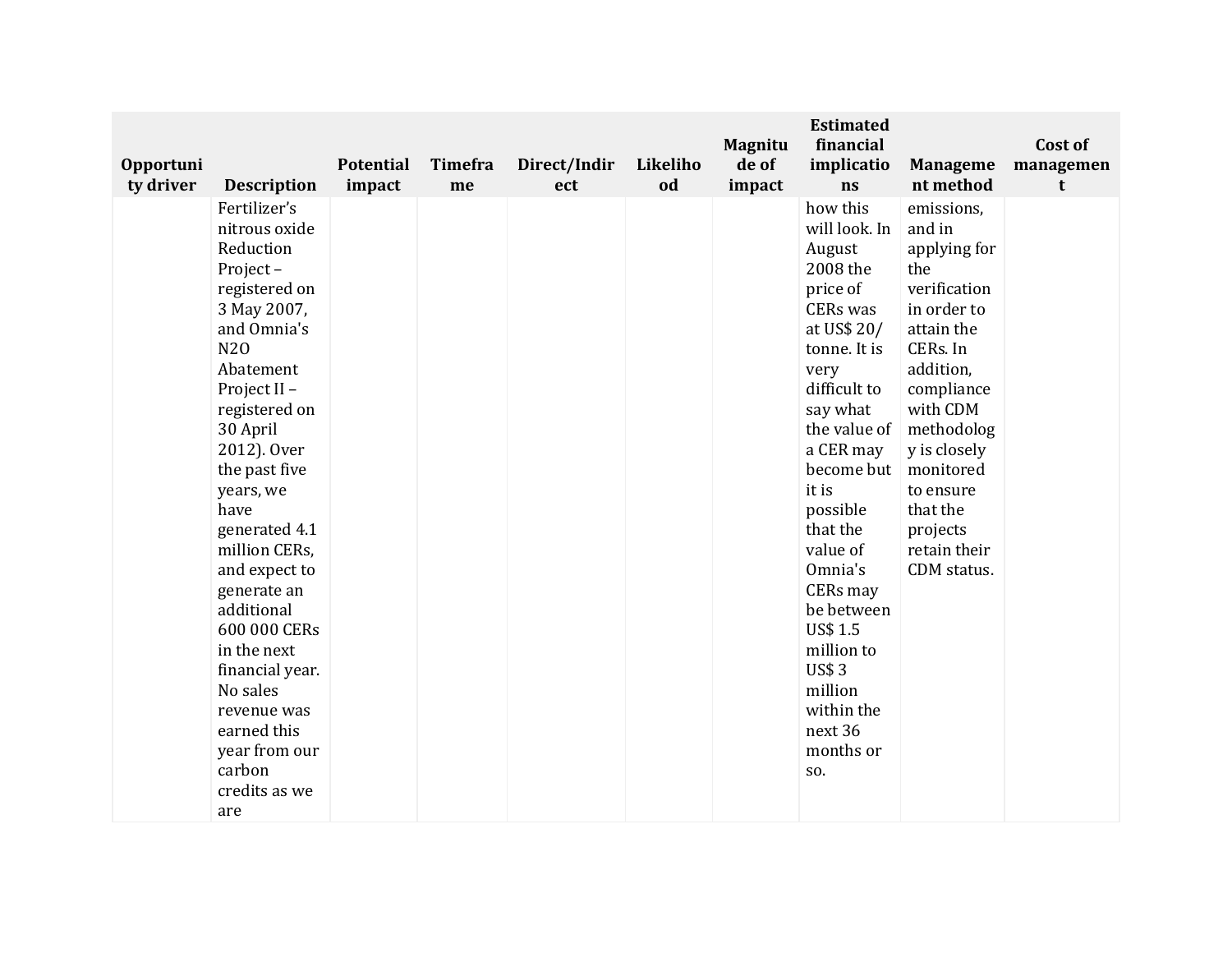| Opportuni<br>ty driver | <b>Description</b>                                                               | <b>Potential</b><br>impact | Timefra<br>me | Direct/Indir<br>ect | Likeliho<br>od | <b>Magnitu</b><br>de of<br>impact | <b>Estimated</b><br>financial<br>implicatio<br>ns | <b>Manageme</b><br>nt method | Cost of<br>managemen |
|------------------------|----------------------------------------------------------------------------------|----------------------------|---------------|---------------------|----------------|-----------------------------------|---------------------------------------------------|------------------------------|----------------------|
|                        | stockpiling<br>these while<br>global prices<br>for carbon<br>credits are<br>low. |                            |               |                     |                |                                   |                                                   |                              |                      |

### **CC6.1b**

**Please describe the inherent opportunities that are driven by changes in physical climate parameters**

| <b>Opportunity</b><br>driver              |                                                                                                                                                                                                                                                 |                                                       | <b>Timeframe</b> | Direct/<br>Indirect | Likelihood | <b>Magnitude</b><br>of impact | <b>Estimated</b><br>financial                                                                                                                                                                                                                        |                                                                                                                                                                                                                                             | Cost of                                                                                                                                                                                                                |
|-------------------------------------------|-------------------------------------------------------------------------------------------------------------------------------------------------------------------------------------------------------------------------------------------------|-------------------------------------------------------|------------------|---------------------|------------|-------------------------------|------------------------------------------------------------------------------------------------------------------------------------------------------------------------------------------------------------------------------------------------------|---------------------------------------------------------------------------------------------------------------------------------------------------------------------------------------------------------------------------------------------|------------------------------------------------------------------------------------------------------------------------------------------------------------------------------------------------------------------------|
|                                           | <b>Description</b>                                                                                                                                                                                                                              | Potential impact                                      |                  |                     |            |                               | <i>implications</i>                                                                                                                                                                                                                                  | <b>Management</b><br>method                                                                                                                                                                                                                 | management                                                                                                                                                                                                             |
|                                           | Climate change is<br>projected to<br>result in changes<br>in precipitation<br>and temperature<br>regimes, which<br>may manifest in<br>an increase in                                                                                            |                                                       |                  |                     |            |                               | Increased<br>demand for<br>products and<br>services will<br>result in<br>improved<br>financial<br>revenue for the                                                                                                                                    | Omnia's<br>Agriculture<br>division is at the<br>forefront of<br>efforts to<br>improve food<br>security and crop<br>vields with its                                                                                                          |                                                                                                                                                                                                                        |
| Change in                                 | drought and<br>water-scarce<br>conditions. Omnia<br>offers products,<br>services and<br>technologies to<br>maximise yield<br>while minimising<br>water<br>consumption and<br>as a result, such<br>products may<br>become more in<br>demand. The |                                                       |                  |                     |            |                               | Group but the<br>full implications<br>have not been<br>quantified at this<br>point. Our<br>Agriculture<br>Division,<br>responsible for<br>the Nutriology <sup>®</sup><br>programme,<br>contributed 49%<br>of Omnia<br>Group's revenue<br>in the last | unique<br>Nutriology®<br>offering.<br>Nutriology®<br>looks at ways to<br>maximise water<br>use efficiency of<br>plants (i.e. grain<br>yield attained<br>per surface area<br>(kg/ha) with a<br>certain amount<br>of water (mm))<br>and hence | R200 000 was<br>budgeted for<br>R&D activities<br>related to<br>developing and<br>identifying<br>products and<br>services that<br>will be of use in<br>a water-scarce<br>and food-<br>insecure world.<br>These figures |
| precipitation<br>extremes and<br>droughts | Agriculture<br>division is<br>therefore                                                                                                                                                                                                         | Increased demand<br>for existing<br>products/services | 3 to 6 years     | Direct              | Likely     | Low-<br>medium                | financial year.<br>An increase of<br>just 1% due to                                                                                                                                                                                                  | facilitate growth<br>during drought<br>conditions.                                                                                                                                                                                          | exclude<br>salaries and<br>overheads.                                                                                                                                                                                  |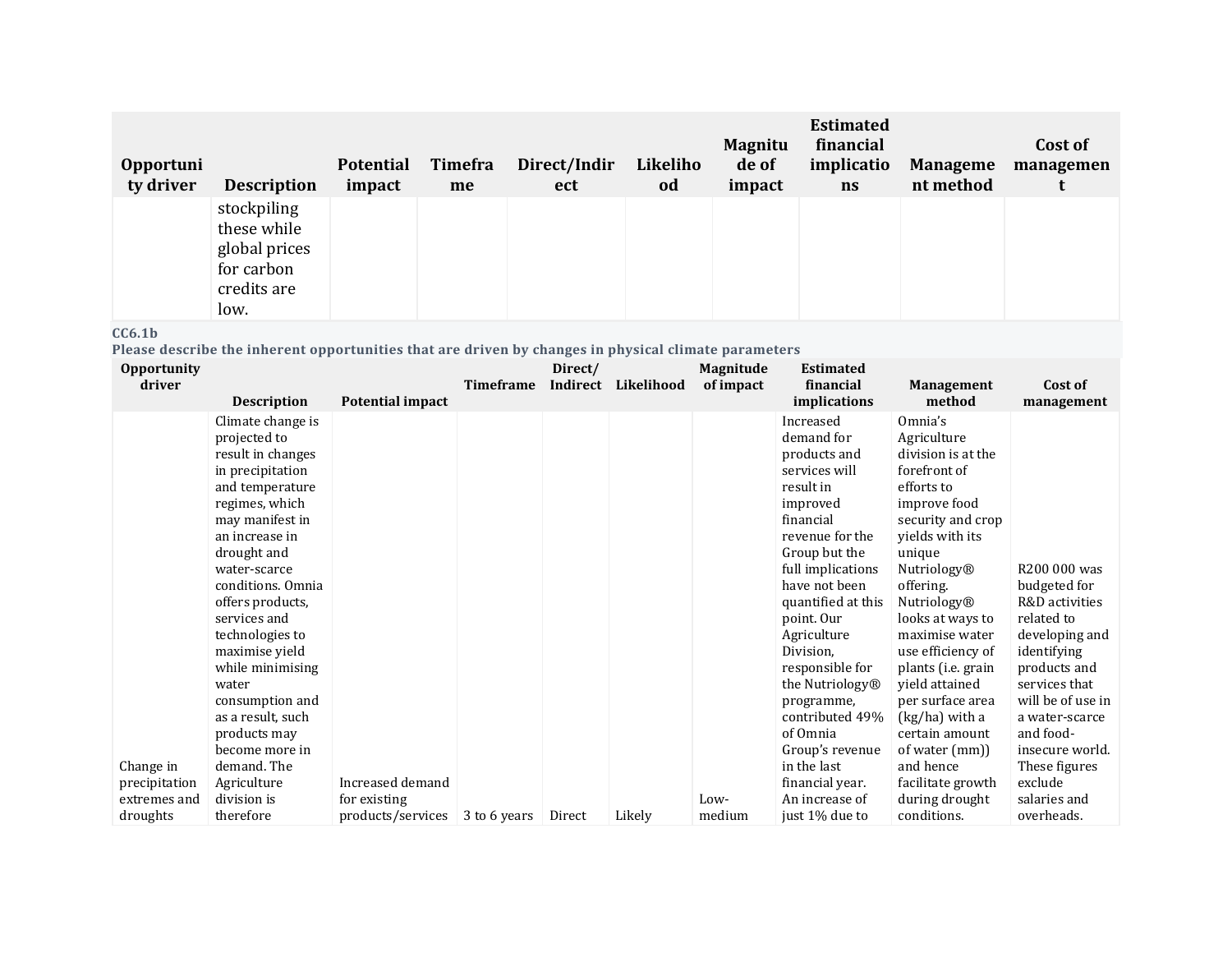| Opportunity<br>driver |                                |                         | Timeframe | Direct/ | Indirect Likelihood | Magnitude<br>of impact | <b>Estimated</b><br>financial | Management                      | Cost of    |
|-----------------------|--------------------------------|-------------------------|-----------|---------|---------------------|------------------------|-------------------------------|---------------------------------|------------|
|                       | <b>Description</b>             | <b>Potential impact</b> |           |         |                     |                        | implications                  | method                          | management |
|                       | continuing R&D                 |                         |           |         |                     |                        | increased                     | Omnia invests in                |            |
|                       | into and utilising             |                         |           |         |                     |                        | demand for                    | R&D through the                 |            |
|                       | the latest                     |                         |           |         |                     |                        | products and                  | Nutriology                      |            |
|                       | technological                  |                         |           |         |                     |                        | services would                | programme in                    |            |
|                       | advances to                    |                         |           |         |                     |                        | translate into an             | order to further                |            |
|                       | minimise water                 |                         |           |         |                     |                        | additional                    | develop and                     |            |
|                       | usage. In addition,            |                         |           |         |                     |                        | R86million                    | identify products               |            |
|                       | Omnia has taken                |                         |           |         |                     |                        |                               | and services that               |            |
|                       | steps to become                |                         |           |         |                     |                        |                               | will be of use in a             |            |
|                       | experts in water               |                         |           |         |                     |                        |                               | water-scarce and                |            |
|                       | use in crop                    |                         |           |         |                     |                        |                               | food-insecure                   |            |
|                       | production<br>through our      |                         |           |         |                     |                        |                               | world. This<br>involves testing |            |
|                       | Nutriology®                    |                         |           |         |                     |                        |                               | products under                  |            |
|                       | centre. Food                   |                         |           |         |                     |                        |                               | different climatic              |            |
|                       | security is                    |                         |           |         |                     |                        |                               | and other                       |            |
|                       | increasingly at                |                         |           |         |                     |                        |                               | conditions to                   |            |
|                       | risk as land                   |                         |           |         |                     |                        |                               | maximise their                  |            |
|                       | available for                  |                         |           |         |                     |                        |                               | potential.                      |            |
|                       | agricultural                   |                         |           |         |                     |                        |                               |                                 |            |
|                       | production in                  |                         |           |         |                     |                        |                               |                                 |            |
|                       | traditional                    |                         |           |         |                     |                        |                               |                                 |            |
|                       | agricultural areas             |                         |           |         |                     |                        |                               |                                 |            |
|                       | shrinks due to                 |                         |           |         |                     |                        |                               |                                 |            |
|                       | urbanisation and               |                         |           |         |                     |                        |                               |                                 |            |
|                       | mining, water                  |                         |           |         |                     |                        |                               |                                 |            |
|                       | becomes scarcer                |                         |           |         |                     |                        |                               |                                 |            |
|                       | and changing<br>global weather |                         |           |         |                     |                        |                               |                                 |            |
|                       | patterns disrupt               |                         |           |         |                     |                        |                               |                                 |            |
|                       | agricultural                   |                         |           |         |                     |                        |                               |                                 |            |
|                       | production. These              |                         |           |         |                     |                        |                               |                                 |            |
|                       | challenges are                 |                         |           |         |                     |                        |                               |                                 |            |
|                       | compelling food                |                         |           |         |                     |                        |                               |                                 |            |
|                       | producers to                   |                         |           |         |                     |                        |                               |                                 |            |
|                       | produce higher                 |                         |           |         |                     |                        |                               |                                 |            |
|                       | yields from                    |                         |           |         |                     |                        |                               |                                 |            |
|                       | existing                       |                         |           |         |                     |                        |                               |                                 |            |
|                       | resources.                     |                         |           |         |                     |                        |                               |                                 |            |
|                       | Omnia's                        |                         |           |         |                     |                        |                               |                                 |            |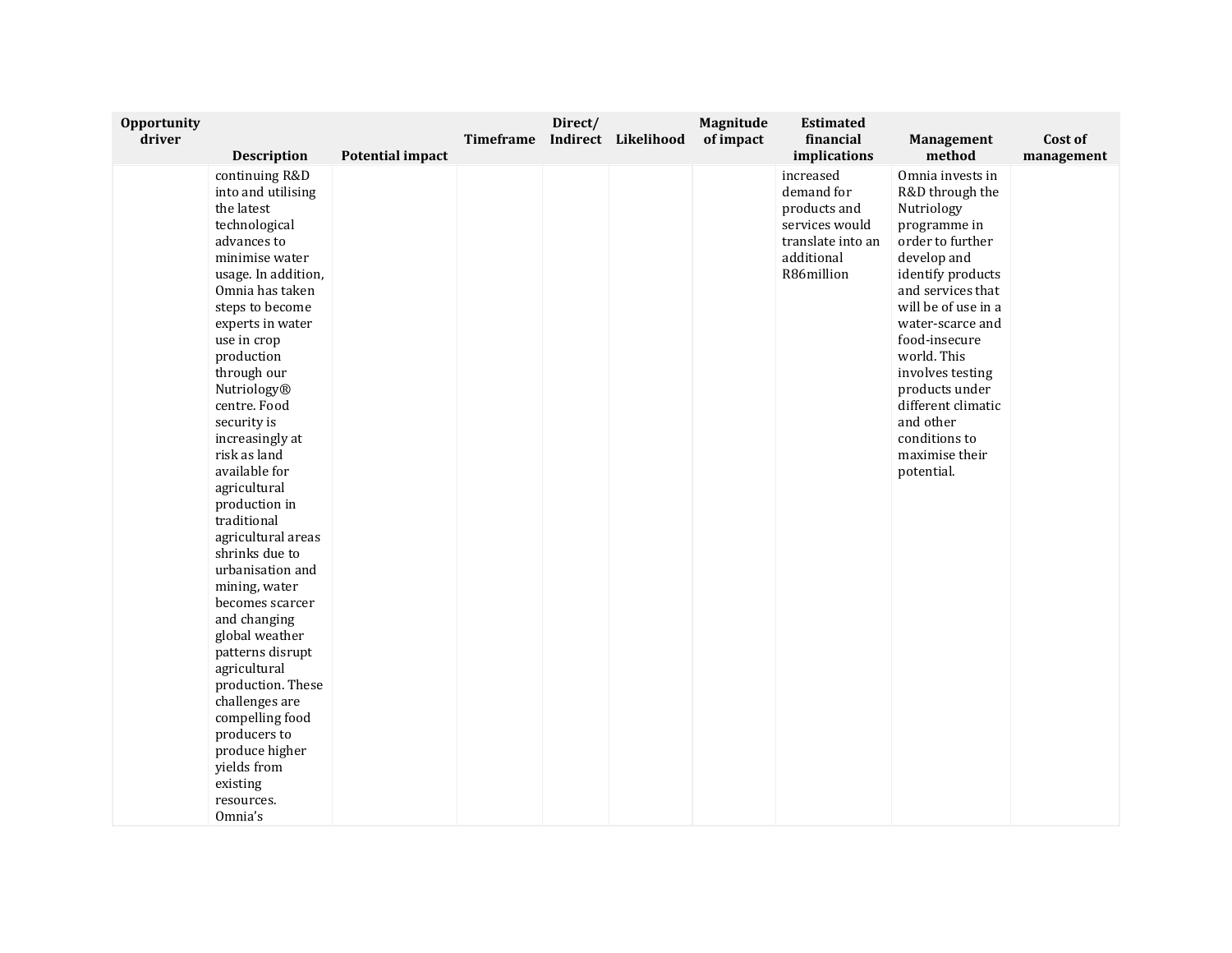| Opportunity<br>driver |                                                                                                                                                                                                                                                                                                                                                                                                                                                                                                                                                                                                                                                                                                      |                         | Timeframe | Direct/ | Indirect Likelihood | Magnitude<br>of impact | <b>Estimated</b><br>financial | Management | Cost of    |
|-----------------------|------------------------------------------------------------------------------------------------------------------------------------------------------------------------------------------------------------------------------------------------------------------------------------------------------------------------------------------------------------------------------------------------------------------------------------------------------------------------------------------------------------------------------------------------------------------------------------------------------------------------------------------------------------------------------------------------------|-------------------------|-----------|---------|---------------------|------------------------|-------------------------------|------------|------------|
|                       |                                                                                                                                                                                                                                                                                                                                                                                                                                                                                                                                                                                                                                                                                                      |                         |           |         |                     |                        |                               |            |            |
|                       | <b>Description</b><br>Agriculture<br>division is at the<br>forefront of<br>efforts to improve<br>food security and<br>crop yields with<br>its unique<br>Nutriology®<br>offering.<br>Nutriology®<br>looks at ways to<br>maximise water<br>use efficiency of<br>plants (i.e. grain<br>yield attained per<br>surface area<br>(kg/ha) with a<br>certain amount of<br>water (mm)) and<br>hence facilitate<br>growth during<br>drought<br>conditions. In<br>addition, Omnia<br>offers a 'precision<br>farming' service<br>to farmers,<br>whereby this<br>resource<br>management<br>concept<br>(including soil,<br>water and<br>nutrients) is used<br>to help improve<br>yields. Omnia<br>helps a farmer to | <b>Potential impact</b> |           |         |                     |                        | implications                  | method     | management |
|                       | determine a<br>certain soil's yield                                                                                                                                                                                                                                                                                                                                                                                                                                                                                                                                                                                                                                                                  |                         |           |         |                     |                        |                               |            |            |
|                       | potential or                                                                                                                                                                                                                                                                                                                                                                                                                                                                                                                                                                                                                                                                                         |                         |           |         |                     |                        |                               |            |            |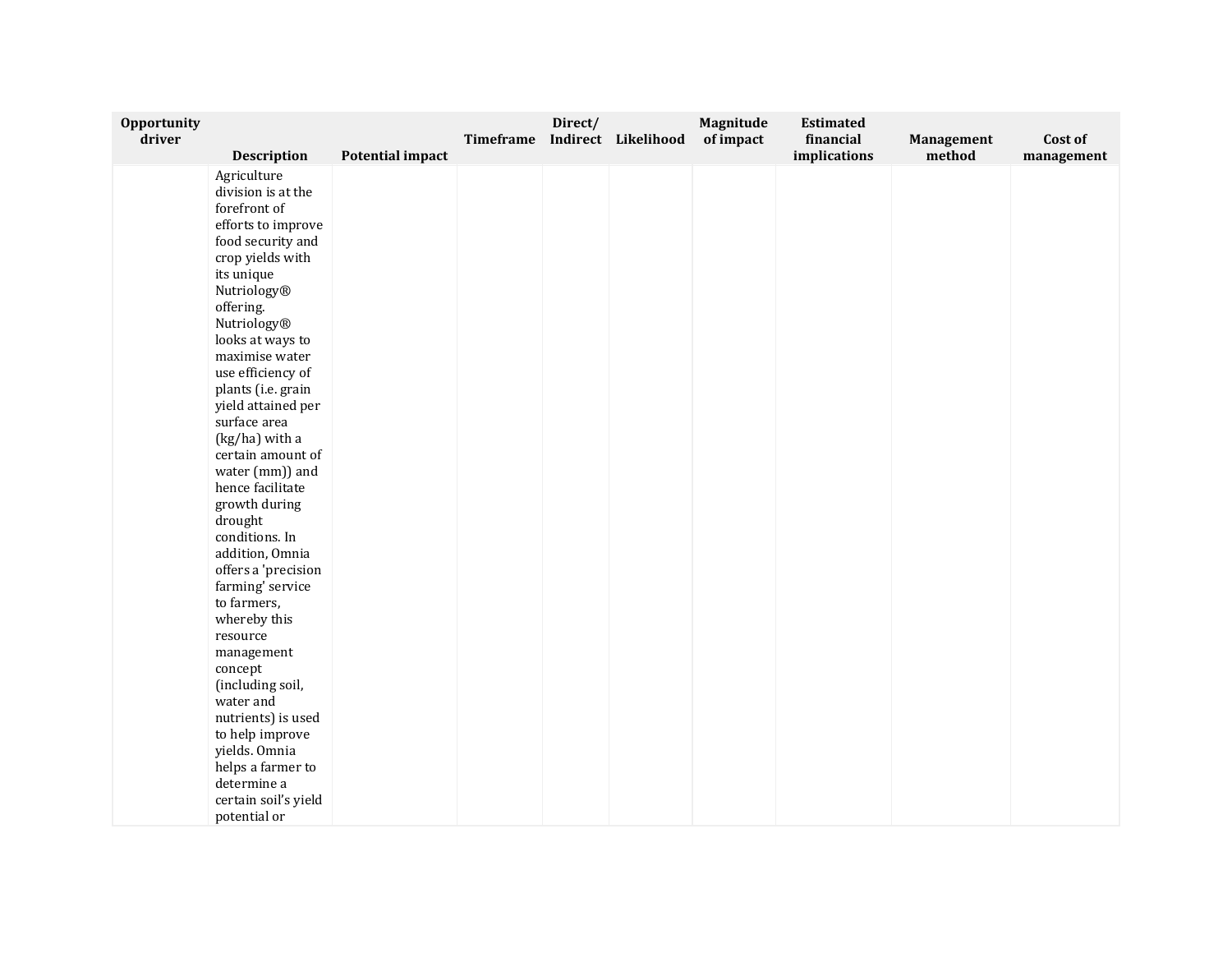| Opportunity<br>driver |                                    |                         | Timeframe | Direct/ | Indirect Likelihood | Magnitude<br>of impact | <b>Estimated</b><br>financial | Management | Cost of    |
|-----------------------|------------------------------------|-------------------------|-----------|---------|---------------------|------------------------|-------------------------------|------------|------------|
|                       | <b>Description</b>                 | <b>Potential impact</b> |           |         |                     |                        | implications                  | method     | management |
|                       | potential nutrient                 |                         |           |         |                     |                        |                               |            |            |
|                       | deficiencies,                      |                         |           |         |                     |                        |                               |            |            |
|                       | where                              |                         |           |         |                     |                        |                               |            |            |
|                       | agronomists                        |                         |           |         |                     |                        |                               |            |            |
|                       | would then                         |                         |           |         |                     |                        |                               |            |            |
|                       | recommend a                        |                         |           |         |                     |                        |                               |            |            |
|                       | certain amount of                  |                         |           |         |                     |                        |                               |            |            |
|                       | a certain                          |                         |           |         |                     |                        |                               |            |            |
|                       | fertilizer/lime to                 |                         |           |         |                     |                        |                               |            |            |
|                       | correct any                        |                         |           |         |                     |                        |                               |            |            |
|                       | deficiencies in the                |                         |           |         |                     |                        |                               |            |            |
|                       | soil and also to                   |                         |           |         |                     |                        |                               |            |            |
|                       | fertilize the crop                 |                         |           |         |                     |                        |                               |            |            |
|                       | to achieve a                       |                         |           |         |                     |                        |                               |            |            |
|                       | certain yield. This                |                         |           |         |                     |                        |                               |            |            |
|                       | concept assures                    |                         |           |         |                     |                        |                               |            |            |
|                       | that growers                       |                         |           |         |                     |                        |                               |            |            |
|                       | don't over                         |                         |           |         |                     |                        |                               |            |            |
|                       | fertilize (over                    |                         |           |         |                     |                        |                               |            |            |
|                       | fertilization can                  |                         |           |         |                     |                        |                               |            |            |
|                       | lead to leaching of                |                         |           |         |                     |                        |                               |            |            |
|                       | nutrients into                     |                         |           |         |                     |                        |                               |            |            |
|                       | under-ground                       |                         |           |         |                     |                        |                               |            |            |
|                       | water or above-                    |                         |           |         |                     |                        |                               |            |            |
|                       | ground water                       |                         |           |         |                     |                        |                               |            |            |
|                       | resources which                    |                         |           |         |                     |                        |                               |            |            |
|                       | has an negative                    |                         |           |         |                     |                        |                               |            |            |
|                       | impact on the                      |                         |           |         |                     |                        |                               |            |            |
|                       | farmers financial                  |                         |           |         |                     |                        |                               |            |            |
|                       | resources as well                  |                         |           |         |                     |                        |                               |            |            |
|                       | as environmental                   |                         |           |         |                     |                        |                               |            |            |
|                       | resources) or                      |                         |           |         |                     |                        |                               |            |            |
|                       | under fertilize for                |                         |           |         |                     |                        |                               |            |            |
|                       | a certain target                   |                         |           |         |                     |                        |                               |            |            |
|                       | yield. This is a                   |                         |           |         |                     |                        |                               |            |            |
|                       | particularly useful                |                         |           |         |                     |                        |                               |            |            |
|                       | service given<br>changing climatic |                         |           |         |                     |                        |                               |            |            |
|                       |                                    |                         |           |         |                     |                        |                               |            |            |
|                       |                                    |                         |           |         |                     |                        |                               |            |            |
|                       | conditions. The<br>Chemicals       |                         |           |         |                     |                        |                               |            |            |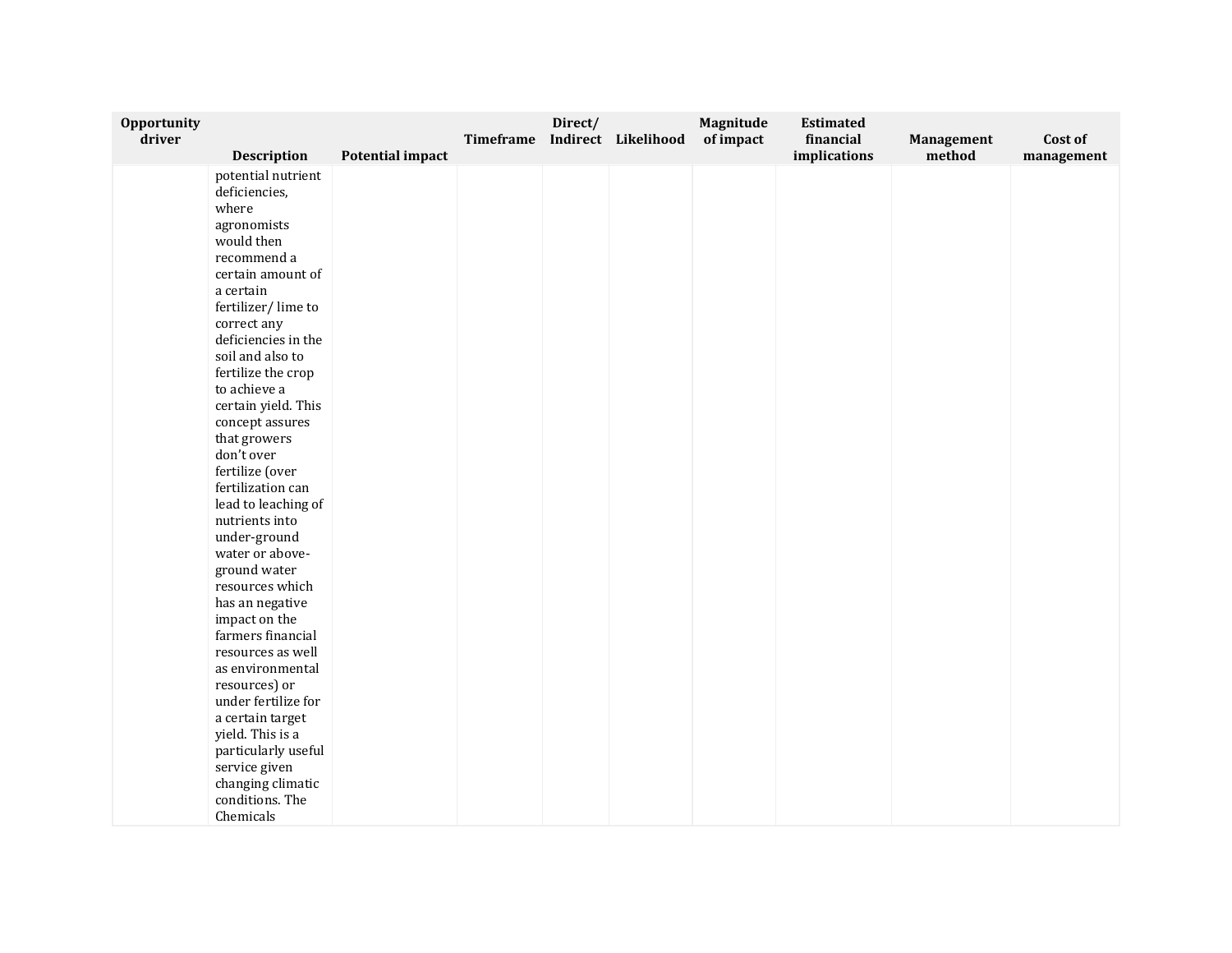| Opportunity<br>driver |                                                                                                                                                                                                                             |                         | Timeframe | Direct/<br>Indirect | Likelihood | Magnitude<br>of impact | <b>Estimated</b><br>financial | <b>Management</b> | Cost of    |
|-----------------------|-----------------------------------------------------------------------------------------------------------------------------------------------------------------------------------------------------------------------------|-------------------------|-----------|---------------------|------------|------------------------|-------------------------------|-------------------|------------|
|                       | <b>Description</b>                                                                                                                                                                                                          | <b>Potential impact</b> |           |                     |            |                        | implications                  | method            | management |
|                       | division offers<br>several<br>technologies for<br>treating water to<br>make it suitable<br>for drinking, and<br>as a result of<br>changing climatic<br>conditions these<br>technologies may<br>become more<br>sought after. |                         |           |                     |            |                        |                               |                   |            |

#### **CC6.1c**

**Please describe the inherent opportunities that are driven by changes in other climate-related developments**

| Indirect<br>driver<br><b>Timeframe</b><br>Likelihood<br>financial<br>Cost of<br><b>Potential</b><br>Magnitude<br><b>Management</b><br><i>implications</i><br>method<br><b>Description</b><br>of impact<br>impact<br>management<br>The launch of the<br>The project has been<br>Private Sector<br>completed and the<br>relevant sites have<br><b>Energy Efficiency</b><br>(PSEE)<br>been given a<br>detailed breakdown<br>programme by<br>The project to<br>the National<br>of their<br>identify energy-<br>reduction<br><b>Business</b><br>opportunities<br>Initiative in South<br>(which they were<br>initiatives and<br>involved in<br>Africa created an<br>establish targets<br>identifying and<br>cost R690 000, of<br>opportunity for<br>quantifying) and<br>companies to<br>Overall, the<br>40% (R275 840)<br><b>SHE Managers at</b><br>reduce energy<br>use and carbon<br>these sites have<br>energy-saving<br>emissions. The<br>been tasked with<br>through their<br>opportunities<br>identified<br>Private Sector<br>PSEE partly funds<br>the implementation<br>strategic energy<br>and associated<br><b>Energy Efficiency</b><br>represented | <b>Opportunity</b> |  | Direct/ |  | <b>Estimated</b> |                                                                               |
|--------------------------------------------------------------------------------------------------------------------------------------------------------------------------------------------------------------------------------------------------------------------------------------------------------------------------------------------------------------------------------------------------------------------------------------------------------------------------------------------------------------------------------------------------------------------------------------------------------------------------------------------------------------------------------------------------------------------------------------------------------------------------------------------------------------------------------------------------------------------------------------------------------------------------------------------------------------------------------------------------------------------------------------------------------------------------------------------------------------------------------------------------------|--------------------|--|---------|--|------------------|-------------------------------------------------------------------------------|
|                                                                                                                                                                                                                                                                                                                                                                                                                                                                                                                                                                                                                                                                                                                                                                                                                                                                                                                                                                                                                                                                                                                                                        |                    |  |         |  |                  |                                                                               |
|                                                                                                                                                                                                                                                                                                                                                                                                                                                                                                                                                                                                                                                                                                                                                                                                                                                                                                                                                                                                                                                                                                                                                        |                    |  |         |  |                  |                                                                               |
| around R11<br>reporting. In<br>management<br>million<br>has been no cost<br>work for large<br>addition, Omnia in<br>the final stages of<br>associated with<br>companies in<br>(approximately)<br>South Africa.<br>360 million<br>rolling out a<br>tasking the SHE<br>Reduced<br>kWh) in reduced<br>Omnia took<br>Resource Efficiency                                                                                                                                                                                                                                                                                                                                                                                                                                                                                                                                                                                                                                                                                                                                                                                                                   |                    |  |         |  |                  | which Omnia paid<br>and NBI paid 60%<br>Programme. There<br>Managers with the |
| Other<br>Guideline which will<br>Virtually<br>advantage of this<br>Up to $1$<br>energy costs if<br>operational<br>Medium<br>help divisions and<br>implemented.<br>opportunity and<br>Direct<br>certain<br>drivers<br>costs<br>year                                                                                                                                                                                                                                                                                                                                                                                                                                                                                                                                                                                                                                                                                                                                                                                                                                                                                                                     |                    |  |         |  |                  | implementation of<br>the opportunities.                                       |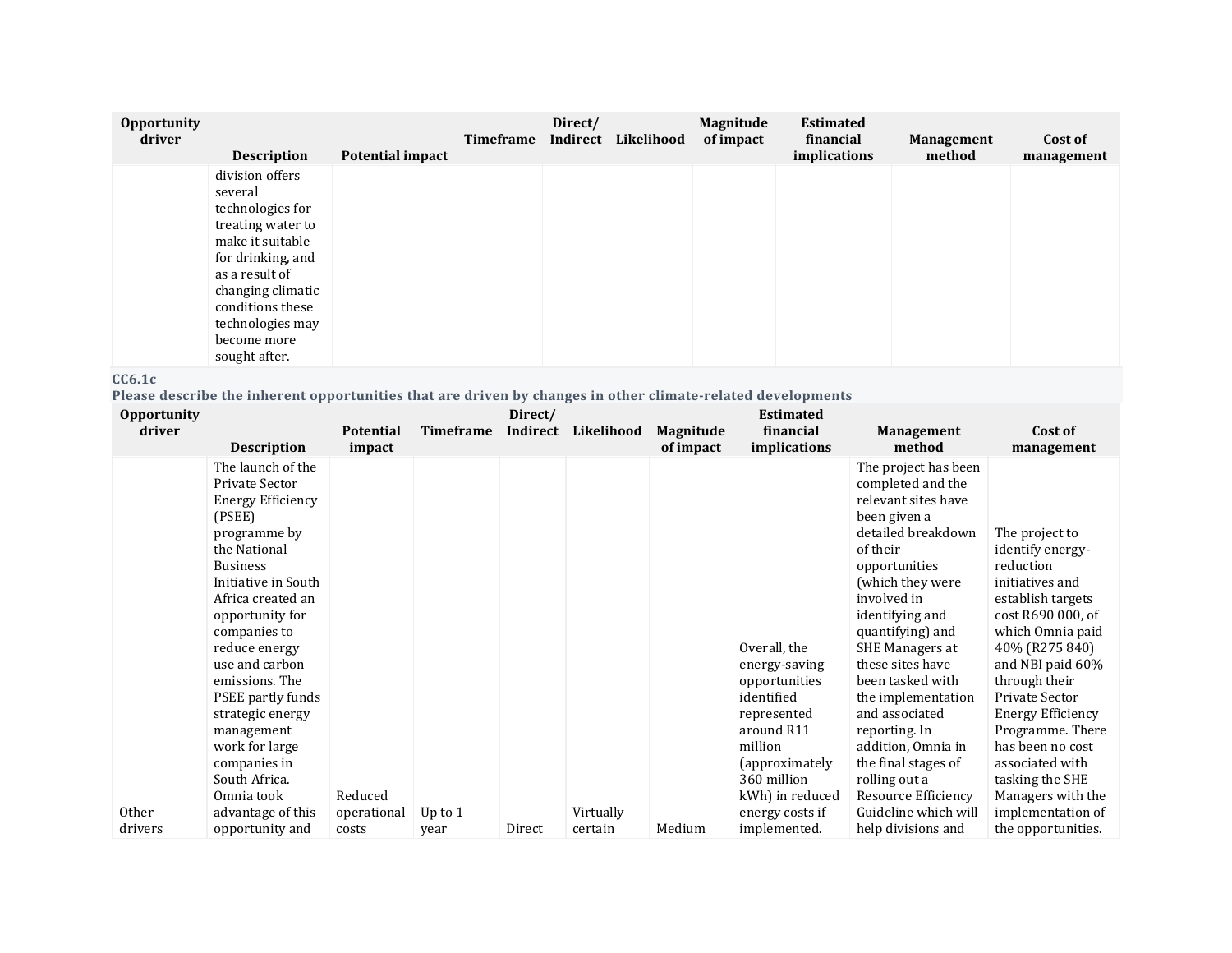| Opportunity<br>driver |                                | <b>Potential</b> | <b>Timeframe</b> | Direct/ | Indirect Likelihood | Magnitude | <b>Estimated</b><br>financial | Management                                   | Cost of    |
|-----------------------|--------------------------------|------------------|------------------|---------|---------------------|-----------|-------------------------------|----------------------------------------------|------------|
|                       | <b>Description</b>             | impact           |                  |         |                     | of impact | implications                  | method                                       | management |
|                       | conducted a                    |                  |                  |         |                     |           |                               | sites to identify and                        |            |
|                       | strategic energy               |                  |                  |         |                     |           |                               | implement                                    |            |
|                       | management                     |                  |                  |         |                     |           |                               | additional energy-                           |            |
|                       | project that                   |                  |                  |         |                     |           |                               | and carbon-saving                            |            |
|                       | focussed on                    |                  |                  |         |                     |           |                               | opportunities. This<br>will be rolled out in |            |
|                       | identifying                    |                  |                  |         |                     |           |                               |                                              |            |
|                       | energy and<br>carbon reduction |                  |                  |         |                     |           |                               | the next reporting<br>period.                |            |
|                       | initiatives, and               |                  |                  |         |                     |           |                               |                                              |            |
|                       | setting energy-                |                  |                  |         |                     |           |                               |                                              |            |
|                       | reduction targets.             |                  |                  |         |                     |           |                               |                                              |            |
|                       | As a result of this            |                  |                  |         |                     |           |                               |                                              |            |
|                       | project (which                 |                  |                  |         |                     |           |                               |                                              |            |
|                       | was undertaken                 |                  |                  |         |                     |           |                               |                                              |            |
|                       | during the                     |                  |                  |         |                     |           |                               |                                              |            |
|                       | reporting period),             |                  |                  |         |                     |           |                               |                                              |            |
|                       | the Group has the              |                  |                  |         |                     |           |                               |                                              |            |
|                       | opportunity to                 |                  |                  |         |                     |           |                               |                                              |            |
|                       | reduce their                   |                  |                  |         |                     |           |                               |                                              |            |
|                       | carbon emissions.              |                  |                  |         |                     |           |                               |                                              |            |
|                       | Indeed, certain                |                  |                  |         |                     |           |                               |                                              |            |
|                       | projects have                  |                  |                  |         |                     |           |                               |                                              |            |
|                       | already been                   |                  |                  |         |                     |           |                               |                                              |            |
|                       | implemented and                |                  |                  |         |                     |           |                               |                                              |            |
|                       | more will be                   |                  |                  |         |                     |           |                               |                                              |            |
|                       | implemented                    |                  |                  |         |                     |           |                               |                                              |            |
|                       | during the                     |                  |                  |         |                     |           |                               |                                              |            |
|                       | reporting period.              |                  |                  |         |                     |           |                               |                                              |            |

**Further Information**

### **Module: GHG Emissions Accounting, Energy and Fuel Use, and Trading Page: CC7. Emissions Methodology**

**CC7.1**

**Please provide your base year and base year emissions (Scopes 1 and 2)**

| <b>Scope</b>           | Base vear                                                        | Base year emissions (metric tonnes CO2e) |
|------------------------|------------------------------------------------------------------|------------------------------------------|
| Scope 1                | Wed 01 Apr 2015 - Thu 31 Mar 2016   42766                        |                                          |
|                        | Scope 2 (location-based) Wed 01 Apr 2015 - Thu 31 Mar 2016 78464 |                                          |
| Scope 2 (market-based) | Wed 01 Apr 2015 - Thu 31 Mar 2016   0                            |                                          |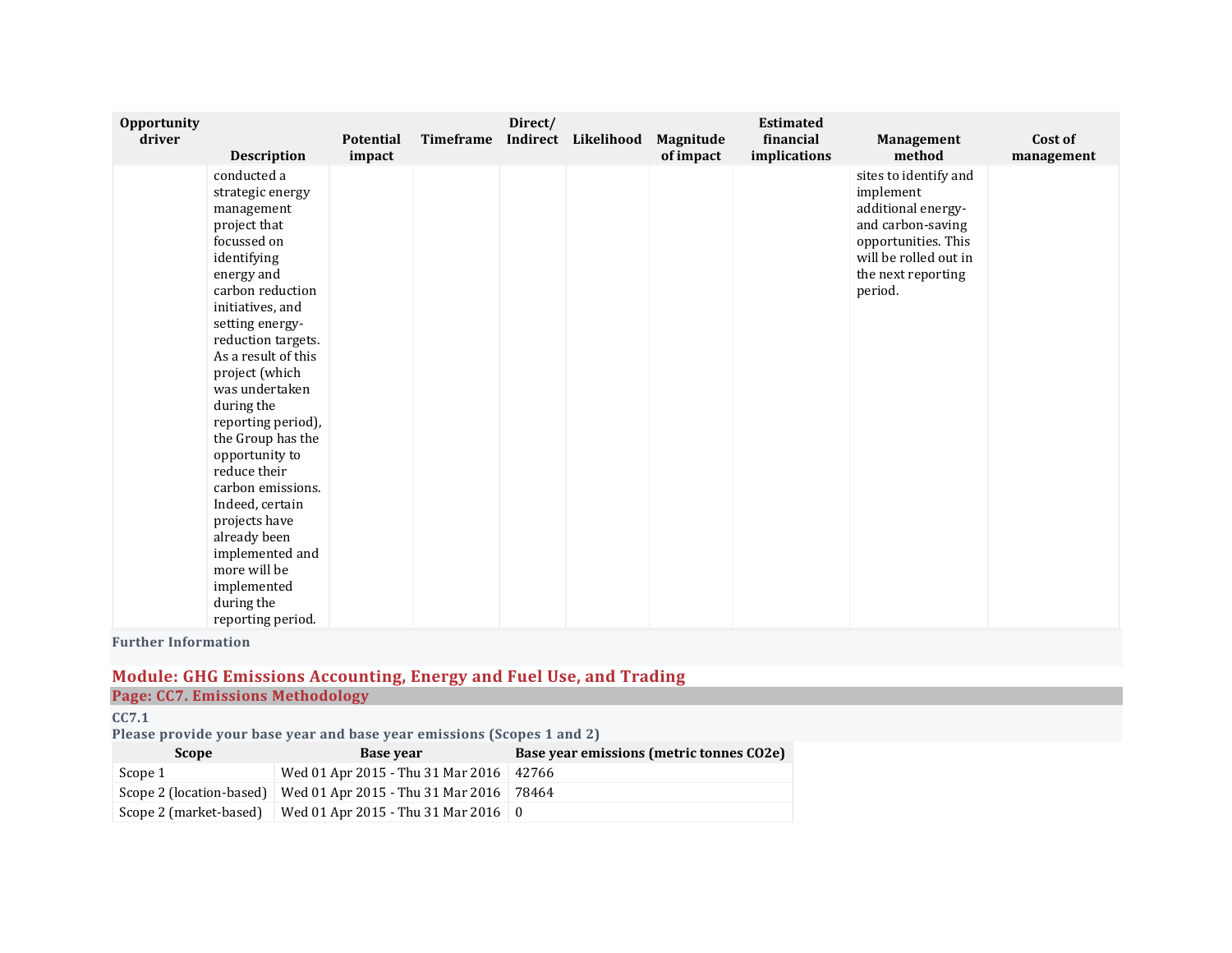**CC7.2**

Please give the name of the standard, protocol or methodology you have used to collect activity data and calculate Scope 1 and Scope 2 emissions **Please select the published methodologies that you use**

IPCC Guidelines for National Greenhouse Gas Inventories, 2006

The Greenhouse Gas Protocol: A Corporate Accounting and Reporting Standard (Revised Edition)

Defra Voluntary Reporting Guidelines

#### **CC7.2a**

If you have selected "Other" in CC7.2 please provide details of the standard, protocol or methodology you have used to collect activity data and **calculate Scope 1 and Scope 2 emissions**

**CC7.3**

**Please give the source for the global warming potentials you have used**

#### **Gas Reference**

CO2 IPCC Third Assessment Report (TAR - 100 year)

N2O | IPCC Third Assessment Report (TAR - 100 year)

CH4 IPCC Third Assessment Report (TAR - 100 year)

#### **CC7.4**

Please give the emissions factors you have applied and their origin; alternatively, please attach an Excel spreadsheet with this data at the bottom of **this page**

| <b>Fuel/Material/Energy</b>   | <b>Emission Factor</b> | Unit                                | Reference                    |
|-------------------------------|------------------------|-------------------------------------|------------------------------|
| Electricity                   | 1.03                   | kg CO2e per MWh                     | Eskom Integrated Report 2015 |
| Diesel/Gas oil                | 2.67                   | metric tonnes CO2e per liter        | <b>IPCC TAR</b>              |
| Other: Light fuel oil         | 0.00029                | metric tonnes CO2e per liter        | <b>IPCC TAR</b>              |
| Natural gas                   | 0.00199                | metric tonnes CO2e per m3           | <b>IPCC TAR</b>              |
| Bituminous coal               | 2.44086                | metric tonnes CO2 per metric tonne  | <b>IPCC TAR</b>              |
| Liquefied petroleum gas (LPG) | 0.00298                | Other: metric tonnes CO2e per kg    | <b>IPCC TAR</b>              |
| Other: Waste Burnt            | 0.706                  | metric tonnes CO2e per metric tonne | Onsite measurement           |

#### **Further Information**

The FY2015 Scope 1 and 2 emissions have been restated due to the requirement of the National Department of Environmental Affa irs that calculations are done in terms of the IPCC 3rd Assessment Report.

### **Page: CC8. Emissions Data - (1 Apr 2015 - 31 Mar 2016)**

#### **CC8.1**

**Please select the boundary you are using for your Scope 1 and 2 greenhouse gas inventory**

Operational control

**CC8.2**

**Please provide your gross global Scope 1 emissions figures in metric tonnes CO2e**

42766

**CC8.3**

Does your company have any operations in markets providing product or supplier specific data in the form of contractual instruments?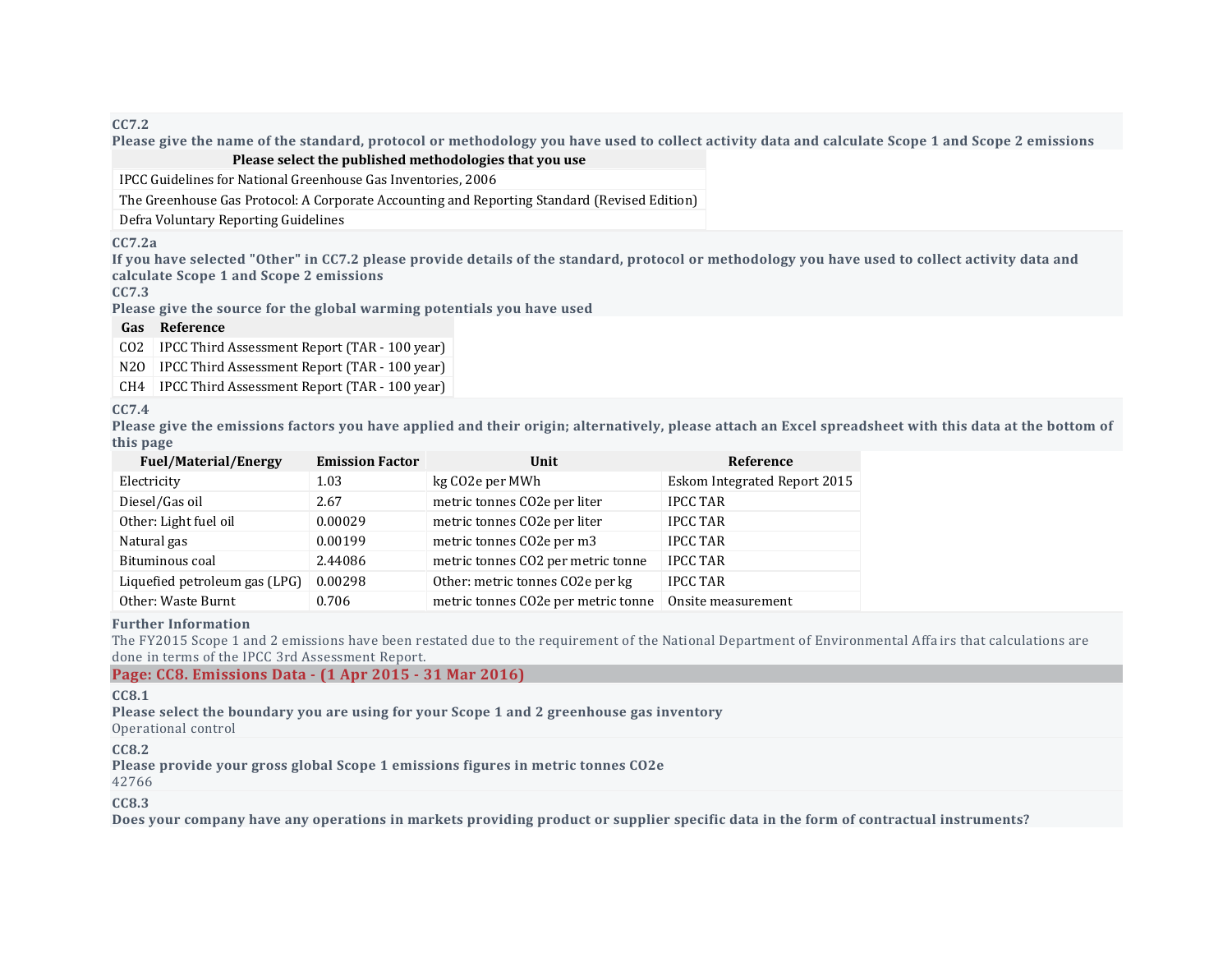# No

#### **CC8.3a Please provide your gross global Scope 2 emissions figures in metric tonnes CO2e**

**CC8.4**

Are there are any sources (e.g. facilities, specific GHGs, activities, geographies, etc.) of Scope 1 and Scope 2 emissions that are within your selected **reporting boundary which are not included in your disclosure?**

#### No **CC8.5**

Please estimate the level of uncertainty of the total gross global Scope 1 and 2 emissions figures that you have supplied and specify the sources of **uncertainty in your data gathering, handling and calculations**

| Scope                           | Uncertainty range                                  | <b>Main sources of</b><br>uncertainty | Please expand on the uncertainty in your data                                                                                                                                                                                                                                                                                                                                                                                                                                                                                                                                                                                                                                                                                                                                                       |
|---------------------------------|----------------------------------------------------|---------------------------------------|-----------------------------------------------------------------------------------------------------------------------------------------------------------------------------------------------------------------------------------------------------------------------------------------------------------------------------------------------------------------------------------------------------------------------------------------------------------------------------------------------------------------------------------------------------------------------------------------------------------------------------------------------------------------------------------------------------------------------------------------------------------------------------------------------------|
| Scope 1                         | More than 2% but<br>less than or equal<br>to $5\%$ | Data<br>Management                    | Omnia has not been collecting data and reporting on our carbon footprint for a very long time and as such<br>we are still in the process of establishing a reliable baseline, and it is possible for some of the data that is<br>reported to have minor errors. To assist in this regard, a Group SHE Reporting Standard was developed and<br>rolled out to our divisions with associated training. This standard mandates what data must be collected and<br>how this data should be reported. In addition, we are presently implementing our online reporting system so<br>that divisions report monthly. Once the online system is implemented the divisions will report monthly basis<br>and that will enable us to identify month-on-month trends in the data and to identify possible errors. |
| Scope 2<br>(location-<br>based) | More than 2% but<br>less than or equal<br>to $5\%$ | Data<br>Management                    | Omnia has not been collecting data and reporting on our carbon footprint for a very long time and as such<br>we are still in the process of establishing a reliable baseline, and it is possible for some of the data that is<br>reported to have minor errors. To assist in this regard, a Group SHE Reporting Standard was developed and<br>rolled out to our divisions with associated training. This standard mandates what data must be collected and<br>how this data should be reported. In addition, we are presently implementing our online reporting system so<br>that divisions report monthly. Once the online system is implemented the divisions will report monthly basis<br>and that will enable us to identify month-on-month trends in the data and to identify possible errors. |
| Scope 2<br>(market-<br>based)   |                                                    |                                       |                                                                                                                                                                                                                                                                                                                                                                                                                                                                                                                                                                                                                                                                                                                                                                                                     |

**CC8.6**

**Please indicate the verification/assurance status that applies to your reported Scope 1 emissions**

Third party verification or assurance process in place

**CC8.6a**

Please provide further details of the verification/assurance undertaken for your Scope 1 emissions, and attach the relevant statements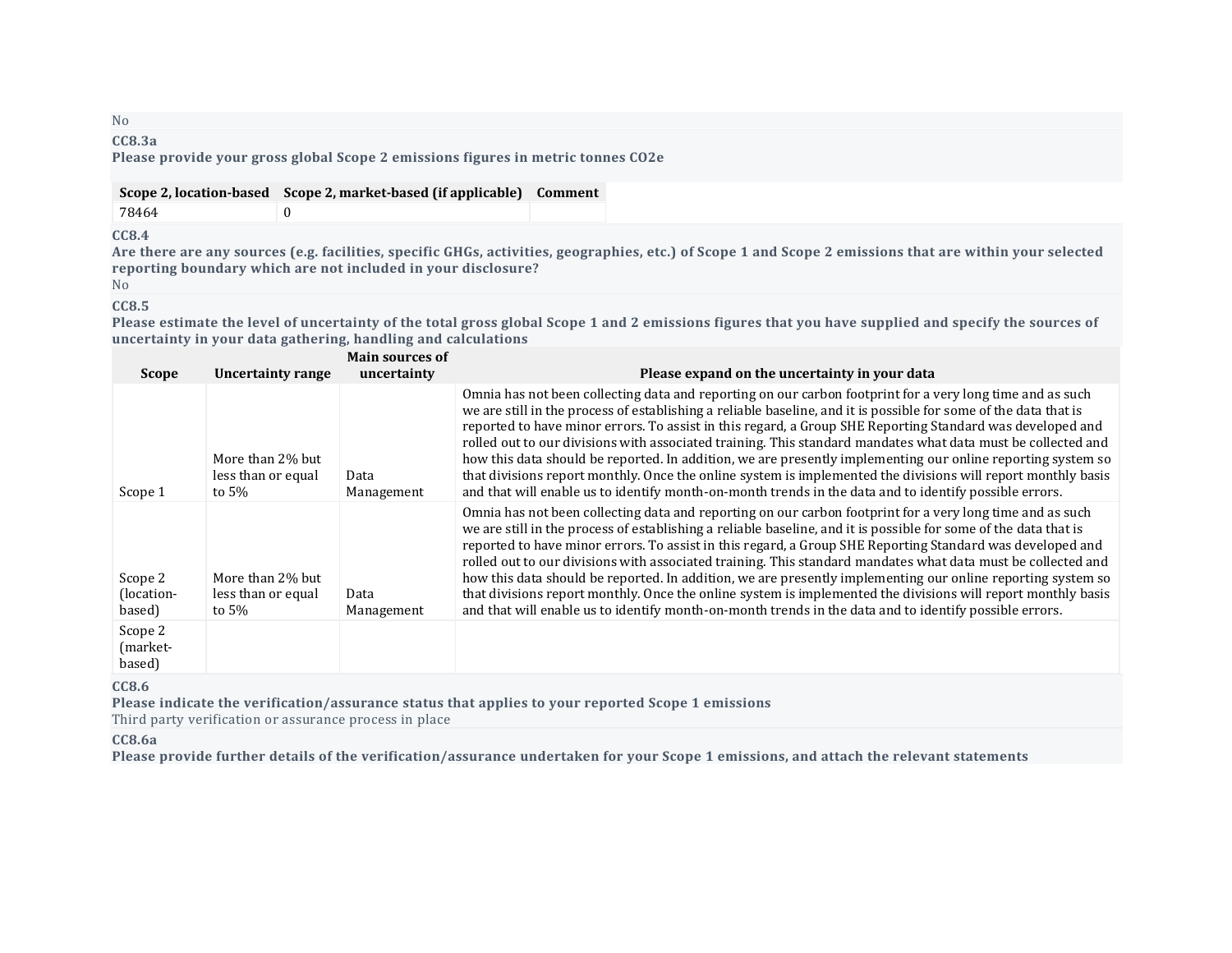| <b>Verification or</b><br>assurance cycle in<br>place | Status in the<br>current reporting<br>year | Type of<br>verification or<br>assurance | Attach the statement                                                  | Page/section<br>reference | Relevant<br>standard | <b>Proportion of reported</b><br>Scope 1 emissions verified<br>(%) |
|-------------------------------------------------------|--------------------------------------------|-----------------------------------------|-----------------------------------------------------------------------|---------------------------|----------------------|--------------------------------------------------------------------|
| Annual process                                        | Complete                                   | Limited assurance                       | <b>FINAL Omnia Assurance</b><br>Statement - June 2016<br>$(002)$ .pdf | Pages $1 - 3$             | <b>ISAE3000</b>      |                                                                    |

**CC8.7**

Please indicate the verification/assurance status that applies to at least one of your reported Scope 2 emissions figures

Third party verification or assurance process in place

**CC8.7a**

Please provide further details of the verification/assurance undertaken for your location-based and/or market-based Scope 2 emissions, and attach **the relevant statements**

| Location-based<br>or market-based<br>figure? | <b>Verification or</b><br>assurance cycle in<br>place | Status in the<br>current<br>reporting year | <b>Type of</b><br>verification or<br>assurance | <b>Attach the statement</b>                                               | Page/Section<br>reference | Relevant<br>standard | <b>Proportion of</b><br>reported Scope 2<br>emissions verified<br>(%) |
|----------------------------------------------|-------------------------------------------------------|--------------------------------------------|------------------------------------------------|---------------------------------------------------------------------------|---------------------------|----------------------|-----------------------------------------------------------------------|
| Location-based                               | Annual process                                        | Complete                                   | Limited<br>assurance                           | <b>FINAL Omnia</b><br><b>Assurance Statement -</b><br>June 2016 (002).pdf | Pages 1-3                 | <b>ISAE3000</b>      |                                                                       |

**CC8.8**

Please identify if any data points have been verified as part of the third party verification work undertaken, other than the verification of emissions **figures reported in CC8.6, CC8.7 and CC14.2**

#### **Additional data points verified Comment**

No additional data verified

**CC8.9**

**Are carbon dioxide emissions from biologically sequestered carbon relevant to your organization?** No

**Further Information**

### **Page: CC9. Scope 1 Emissions Breakdown - (1 Apr 2015 - 31 Mar 2016)**

**CC9.1**

**Do you have Scope 1 emissions sources in more than one country?**

Yes

**CC9.1a**

**Please break down your total gross global Scope 1 emissions by country/region**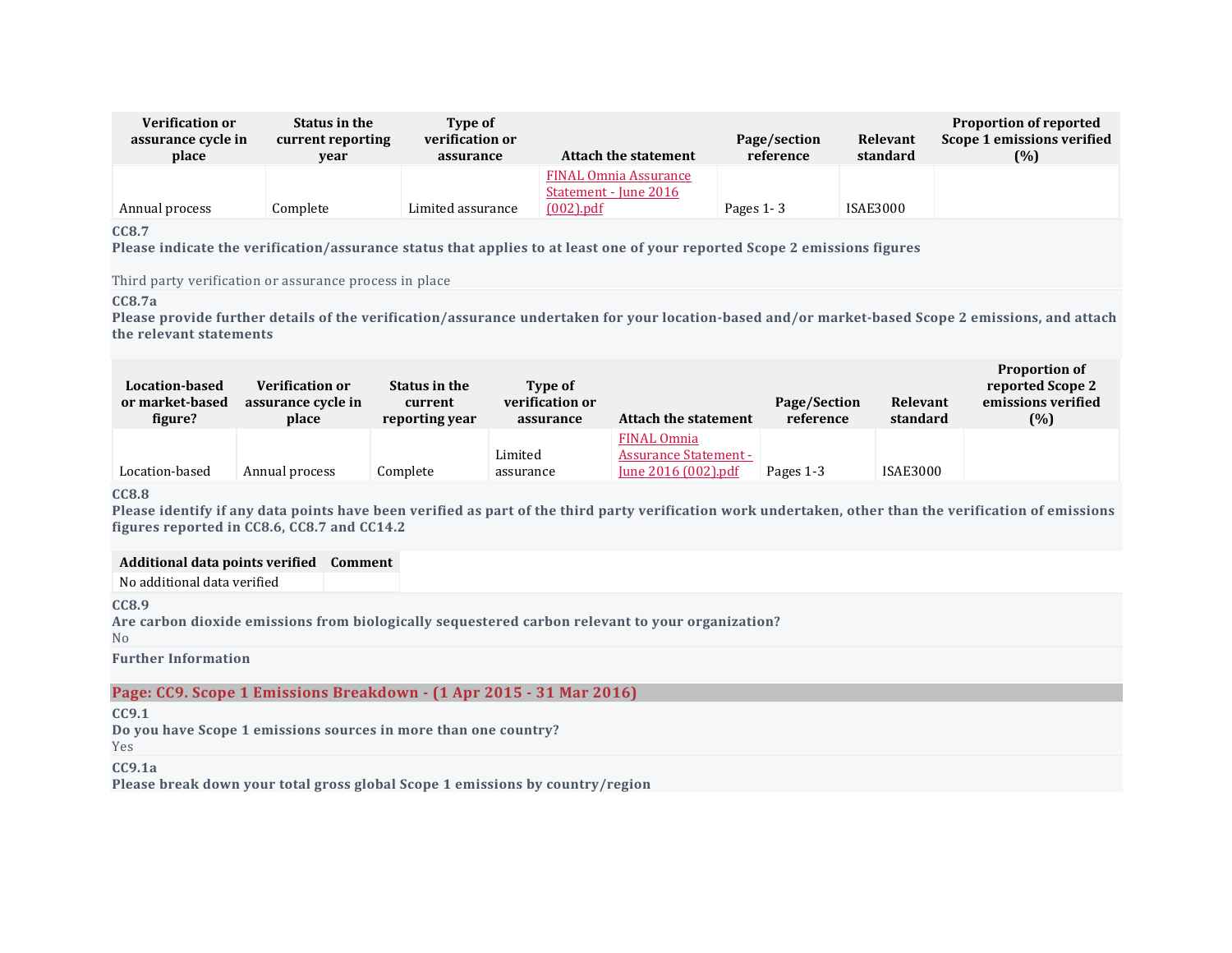#### **Scope 1 metric tonnes CO2e**

### **Country/Region**

| South Africa  | 38417 |
|---------------|-------|
| Rest of world | 4348  |

#### **CC9.2**

**Please indicate which other Scope 1 emissions breakdowns you are able to provide (tick all that apply)**

By business division

### **CC9.2a**

**Please break down your total gross global Scope 1 emissions by business division**

| <b>Business division</b> | Scope 1 emissions (metric tonnes CO2e) |
|--------------------------|----------------------------------------|
| Agriculture              | 32489                                  |
| Mining                   | 5981                                   |
| Chemicals                | 4296                                   |
| Head Office              |                                        |

**Further Information**

### **Page: CC10. Scope 2 Emissions Breakdown - (1 Apr 2015 - 31 Mar 2016)**

#### **CC10.1**

**Do you have Scope 2 emissions sources in more than one country?**

Yes

#### **CC10.1a**

**Please break down your total gross global Scope 2 emissions and energy consumption by country/region**

|                | Scope 2, location-   | Scope 2, market-     | Purchased and consumed      | Purchased and consumed low carbon electricity.   |
|----------------|----------------------|----------------------|-----------------------------|--------------------------------------------------|
|                | based (metric tonnes | based (metric tonnes | electricity, heat, steam or | heat, steam or cooling accounted in market-based |
| Country/Region | CO <sub>2</sub> e)   | $CO2$ e)             | cooling (MWh)               | approach (MWh)                                   |
| South Africa   | 78328                |                      | 232                         |                                                  |
| Rest of world  | 137                  |                      |                             |                                                  |

#### **CC10.2**

**Please indicate which other Scope 2 emissions breakdowns you are able to provide (tick all that apply)**

By business division

### **CC10.2a**

**Please break down your total gross global Scope 2 emissions by business division**

| <b>Business division</b> | Scope 2 emissions, location based (metric tonnes CO2e) Scope 2 emissions, market-based (metric tonnes CO2e) |  |
|--------------------------|-------------------------------------------------------------------------------------------------------------|--|
| Agriculture              | 68162                                                                                                       |  |
| Mining                   | 3452                                                                                                        |  |
| Chemicals                | 6730                                                                                                        |  |
| Head Office              | 120                                                                                                         |  |

**Further Information**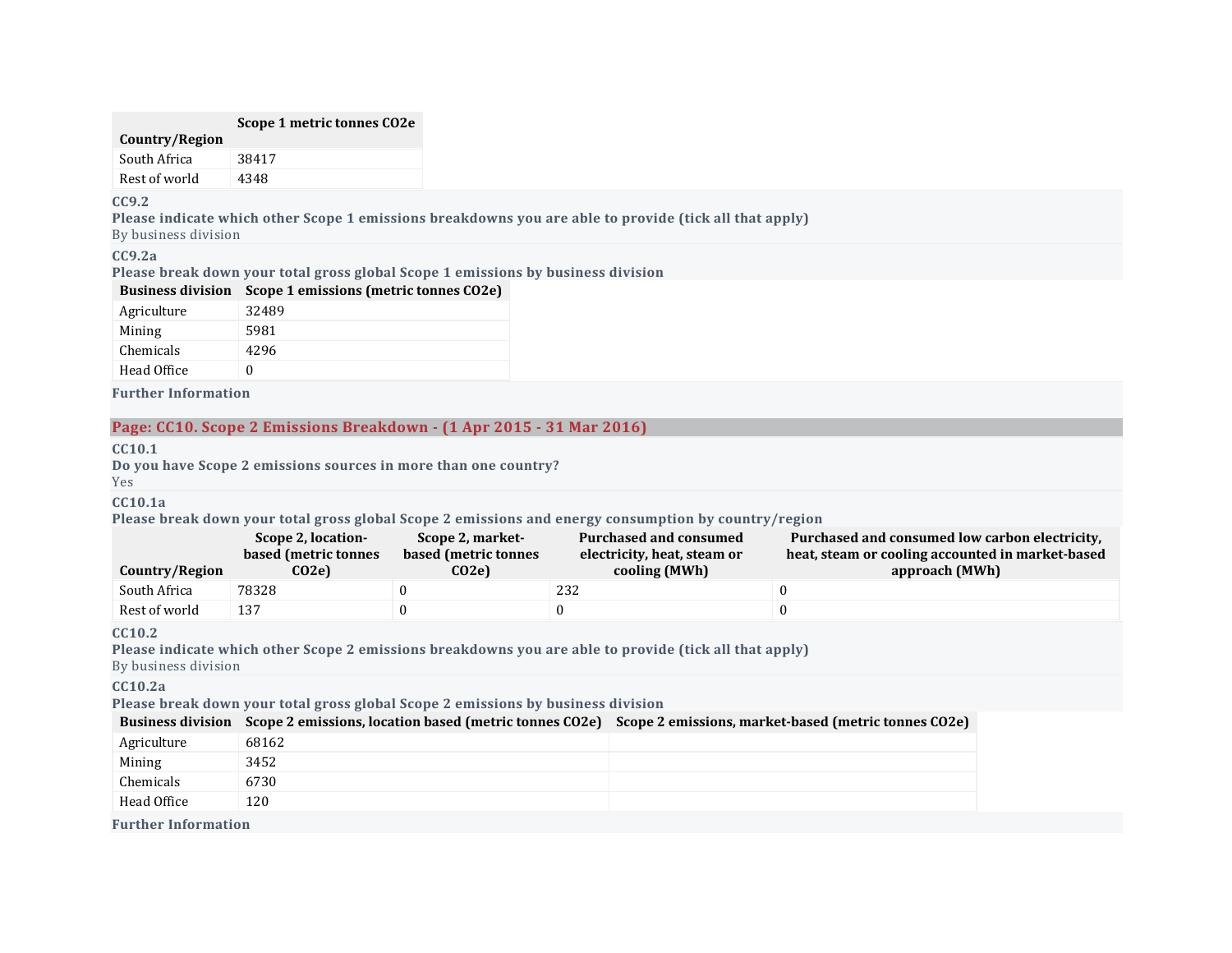### **Page: CC11. Energy**

#### **CC11.1**

**What percentage of your total operational spend in the reporting year was on energy?** More than 0% but less than or equal to 5%

#### **CC11.2**

Please state how much heat, steam, and cooling in MWh your organization has purchased and consumed during the reporting year

|         | Energy type Energy purchased and consumed (MWh) |
|---------|-------------------------------------------------|
| Heat    |                                                 |
| Steam   | 196021                                          |
| Cooling |                                                 |

#### **CC11.3**

Please state how much fuel in MWh your organization has consumed (for energy purposes) during the reporting year 56444

**CC11.3a**

**Please complete the table by breaking down the total "Fuel" figure entered above by fuel type**

| <b>Fuels</b>     | <b>MWh</b> |
|------------------|------------|
| Diesel/Gas oil   | 33188      |
| Other: Light Oil | 5909       |
| Natural gas      | 12325      |
| Bituminous coal  | 724        |
| Other: Heavy oil | 4298       |

#### **CC11.4**

Please provide details of the electricity, heat, steam or cooling amounts that were accounted at a low carbon emission factor in the market-based **Scope 2 figure reported in CC8.3a**

|                                                                                                                              | MWh consumed associated with low carbon electricity, |         |
|------------------------------------------------------------------------------------------------------------------------------|------------------------------------------------------|---------|
| Basis for applying a low carbon emission factor                                                                              | heat, steam or cooling                               | Comment |
| No purchases or generation of low carbon electricity, heat, steam or cooling accounted<br>with a low carbon emissions factor |                                                      |         |
|                                                                                                                              |                                                      |         |

**CC11.5**

**Please report how much electricity you produce in MWh, and how much electricity you consume in MWh**

| <b>Total electricity</b><br>consumed (MWh) | Consumed electricity that<br>is purchased (MWh) | Total electricity<br>produced (MWh) | <b>Total renewable</b><br>electricity produced<br>(MWh) | Consumed renewable electricity that<br>is produced by company (MWh) | Comment |
|--------------------------------------------|-------------------------------------------------|-------------------------------------|---------------------------------------------------------|---------------------------------------------------------------------|---------|
| 113412                                     | 76412                                           | 37000                               |                                                         |                                                                     |         |
| $-1$ $-1$ $-1$ $-1$                        |                                                 |                                     |                                                         |                                                                     |         |

**Further Information**

**Page: CC12. Emissions Performance**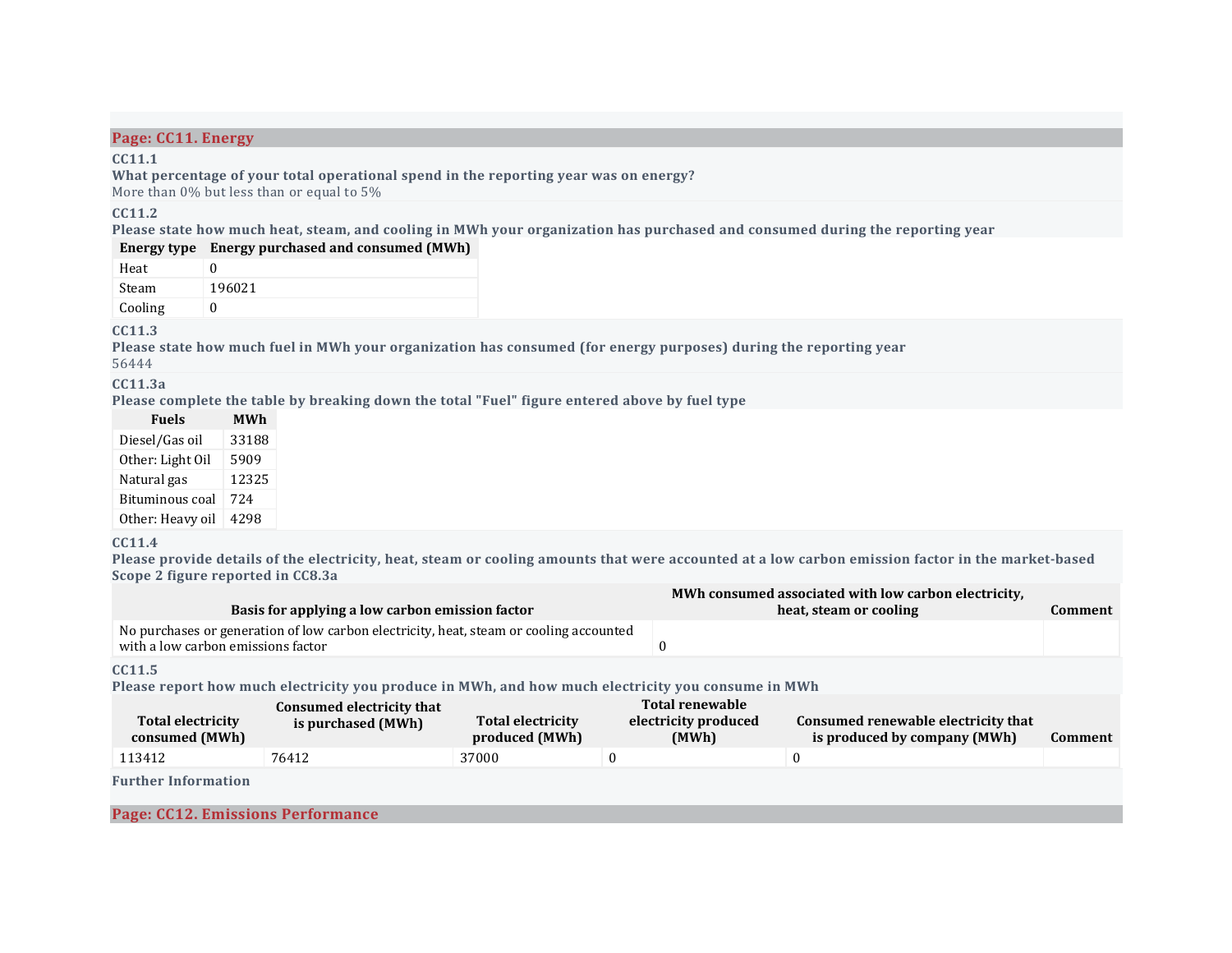### **CC12.1**

How do your gross global emissions (Scope 1 and 2 combined) for the reporting year compare to the previous year? Decreased

### **CC12.1a**

Please identify the reasons for any change in your gross global emissions (Scope 1 and 2 combined) and for each of them specify how your emissions **compare to the previous year**

| <b>Reason</b>        | <b>Emissions value</b><br>(percentage) | Direction of<br>change | Please explain and include calculation                                                                 |
|----------------------|----------------------------------------|------------------------|--------------------------------------------------------------------------------------------------------|
|                      |                                        |                        | GHG reduction initiatives resulted in a 0.4 % saving (458 tonnes CO2eq saved) relative to the restated |
| Emissions reduction  |                                        |                        | 2015 baseline of 125 546 tonnes CO2eq. This was calculated by dividing the emissions savings of 458    |
| activities           | 0.4                                    | Decrease               | tonnes CO2eq by the restated baseline of 125 546 tonnes CO2eq to derive 0.4%.                          |
| Divestment           |                                        |                        |                                                                                                        |
| Acquisitions         |                                        |                        |                                                                                                        |
| Mergers              |                                        |                        |                                                                                                        |
|                      |                                        |                        | Omnia's overall production in the reporting year decreased by 12% which resulted in 3% reduction in    |
| Change in output     | 3                                      | Decrease               | emissions relative to the restated carbon footprint.                                                   |
| Change in            |                                        |                        |                                                                                                        |
| methodology          |                                        |                        |                                                                                                        |
| Change in boundary   |                                        |                        |                                                                                                        |
| Change in physical   |                                        |                        |                                                                                                        |
| operating conditions |                                        |                        |                                                                                                        |
| Unidentified         |                                        |                        |                                                                                                        |
| 0 <sub>ther</sub>    |                                        |                        |                                                                                                        |

#### **CC12.1b**

Is your emissions performance calculations in CC12.1 and CC12.1a based on a location-based Scope 2 emissions figure or a market-based Scope 2 **emissions figure?**

Location-based

#### **CC12.2**

Please describe your gross global combined Scope 1 and 2 emissions for the reporting year in metric tonnes CO2e per unit currency total revenue

| Intensity<br>figure $=$ | Metric<br>numerator (Gross<br>global combined Scope<br>1 and 2 emissions) | Metric<br>denominator:<br>Unit total<br>revenue | Scope 2<br>figure<br>used | % change<br>from<br>previous<br>year | Direction of<br>change from<br>previous<br>year | Reason for change                                                                                                                                                                                                                                                                     |
|-------------------------|---------------------------------------------------------------------------|-------------------------------------------------|---------------------------|--------------------------------------|-------------------------------------------------|---------------------------------------------------------------------------------------------------------------------------------------------------------------------------------------------------------------------------------------------------------------------------------------|
| 0.00000722              | metric tonnes CO <sub>2e</sub>                                            | 16800000000                                     | Location-<br>based        |                                      | Decrease                                        | Total revenue was R16.8 billion during the reporting<br>period. Revenue is in South African Rands. Absolute<br>emissions decreased by 3.0% and over the same period<br>revenue remained flat at R16.8 billion compared to the<br>previous reporting period. This has resulted in a 3% |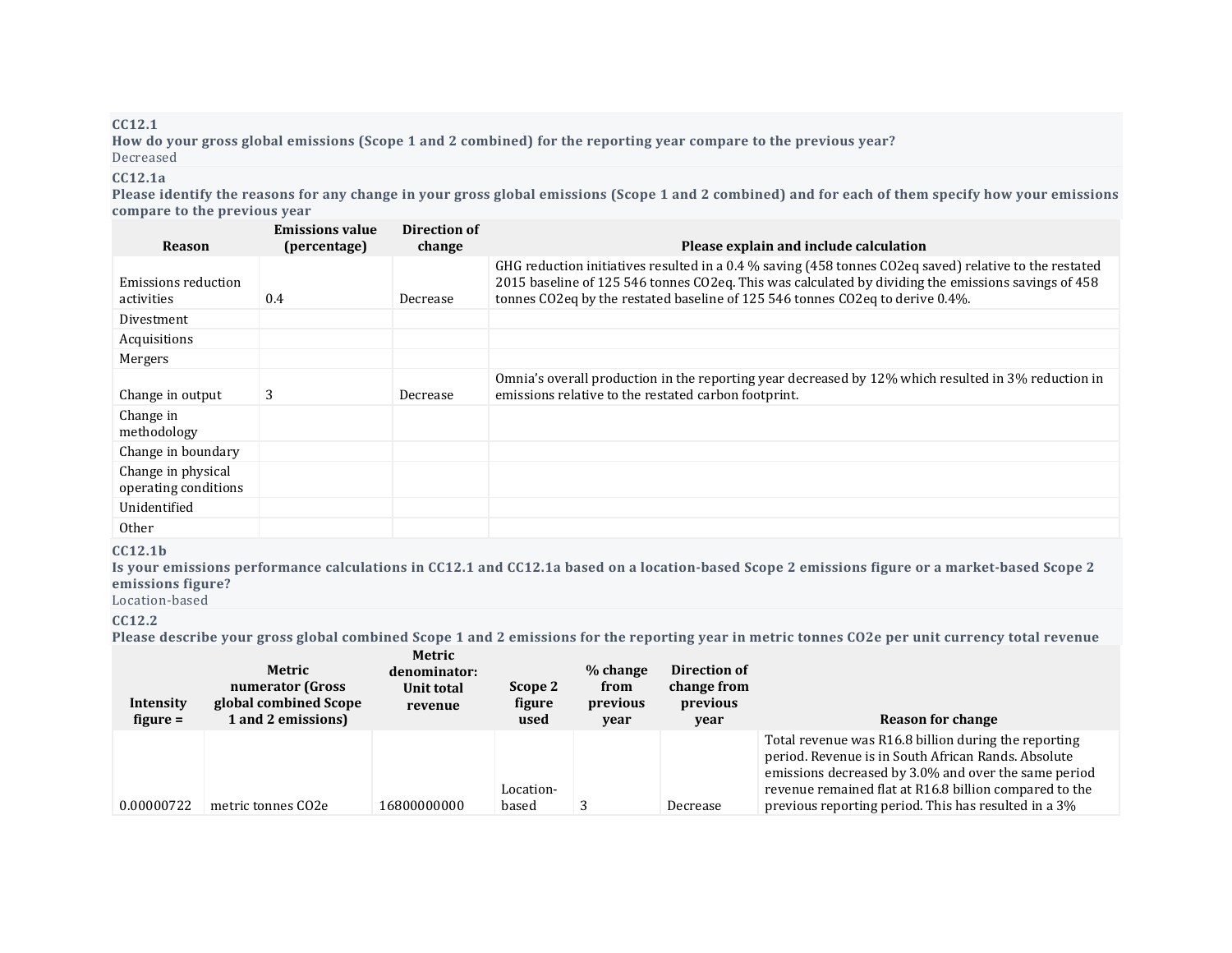| Intensity<br>$figure =$ | Metric<br>numerator (Gross<br>global combined Scope<br>1 and 2 emissions) | Metric<br>denominator:<br>Unit total<br>revenue | Scope 2<br>figure<br>used | % change<br>from<br>previous<br>year | Direction of<br>change from<br>previous<br>year | Reason for change                                                                                   |
|-------------------------|---------------------------------------------------------------------------|-------------------------------------------------|---------------------------|--------------------------------------|-------------------------------------------------|-----------------------------------------------------------------------------------------------------|
|                         |                                                                           |                                                 |                           |                                      |                                                 | decrease in the intensity figure from 0.00000747 to<br>0.00000722 metric tonnes t CO2e/Revenue (R). |

### **CC12.3**

**Please provide any additional intensity (normalized) metrics that are appropriate to your business operations**

| Intensity<br>$figure =$ | Metric<br>numerator (Gross<br>global combined Scope<br>1 and 2 emissions) | Metric<br>denominator      | Metric<br>denominator:<br>Unit total | Scope 2<br>figure<br>used | % change<br>from<br>previous<br>vear | Direction of<br>change from<br>previous<br>year | <b>Reason for change</b>                                                                                                                                                                                                                                                                                                           |
|-------------------------|---------------------------------------------------------------------------|----------------------------|--------------------------------------|---------------------------|--------------------------------------|-------------------------------------------------|------------------------------------------------------------------------------------------------------------------------------------------------------------------------------------------------------------------------------------------------------------------------------------------------------------------------------------|
| 0.03529                 | metric tonnes CO2e                                                        | metric tonne<br>of product | 3435214                              | Location-<br>based        | 10.2                                 | Increase                                        | Production at a Group level (in metric<br>tonnes) has decreased between last year<br>and the reporting period, from 3 919 655<br>tonnes to 3 435 214 tonnes (total decrease<br>of 12%). Over the same period, absolute<br>emissions decreased by 3.0% This has<br>resulted in an increase in the intensity<br>figure of $10.2\%$ . |

**Further Information**

### **Page: CC13. Emissions Trading**

### **CC13.1**

### **Do you participate in any emissions trading schemes?**

No, and we do not currently anticipate doing so in the next 2 years

### **CC13.2**

**Has your organization originated any project-based carbon credits or purchased any within the reporting period?**

# Yes

**CC13.2a**

Please provide details on the project-based carbon credits originated or purchased by your organization in the reporting period

| Credit<br>origination or<br>credit<br>purchase | Project<br>type | <b>Project identification</b>                                                                                                                                                               | <b>Verified to</b><br>which<br>standard | Number of<br>credits<br>(metric<br>tonnes of<br>CO <sub>2</sub> e | Number of<br>credits<br>(metric)<br>tonnes CO <sub>2</sub> e):<br>Risk adjusted<br>volume | Credits<br>cancelled | Purpose, e.g.<br>compliance    |
|------------------------------------------------|-----------------|---------------------------------------------------------------------------------------------------------------------------------------------------------------------------------------------|-----------------------------------------|-------------------------------------------------------------------|-------------------------------------------------------------------------------------------|----------------------|--------------------------------|
| Credit<br>origination                          | N <sub>20</sub> | Omnia's nitric acid plants utilise best-in-class technology<br>to reduce carbon emissions, called the EnviNOx process.<br>Two EnviNOx <sup>™</sup> plants have been installed at our nitric | CDM (Clean<br>Development<br>Mechanism) | 470082                                                            | 470082                                                                                    | No                   | Voluntary<br><b>Offsetting</b> |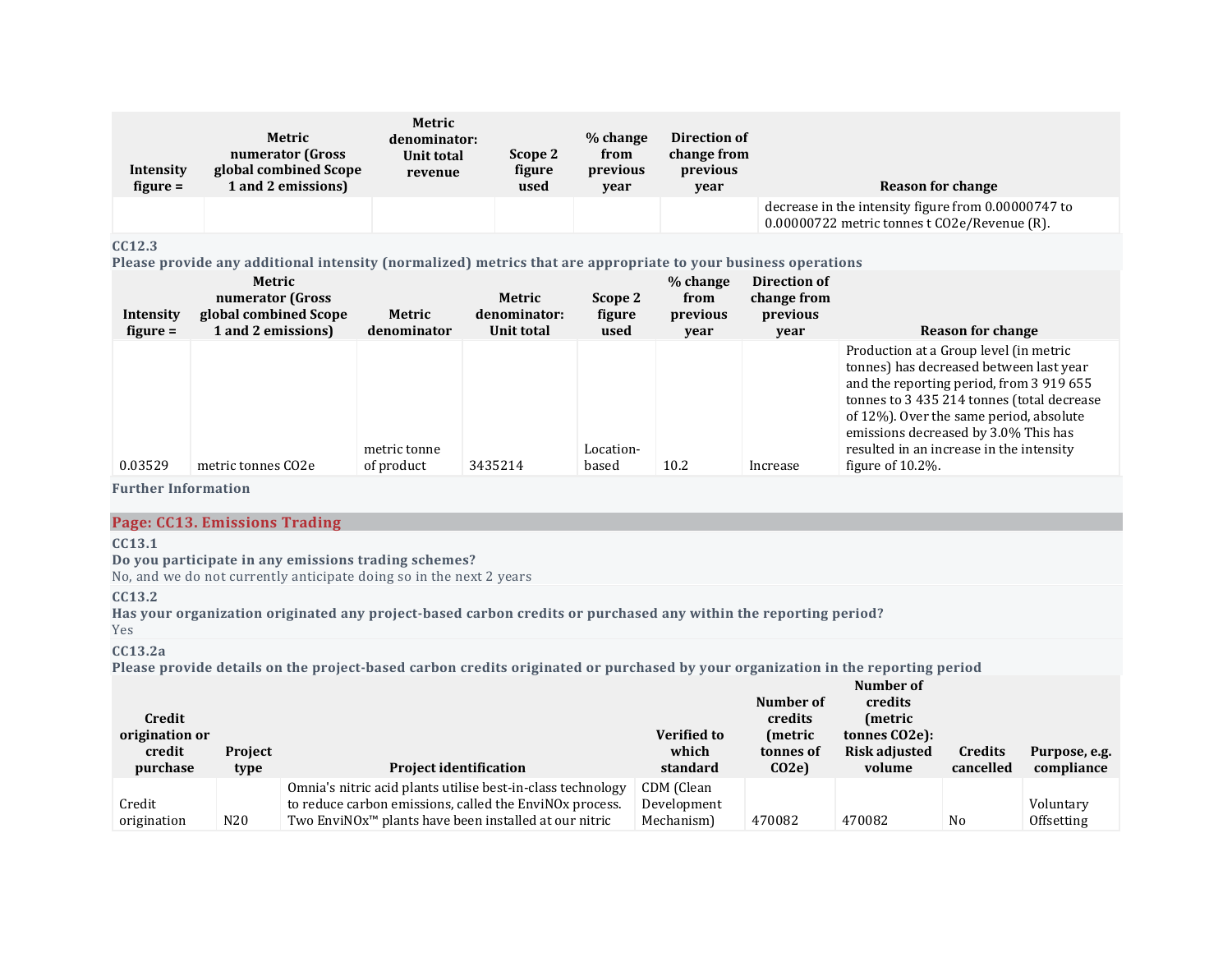| Credit<br>origination or<br>credit<br>purchase | Project<br>type                 |                                                                                                                                                                                                                                                                                                                                                                                         | <b>Project identification</b>                                                                                                                                                                                                                                                                                                                                                | <b>Verified to</b><br>which<br>standard | Number of<br>credits<br>(metric<br>tonnes of<br>CO2e                                                            | Number of<br>credits<br>(metric<br>tonnes CO2e):<br><b>Risk adjusted</b><br>volume | <b>Credits</b><br>cancelled                                                                                                                                                                                                                                   | Purpose, e.g.<br>compliance               |
|------------------------------------------------|---------------------------------|-----------------------------------------------------------------------------------------------------------------------------------------------------------------------------------------------------------------------------------------------------------------------------------------------------------------------------------------------------------------------------------------|------------------------------------------------------------------------------------------------------------------------------------------------------------------------------------------------------------------------------------------------------------------------------------------------------------------------------------------------------------------------------|-----------------------------------------|-----------------------------------------------------------------------------------------------------------------|------------------------------------------------------------------------------------|---------------------------------------------------------------------------------------------------------------------------------------------------------------------------------------------------------------------------------------------------------------|-------------------------------------------|
|                                                |                                 | acid plants that have significantly reduced emission of<br>nitrogen oxide - a greenhouse gas (GHG) - to far below<br>legislative requirements. These have been registered as<br>two separate CDM projects, namely: 1. Omnia Fertilizer's<br>nitrous oxide (N2O) Reduction Project - registered on 3<br>May 2007; and 2. Omnia N2O Abatement Project II -<br>registered on 30 April 2012 |                                                                                                                                                                                                                                                                                                                                                                              |                                         |                                                                                                                 |                                                                                    |                                                                                                                                                                                                                                                               |                                           |
| <b>Further Information</b>                     |                                 |                                                                                                                                                                                                                                                                                                                                                                                         |                                                                                                                                                                                                                                                                                                                                                                              |                                         |                                                                                                                 |                                                                                    |                                                                                                                                                                                                                                                               |                                           |
| Page: CC14. Scope 3 Emissions                  |                                 |                                                                                                                                                                                                                                                                                                                                                                                         |                                                                                                                                                                                                                                                                                                                                                                              |                                         |                                                                                                                 |                                                                                    |                                                                                                                                                                                                                                                               |                                           |
| CC14.1                                         |                                 |                                                                                                                                                                                                                                                                                                                                                                                         |                                                                                                                                                                                                                                                                                                                                                                              |                                         |                                                                                                                 |                                                                                    |                                                                                                                                                                                                                                                               |                                           |
| <b>Sources of Scope</b><br>3 emissions         | <b>Evaluation</b><br>status     | metric<br>tonnes<br>CO <sub>2</sub> e                                                                                                                                                                                                                                                                                                                                                   | Please account for your organization's Scope 3 emissions, disclosing and explaining any exclusions<br><b>Emissions calculation methodology</b>                                                                                                                                                                                                                               |                                         | Percentage of<br>emissions<br>calculated using<br>data obtained<br>from suppliers or<br>value chain<br>partners |                                                                                    | <b>Explanation</b>                                                                                                                                                                                                                                            |                                           |
| Purchased goods<br>and services                | Relevant,<br>calculated         | 865647                                                                                                                                                                                                                                                                                                                                                                                  | Indirect emissions are calculated based on the<br>value of the products bought or sold. Default<br>production, processing and application values are<br>used in estimating these emissions. This figure<br>represents a proportion of the emissions<br>associated with extraction, production, and<br>transportation of goods and services purchased or<br>acquired by Omnia |                                         | 75.00%                                                                                                          |                                                                                    | During the reporting period Omnia<br>focused on the accurate reporting of<br>their Scope 1 and 2 emissions.<br>However, Omnia has started<br>calculating their Scope 3 footprint<br>that the sample reported on in the<br>future will be more representative. | using a selection of data. It is expected |
| Capital goods                                  | Relevant, not<br>yet calculated |                                                                                                                                                                                                                                                                                                                                                                                         |                                                                                                                                                                                                                                                                                                                                                                              |                                         |                                                                                                                 | on in the future.                                                                  | During the reporting period Omnia<br>focused on the accurate reporting of<br>their Scope 1 and 2 emissions. It is<br>expected that Scope 3 emissions,<br>including purchased goods and                                                                        | services will be captured and reported    |
| Fuel-and-energy-<br>related activities         | Relevant,<br>calculated         | 10826                                                                                                                                                                                                                                                                                                                                                                                   | Indirect emissions are calculated based on the<br>value of the products bought or sold. Default                                                                                                                                                                                                                                                                              |                                         | 75.00%                                                                                                          |                                                                                    | During the reporting period Omnia<br>focused on the accurate reporting of                                                                                                                                                                                     |                                           |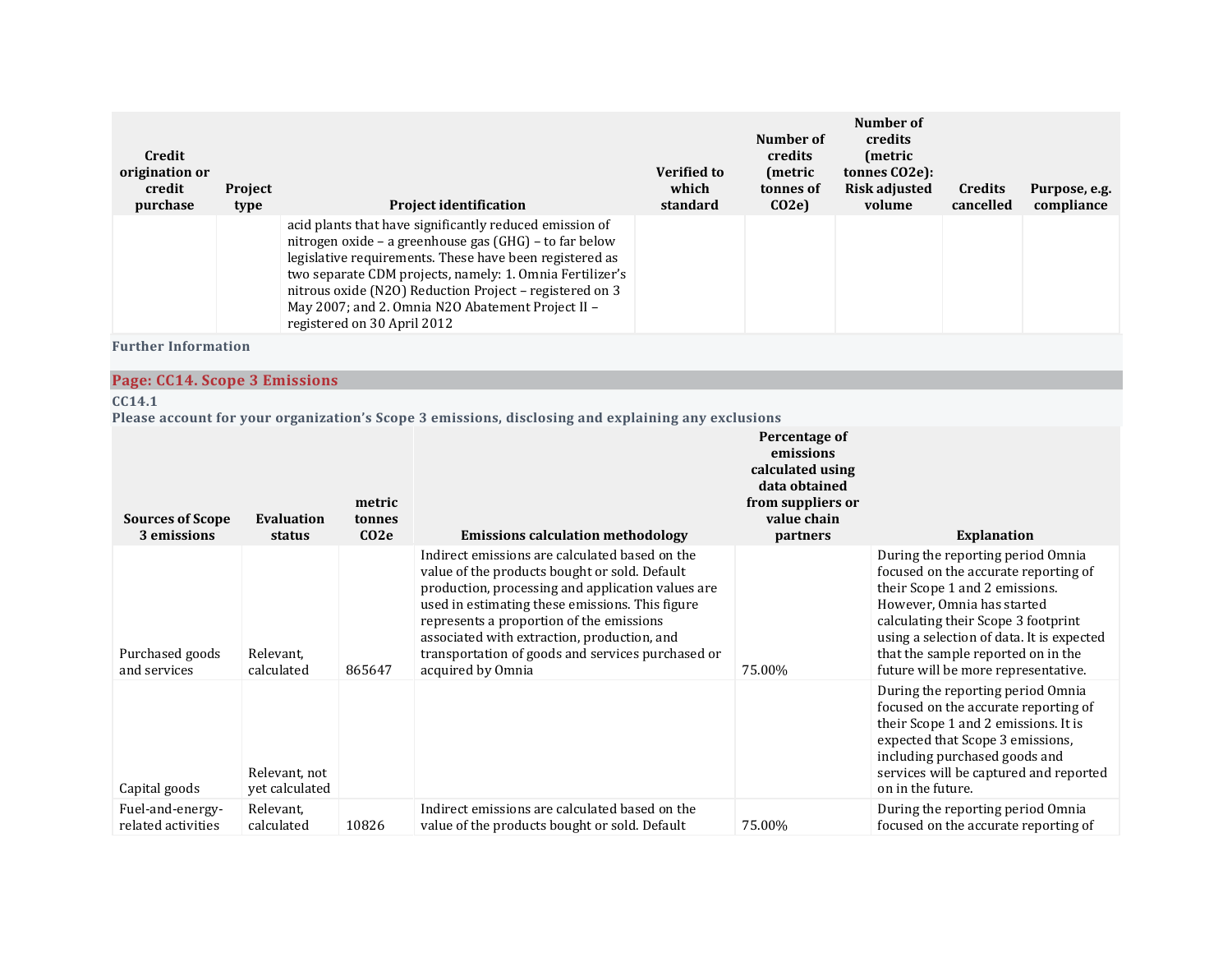| <b>Sources of Scope</b><br>3 emissions         | <b>Evaluation</b><br>status | metric<br>tonnes<br>CO2e | <b>Emissions calculation methodology</b>                                                                                                                                                                                                                                                                                                                                                                                                                                                                                                   | Percentage of<br>emissions<br>calculated using<br>data obtained<br>from suppliers or<br>value chain<br>partners | <b>Explanation</b>                                                                                                                                                                                                                                                                                         |
|------------------------------------------------|-----------------------------|--------------------------|--------------------------------------------------------------------------------------------------------------------------------------------------------------------------------------------------------------------------------------------------------------------------------------------------------------------------------------------------------------------------------------------------------------------------------------------------------------------------------------------------------------------------------------------|-----------------------------------------------------------------------------------------------------------------|------------------------------------------------------------------------------------------------------------------------------------------------------------------------------------------------------------------------------------------------------------------------------------------------------------|
| (not included in<br>Scope 1 or 2)              |                             |                          | production, processing and application values are<br>used in estimating these emissions. This figure<br>represents a proportion of the emissions<br>associated with extraction, production, and<br>transportation of fuels and energy purchased or<br>acquired by Omnia                                                                                                                                                                                                                                                                    |                                                                                                                 | their Scope 1 and 2 emissions.<br>However, Omnia has started<br>calculating their Scope 3 footprint<br>using a selection of data. It is expected<br>that the sample reported on in the<br>future will be more representative.                                                                              |
| Upstream<br>transportation and<br>distribution | Relevant,<br>calculated     | 159068                   | Indirect emissions are calculated based on the<br>value of the products bought or sold. Default<br>production, processing and application values are<br>used in estimating these emissions. This figure<br>represents emissions associated with the<br>transportation and distribution of products<br>purchased by Omnia between out tier 1 suppliers<br>and its own operations. Outbound transportation<br>and distribution services that are purchased by<br>Omnia are included in this category because Omnia<br>purchases the service. | 75.00%                                                                                                          | During the reporting period Omnia<br>focused on the accurate reporting of<br>their Scope 1 and 2 emissions.<br>However, Omnia has started<br>calculating their Scope 3 footprint<br>using a selection of data. It is expected<br>that the sample reported on in the<br>future will be more representative. |
| Waste generated<br>in operations               | Relevant,<br>calculated     | 290                      | This figure covers emissions associated with the<br>disposal and treatment of waste generated by<br>Omnia's divisions.                                                                                                                                                                                                                                                                                                                                                                                                                     | 75.00%                                                                                                          | During the reporting period Omnia<br>focused on the accurate reporting of<br>their Scope 1 and 2 emissions.<br>However, Omnia has started<br>calculating their Scope 3 footprint<br>using a selection of data. It is expected<br>that the sample reported on in the<br>future will be more representative. |
| <b>Business travel</b>                         | Relevant,<br>calculated     | 9494                     | This figure covers emissions associated with the<br>transportation of employees for business purposes<br>(e.g. flights, taxis etc).                                                                                                                                                                                                                                                                                                                                                                                                        | 75.00%                                                                                                          | During the reporting period Omnia<br>focused on the accurate reporting of<br>their Scope 1 and 2 emissions.<br>However, Omnia has started<br>calculating their Scope 3 footprint<br>using a selection of data. It is expected<br>that the sample reported on in the<br>future will be more representative. |
| Employee<br>commuting                          | Relevant,<br>calculated     | 14                       | This figure covers the transportation of employees<br>between their home and work.                                                                                                                                                                                                                                                                                                                                                                                                                                                         | 75.00%                                                                                                          | During the reporting period Omnia<br>focused on the accurate reporting of<br>their Scope 1 and 2 emissions.                                                                                                                                                                                                |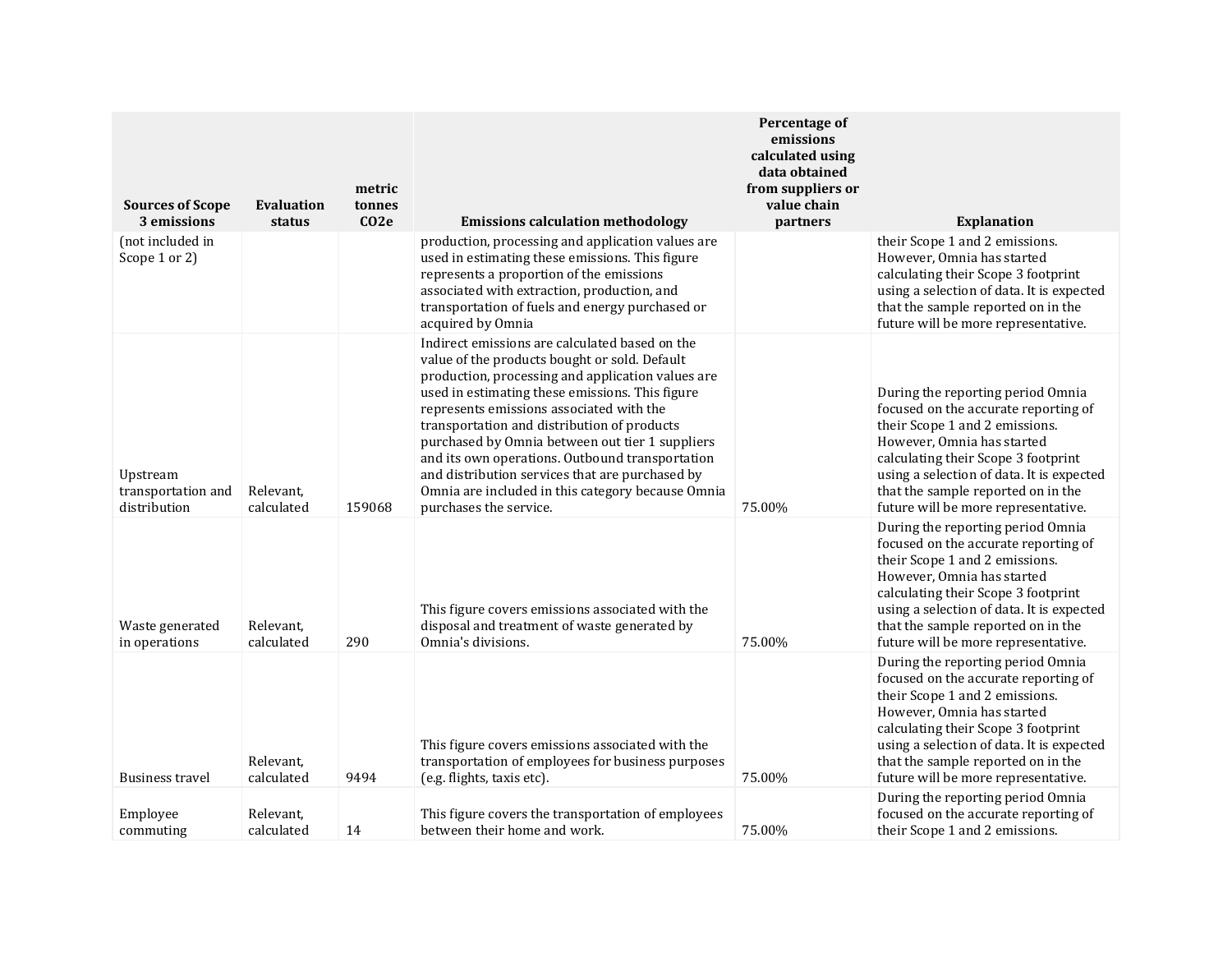| <b>Sources of Scope</b><br>3 emissions           | <b>Evaluation</b><br>status              | metric<br>tonnes<br>$CO2$ e | <b>Emissions calculation methodology</b>                                                                                                                                                                                                                                                                                                                                                                                                                                    | Percentage of<br>emissions<br>calculated using<br>data obtained<br>from suppliers or<br>value chain<br>partners | <b>Explanation</b>                                                                                                                                                                                                                                                                                         |
|--------------------------------------------------|------------------------------------------|-----------------------------|-----------------------------------------------------------------------------------------------------------------------------------------------------------------------------------------------------------------------------------------------------------------------------------------------------------------------------------------------------------------------------------------------------------------------------------------------------------------------------|-----------------------------------------------------------------------------------------------------------------|------------------------------------------------------------------------------------------------------------------------------------------------------------------------------------------------------------------------------------------------------------------------------------------------------------|
|                                                  |                                          |                             |                                                                                                                                                                                                                                                                                                                                                                                                                                                                             |                                                                                                                 | However, Omnia has started<br>calculating their Scope 3 footprint<br>using a selection of data. It is expected<br>that the sample reported on in the<br>future will be more representative.                                                                                                                |
| Upstream leased<br>assets                        | Relevant,<br>calculated                  | 6                           | This represents the emissions associated with<br>Omnia's leased assets not included in the Scope 1<br>and 2 calculation.                                                                                                                                                                                                                                                                                                                                                    | 75.00%                                                                                                          | Omnia does lease some warehouses<br>and the Scope 1 and 2 emissions<br>associated with these assets are<br>included in the carbon footprint.                                                                                                                                                               |
| Downstream<br>transportation and<br>distribution | Relevant, not<br>yet calculated          |                             |                                                                                                                                                                                                                                                                                                                                                                                                                                                                             |                                                                                                                 | This would cover emissions associated<br>with the fuel use for distributing our<br>product to our customers. This has not<br>been evaluated at this point.                                                                                                                                                 |
| Processing of sold<br>products                   | Relevant, not<br>yet calculated          |                             |                                                                                                                                                                                                                                                                                                                                                                                                                                                                             |                                                                                                                 |                                                                                                                                                                                                                                                                                                            |
| Use of sold<br>products                          | Relevant.<br>calculated                  | 1700597                     | This figure represents the emissions associated<br>with the use of goods and services sold by Omnia.<br>The main contributor here is the Fertilizer<br>Division. The nitrogen-based fertilizer sold also has<br>diesel consumption associated with its application.<br>Diesel is used to fuel the machinery that lays the<br>fertilizer on to the land. This diesel usage is<br>included in the calculation since it is an essential<br>component in the use of fertilizer. |                                                                                                                 | During the reporting period Omnia<br>focused on the accurate reporting of<br>their Scope 1 and 2 emissions.<br>However, Omnia has started<br>calculating their Scope 3 footprint<br>using a selection of data. It is expected<br>that the sample reported on in the<br>future will be more representative. |
| End of life<br>treatment of sold<br>products     | Relevant, not<br>yet calculated          |                             |                                                                                                                                                                                                                                                                                                                                                                                                                                                                             |                                                                                                                 |                                                                                                                                                                                                                                                                                                            |
| Downstream<br>leased assets                      | Not relevant,<br>explanation<br>provided |                             |                                                                                                                                                                                                                                                                                                                                                                                                                                                                             |                                                                                                                 | Omnia does not lease any downstream<br>assets and hence this category is not<br>applicable.                                                                                                                                                                                                                |
| Franchises                                       | Not relevant,<br>explanation<br>provided |                             |                                                                                                                                                                                                                                                                                                                                                                                                                                                                             |                                                                                                                 | Omnia does not own any franchises,<br>and hence this is not applicable.                                                                                                                                                                                                                                    |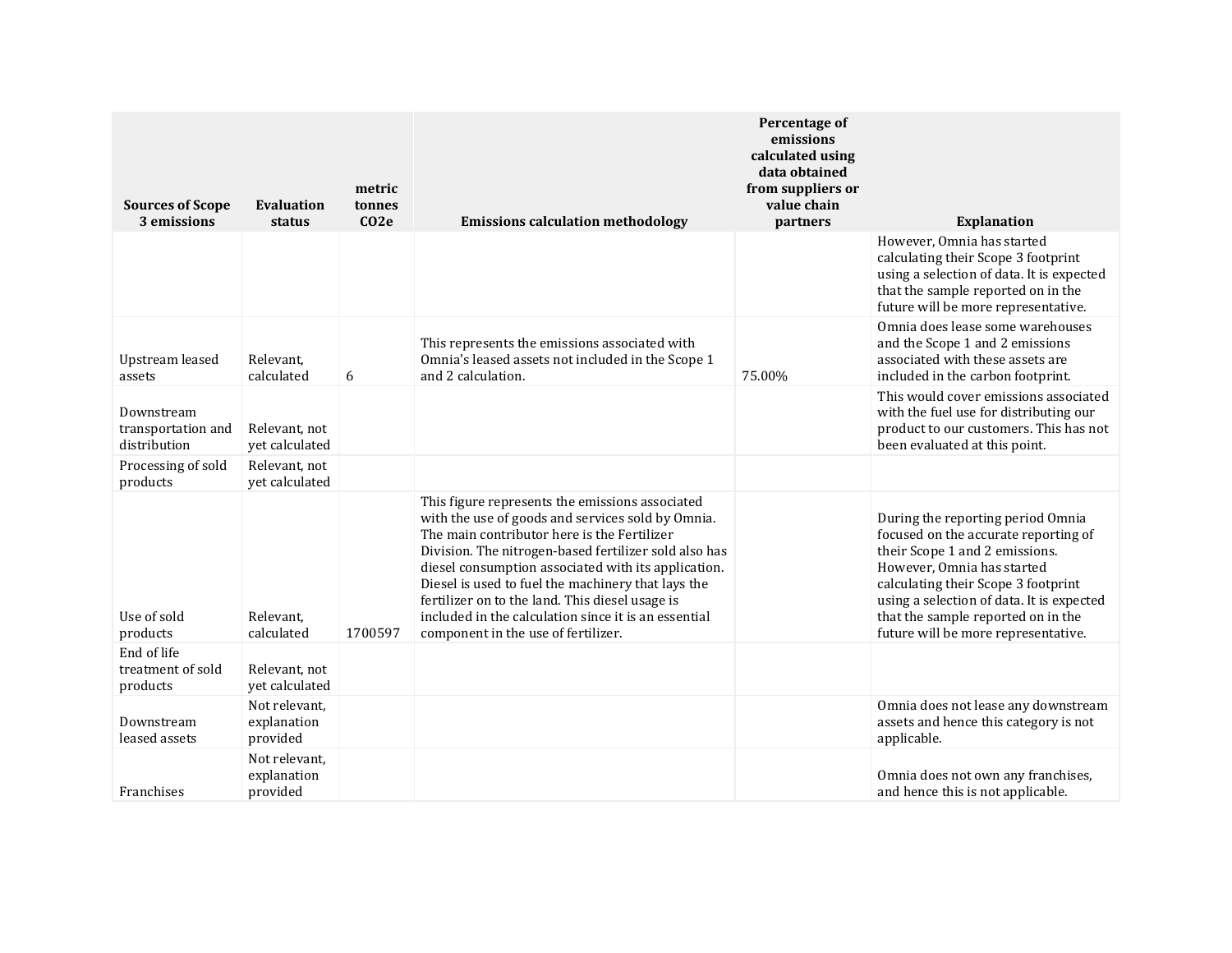| <b>Sources of Scope</b><br>3 emissions | Evaluation<br>status                     | metric<br>tonnes<br>CO <sub>2</sub> e | <b>Emissions calculation methodology</b> | Percentage of<br>emissions<br>calculated using<br>data obtained<br>from suppliers or<br>value chain<br><i>partners</i> | <b>Explanation</b>                                                                                           |
|----------------------------------------|------------------------------------------|---------------------------------------|------------------------------------------|------------------------------------------------------------------------------------------------------------------------|--------------------------------------------------------------------------------------------------------------|
| Investments                            | Not relevant,<br>explanation<br>provided |                                       |                                          |                                                                                                                        | Omnia is not a private or public<br>financial institution and hence this<br>category is deemed not relevant. |
| Other (upstream)                       | Not evaluated                            |                                       |                                          |                                                                                                                        |                                                                                                              |
| Other<br>(downstream)                  | Not evaluated                            |                                       |                                          |                                                                                                                        |                                                                                                              |

#### **CC14.2**

**Please indicate the verification/assurance status that applies to your reported Scope 3 emissions** No third party verification or assurance

### **CC14.3**

Are you able to compare your Scope 3 emissions for the reporting year with those for the previous year for any sources?

#### Yes

#### **CC14.3a**

Please identify the reasons for any change in your Scope 3 emissions and for each of them specify how your emissions compare to the previous year

| <b>Sources of Scope 3 emissions</b>                                 | Reason for change | <b>Emissions value (percentage)</b> | Direction of change | Comment |
|---------------------------------------------------------------------|-------------------|-------------------------------------|---------------------|---------|
| Purchased goods & services                                          |                   |                                     | No change           |         |
| Capital goods                                                       |                   | 0                                   | No change           |         |
| Fuel- and energy-related activities (not included in Scopes 1 or 2) |                   | 0                                   | No change           |         |
| Upstream transportation & distribution                              |                   | 0                                   | No change           |         |
| Waste generated in operations                                       |                   | 0                                   | No change           |         |
| Business travel                                                     |                   | 0                                   | No change           |         |
| Employee commuting                                                  |                   | 0                                   | No change           |         |
| Upstream leased assets                                              |                   | 0                                   | No change           |         |
| Use of sold products                                                |                   |                                     | No change           |         |

### **CC14.4**

Do you engage with any of the elements of your value chain on GHG emissions and climate change strategies? (Tick all that apply) Yes, our customers

#### **CC14.4a**

**Please give details of methods of engagement, your strategy for prioritizing engagement and measures of success**